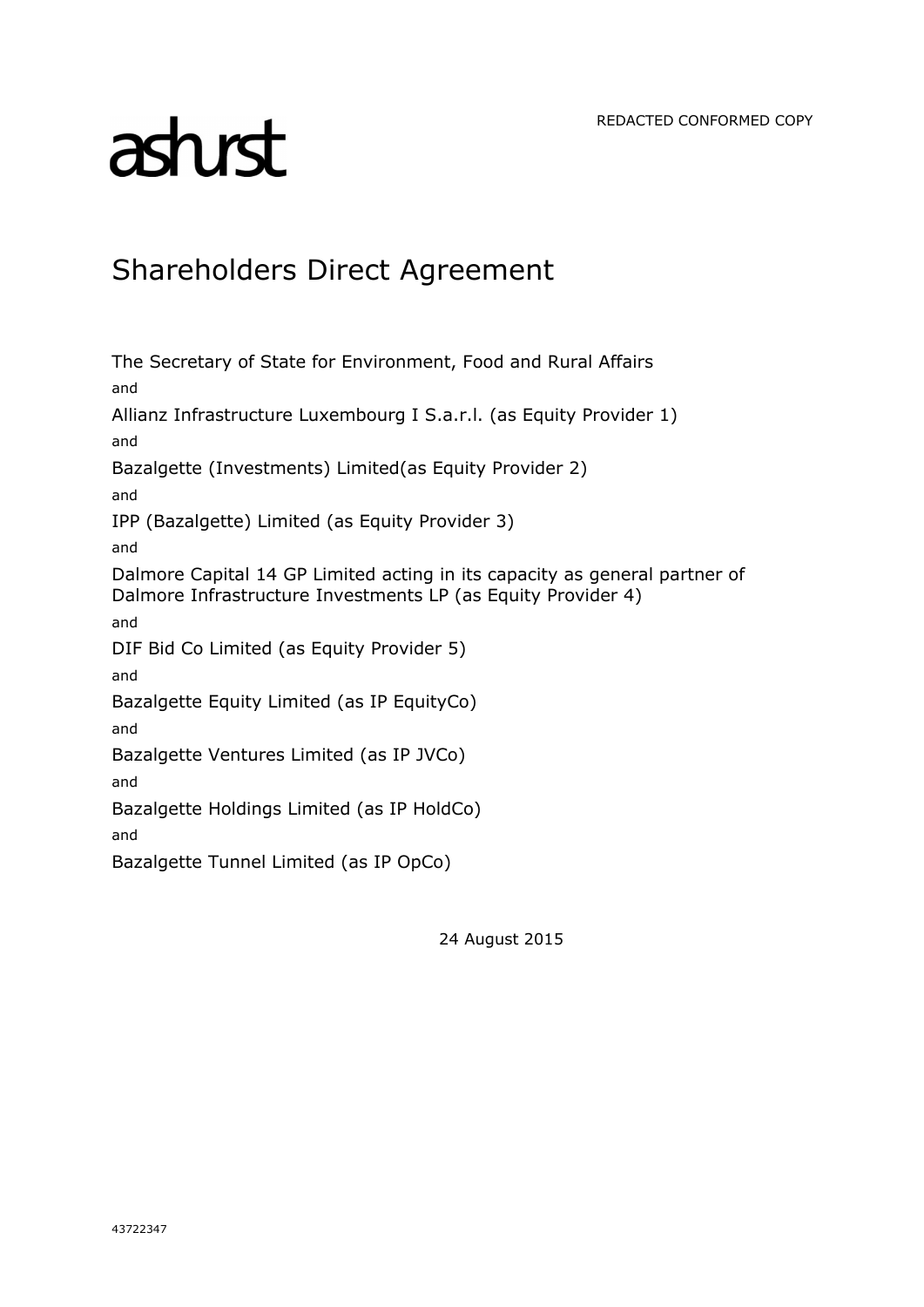# **CONTENTS**

### **CLAUSE**

| 1.  |                                                                            |  |
|-----|----------------------------------------------------------------------------|--|
| 2.  |                                                                            |  |
| 3.  |                                                                            |  |
| 4.  |                                                                            |  |
| 5.  | APPOINTMENT OF SECRETARY OF STATE DIRECTORS TO THE BOARDS  15              |  |
| 6.  | SECRETARY OF STATE ADHERENCE TO THE SHAREHOLDERS AGREEMENT AND SECURITY    |  |
|     |                                                                            |  |
| 7.  |                                                                            |  |
| 8.  |                                                                            |  |
| 9.  |                                                                            |  |
| 10. |                                                                            |  |
| 11. |                                                                            |  |
| 12. |                                                                            |  |
| 13. |                                                                            |  |
| 14. | AMENDMENTS TO THE SHAREHOLDERS AGREEMENT AND ARTICLES  21                  |  |
| 15. |                                                                            |  |
| 16. | TRANSFERS OF JUNIOR CAPITAL DURING A CONTINGENT EOUITY COMMITMENT PERIOD22 |  |
| 17. |                                                                            |  |
| 18. |                                                                            |  |
| 19. |                                                                            |  |
| 20. |                                                                            |  |
| 21. |                                                                            |  |
| 22. |                                                                            |  |
| 23. |                                                                            |  |
| 24. |                                                                            |  |
| 25. |                                                                            |  |
| 26. |                                                                            |  |
| 27. |                                                                            |  |
| 28. |                                                                            |  |
| 29. |                                                                            |  |
| 30. |                                                                            |  |
| 31. |                                                                            |  |
| 32. |                                                                            |  |
| 33. |                                                                            |  |
| 34. |                                                                            |  |
|     |                                                                            |  |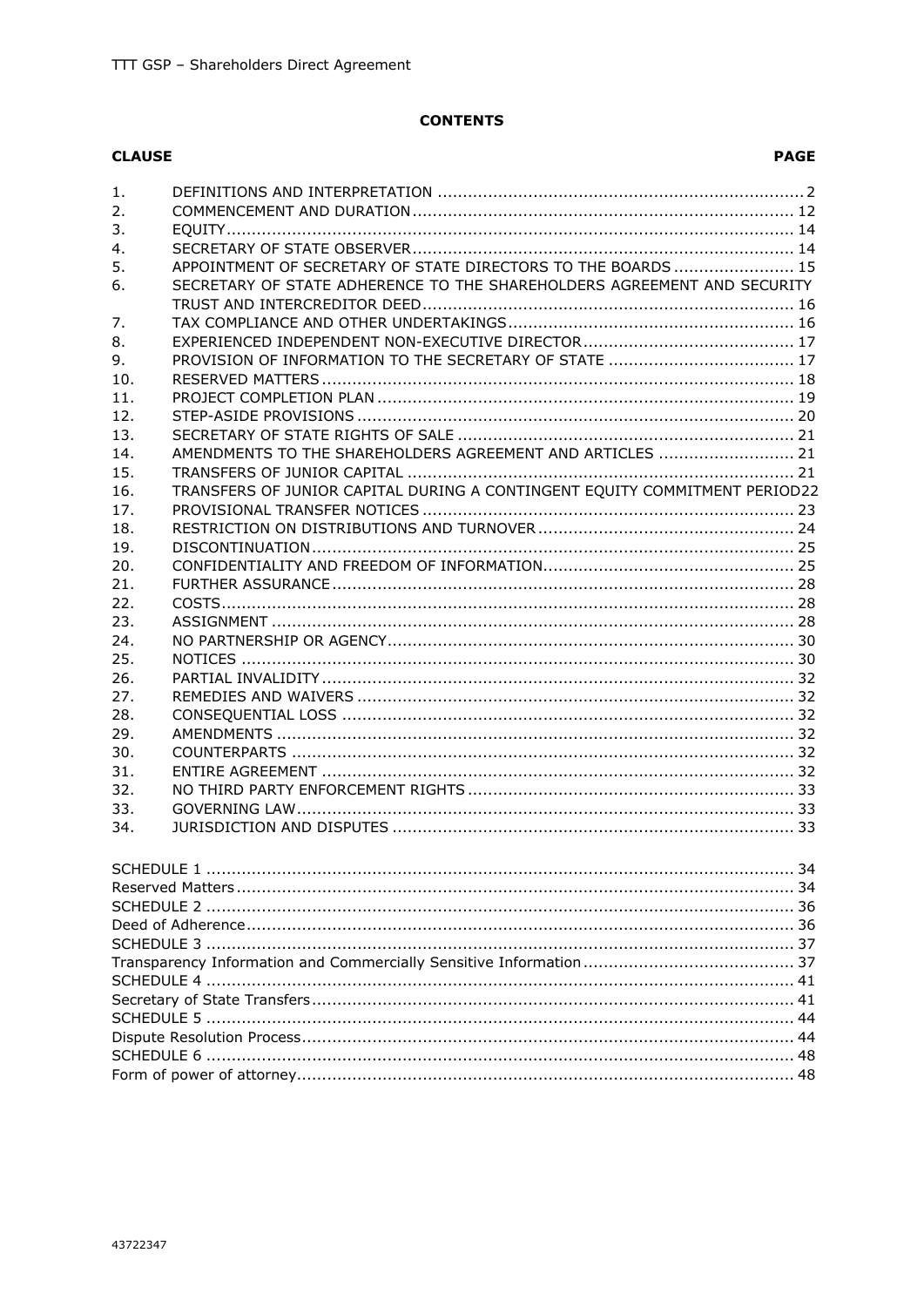#### **BETWEEN:**

- (1) **THE SECRETARY OF STATE FOR ENVIRONMENT, FOOD AND RURAL AFFAIRS** whose office is at Nobel House, 17 Smith Square, London, SW1P 3JR (the **"Secretary of State"**);
- (2) **ALLIANZ INFRASTRUCTURE LUXEMBOURG I S.A.R.L.** with registration number B 157276 and whose registered address is at 14, boulevard F.D. Roosevelt, L-2450, Luxembourg (**"Equity Provider 1"**);
- (3) **BAZALGETTE (INVESTMENTS) LIMITED** with registration number 09527399 and whose registered address is at Two London Bridge, London, SE1 9RA (**"Equity Provider 2"**);
- (4) **IPP (BAZALGETTE) LIMITED** with registration number 09531046 and whose registered address is at Two London Bridge, London, SE1 9RA (**"Equity Provider 3"**);
- (5) **DALMORE CAPITAL 14 GP LIMITED**, acting in its capacity as general partner of Dalmore Infrastructure Investments LP, with registration number 09426364 and whose registered address is at One, London Wall, London, EC2Y 5AB (**"Equity Provider 4"**);
- (6) **DIF BID CO LIMITED** with registration number 9281082 and whose registered address is at 1st Floor, 94-96 Wigmore Street, London, W1U 3RF (**"Equity Provider 5"**);
- (7) **BAZALGETTE EQUITY LIMITED** a limited liability company incorporated in England and Wales with registration number 9553394 and whose registered address is at The Point, 37 North Wharf Road, Paddington, London, W2 1AF (**"IP EquityCo"**); and
- (8) **BAZALGETTE VENTURES LIMITED** a limited liability company incorporated in England and Wales with registration number 9553461 and whose registered address is at The Point, 37 North Wharf Road, Paddington, London, W2 1AF (**"IP JVCo"**); and
- (9) **BAZALGETTE HOLDINGS LIMITED** a limited liability company incorporated in England and Wales with registration number 9553510 and whose registered address is at The Point, 37 North Wharf Road, Paddington, London, W2 1AF (**"IP HoldCo"**); and
- (10) **BAZALGETTE TUNNEL LIMITED** a limited liability company incorporated in England and Wales with registration number 9553573 and whose registered address is at The Point, 37 North Wharf Road, Paddington, London, W2 1AF (**"IP OpCo"**)

each a **"Party"** and together the **"Parties"**.

#### **RECITALS:**

- (A) The Secretary of State has specified the Project pursuant to Regulation 4(1) of the SIP Regulations.
- (B) Following a tender process undertaken by Thames Water in accordance with the SIP Regulations, IP OpCo has been established to undertake the Project in accordance with the Project Documents.
- (C) The Regulator has designated IP OpCo as an "infrastructure provider" in relation to the Project pursuant to Regulation 8(1) of the SIP Regulations.
- (D) The Secretary of State has agreed to provide contingent financial support to IP OpCo for the Project and, pursuant to the Contingent Equity Support Agreement, certain undertakings to IP HoldCo in relation to the provision of equity financing to IP HoldCo.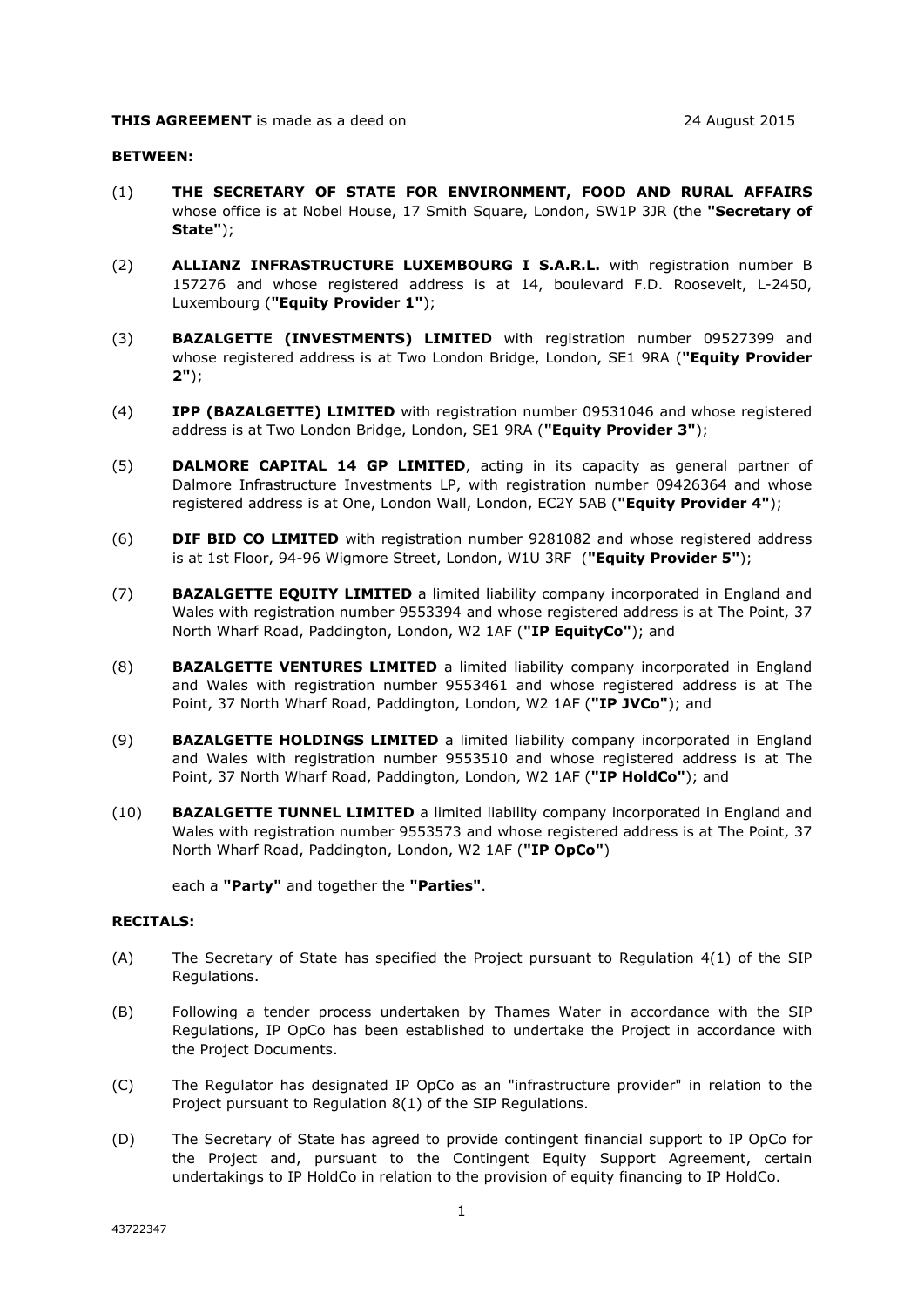- (E) The Parties (other than the Secretary of State) have entered into the Shareholders Agreement in order to govern:
	- (i) the respective rights and obligations of the Private Sector Shareholders; and
	- (ii) the conduct of IP EquityCo, IP JVCo, IP HoldCo and IP OpCo businesses.
- (F) The Parties have entered into this shareholders direct agreement (this **"Agreement"**) in order to, amongst other things, govern the respective rights and obligations of the Secretary of State and the Private Sector Shareholders.

#### **THE PARTIES AGREE AS FOLLOWS:**

#### 1. **DEFINITIONS AND INTERPRETATION**

#### 1.1 **Definitions**

In this Agreement the following expressions shall have the following meanings:

**"Acceptance Period"** has the meaning given to it in paragraph 1.2 of schedule 4 (*Secretary of State Transfers*);

**"Affiliate"** means, in relation to a company, a Holding Company or a Subsidiary of that company;

**"Aggregate Commitment"** has the meaning given to it in the Contingent Equity Support Agreement;

**"Alliance Agreement"** has the meaning given to it in the Contingent Equity Support Agreement;

**"Approved Project Completion Plan"** has the meaning given to it in clause 11.3;

**"Articles"** means the IP EquityCo Articles, the IP JVCo Articles, the IP HoldCo Articles and the IP OpCo Articles;

**"Associate"** means in relation to any company:

- (a) any company of which such company is a subsidiary;
- (b) any subsidiary of such company; or
- (c) any other subsidiary of such company's holding company;

**"Boards"** means the IP EquityCo Board, the IP JV Co Board, the IP HoldCo Board and the IP OpCo Board (as the context may require) and **"Board"** means any of them;

**"Business Day"** means any day (other than a Saturday or Sunday) on which banks in London are open for business;

**"Buy Notice"** has the meaning given to it in paragraph 1.3 of schedule 4 (*Secretary of State Transfers*);

**"Capital Expenditure"** has the meaning given to it in the Contingent Equity Support Agreement;

**"Cash Surpluses"** has the meaning given to it in schedule 1 (*Valuation of Contingent Equity*) in the Contingent Equity Support Agreement;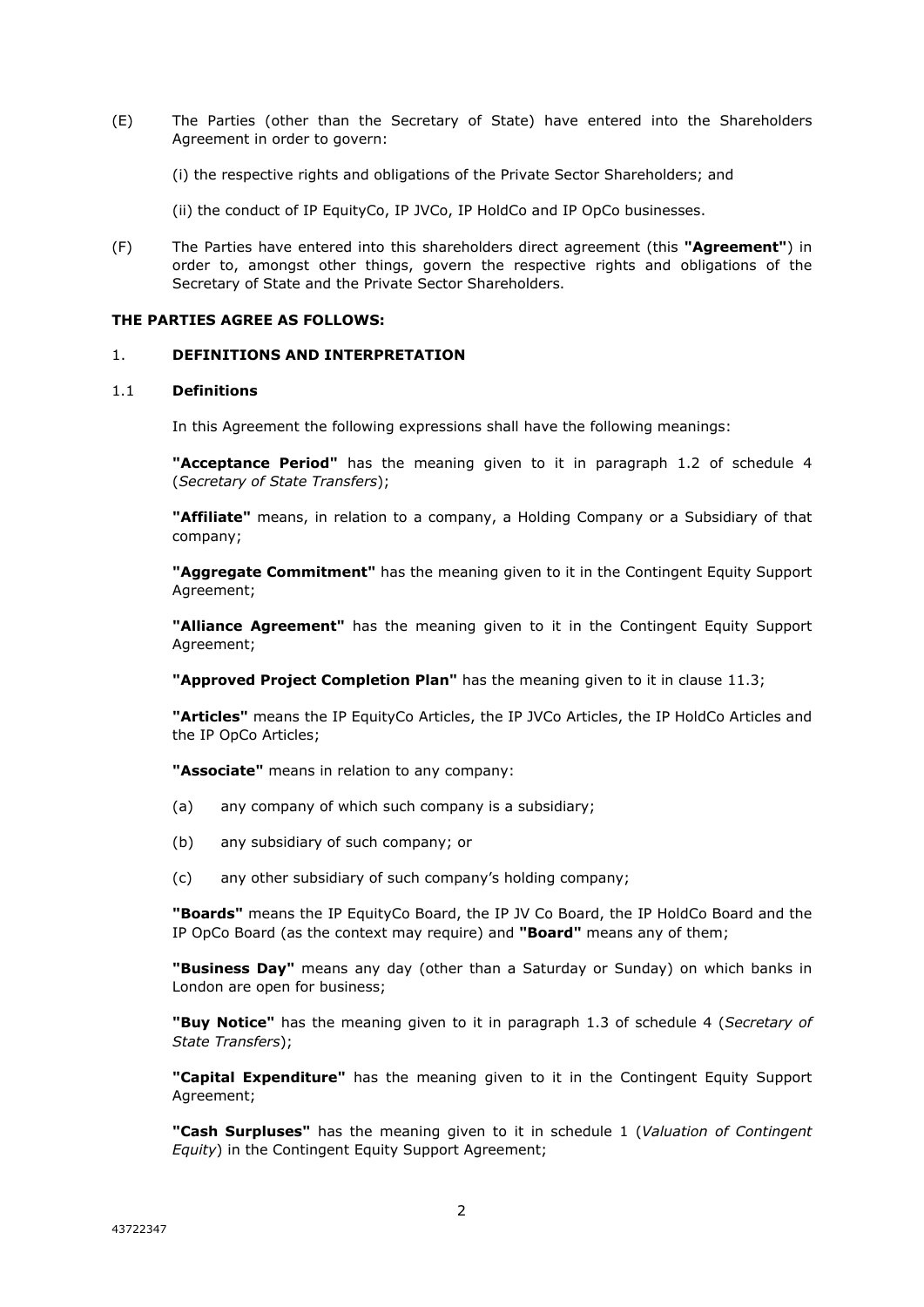**"Category 1 Reserved Matters"** means those matters identified as "Category 1 Reserved Matters" in schedule 1 (*Reserved Matters*);

**"Category 2 Reserved Matters"** means those matters identified as "Category 2 Reserved Matters" in schedule 1 (*Reserved Matters*);

**"Claim"** has the meaning given to it in clause 12.1(c);

**"Codes"** has the meaning given to it in clause 20.14;

**"Commercially Sensitive Information"** means any information detailed in Part C of schedule 3 (*Transparency Information and Commercially Sensitive Information*);

**"Commitment Notice"** has the meaning given to it in the Contingent Equity Support Agreement;

**"Common Terms Agreement"** has the meaning given to it in the Master Definitions Agreement;

**"Confidential Information"** has the meaning given to it in the Contingent Equity Support Agreement;

**"Consequential Loss"** has the meaning given to it in the Contingent Equity Support Agreement;

**"Contingent Equity Commitment Period"** has the meaning given to it in the Contingent Equity Support Agreement;

**"Contingent Equity Commitment Request"** has the meaning given to it in the Contingent Equity Support Agreement;

**"Contingent Equity Contribution Date"** has the meaning given to it in the Contingent Equity Support Agreement;

**"Contingent Equity Support Agreement"** means the contingent equity support agreement entered into between the Secretary of State, IP OpCo and IP HoldCo dated on or about the date of this Agreement;

**"Continuing Shareholders"** has the meaning given to it in paragraph 1.1 of schedule 4 (*Secretary of State Transfers*);

**"Controlling Interest"** means the:

- (a) direct or indirect ownership or control of more than 50 per cent of the voting share capital of IP EquityCo; or
- (b) ability to direct the casting of more than 50 per cent of the votes exercisable at general meetings of IP EquityCo on all, or substantially all, matters; or
- (c) right to appoint or remove directors of IP EquityCo holding a majority of the voting rights at meetings of the board on all, or substantially all, matters;

**"Deed of Adherence"** means a deed in substantially the same form as the draft set out at schedule 2 (*Deed of Adherence*);

**"Deemed Transfer Notice"** has the meaning given in the Shareholders Agreement;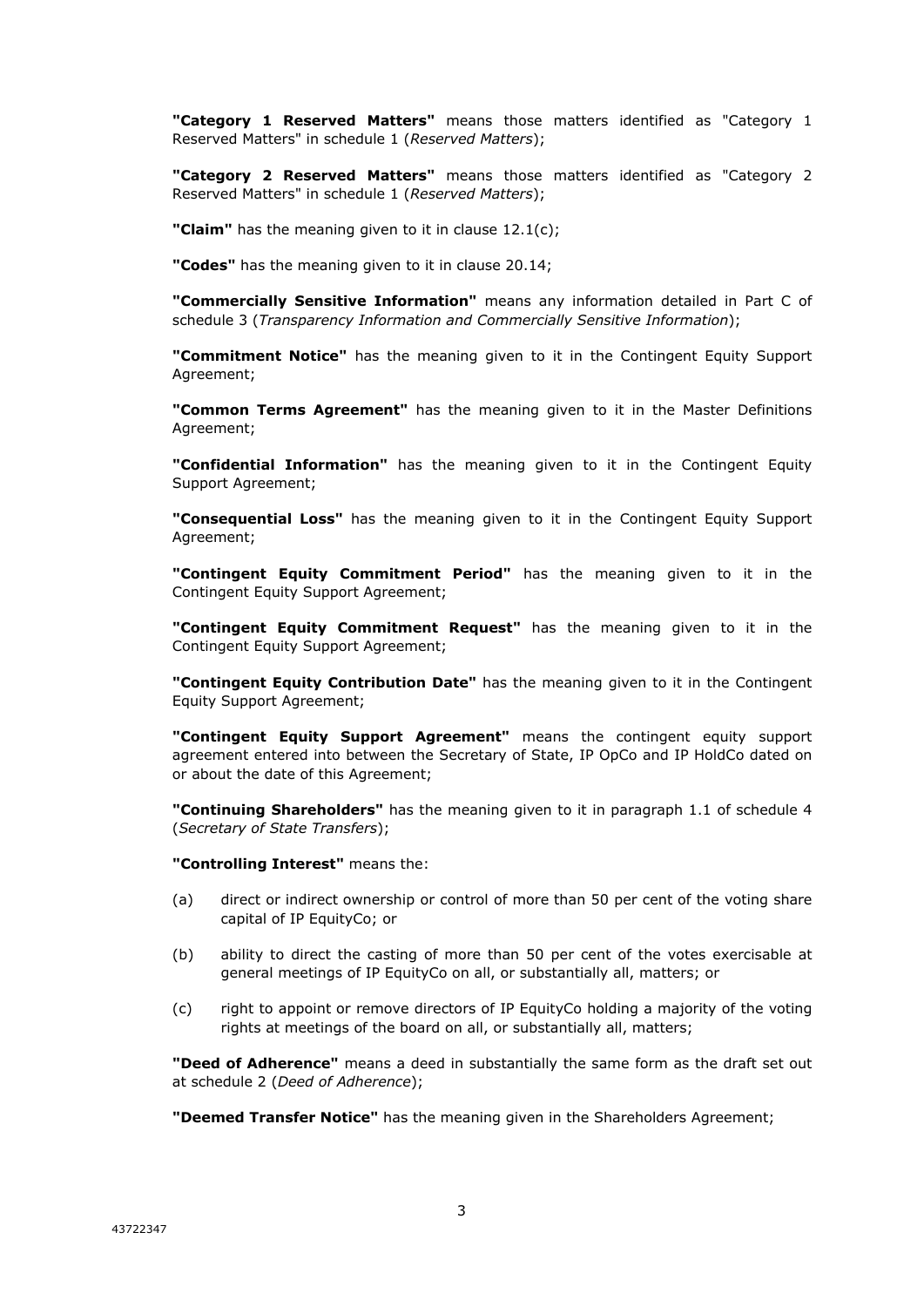**"Directors"** means, as the context may require, the IP EquityCo Directors, the IP JVCo Directors, the IP HoldCo Directors and/or the IP OpCo Directors as nominated by the relevant parties from time to time and **"Director"** shall mean any of them;

**"Disallowed Expenditure"** has the meaning given to it in the Contingent Equity Support Agreement;

**"Discontinuation Agreement"** means the discontinuation agreement entered into between the Secretary of State, IP HoldCo, IP OpCo and the Security Trustee (as defined therein) acting in its capacity as the security trustee dated on or about the date of this Agreement;

**"Discontinuation Date"** has the meaning given to it in the Discontinuation Agreement;

**"Discontinuation Notice"** has the meaning given to it in the Discontinuation Agreement;

**"Dispute"** has the meaning given to it in clause 34.1;

**"Dispute Resolution Process"** means the process set out in schedule 5 (*Dispute Resolution Process*);

**"Distribution"** means any payments (other than payments made to persons pursuant to arrangements entered into for the provision of management and other services incurred in connection with the Project and which are entered into on *bona fide* arm's length terms in the ordinary and usual course of trading) to any Investor, including:

- (a) any payment of dividends, bonus issues, return of capital, fees, interest, principal or other amounts whatsoever (by way of loan or repayment of any loan or otherwise) (in cash or in kind), to any Investor; and
- (b) payments to any Investor referred to in paragraphs  $(c)(ii)$ ,  $(c)(v)$ ,  $(c)(vi)$  and (c)(viii) of the definition of Restricted Payment in the Master Definitions Agreement and any payments to any Investor as a result of paragraphs (a) and (c) of the definition of Permitted Transaction in the Master Definitions Agreement;

**"DOTAS"** means the Disclosure of Tax Avoidance Schemes rules which require a promoter of tax schemes to tell HM Revenue & Customs of any specified notifiable arrangements or proposals and to provide prescribed information on those arrangements or proposals within set time limits as contained in Part 7 of the Finance Act 2004 and in secondary legislation made under vires contained in Part 7 of the Finance Act 2004 and as extended to National Insurance Contributions by the National Insurance Contributions (Application of Part 7 of the Finance Act 2004) Regulations 2012, SI 2012/1868 made under s.132A Social Security Administration Act 1992;

**"Drag Along Period"** has the meaning given to it in paragraph 1.11 of schedule 4 (*Secretary of State Transfers*);

**"Drag Along Right"** has the meaning given to it in paragraph 1.8 of schedule 4 (*Secretary of State Transfers*);

**"Dragged Shareholder"** has the meaning given to it in paragraph 1.8 of schedule 4 (*Secretary of State Transfers*);

**"Eligible Affiliate"** means, in respect of any Private Sector Shareholder, any Affiliate of that Private Sector Shareholder which the Secretary of State is satisfied (acting reasonably) would (either directly or by the provision of appropriate credit support) following the transfer of any Junior Capital to such Affiliate and accession to this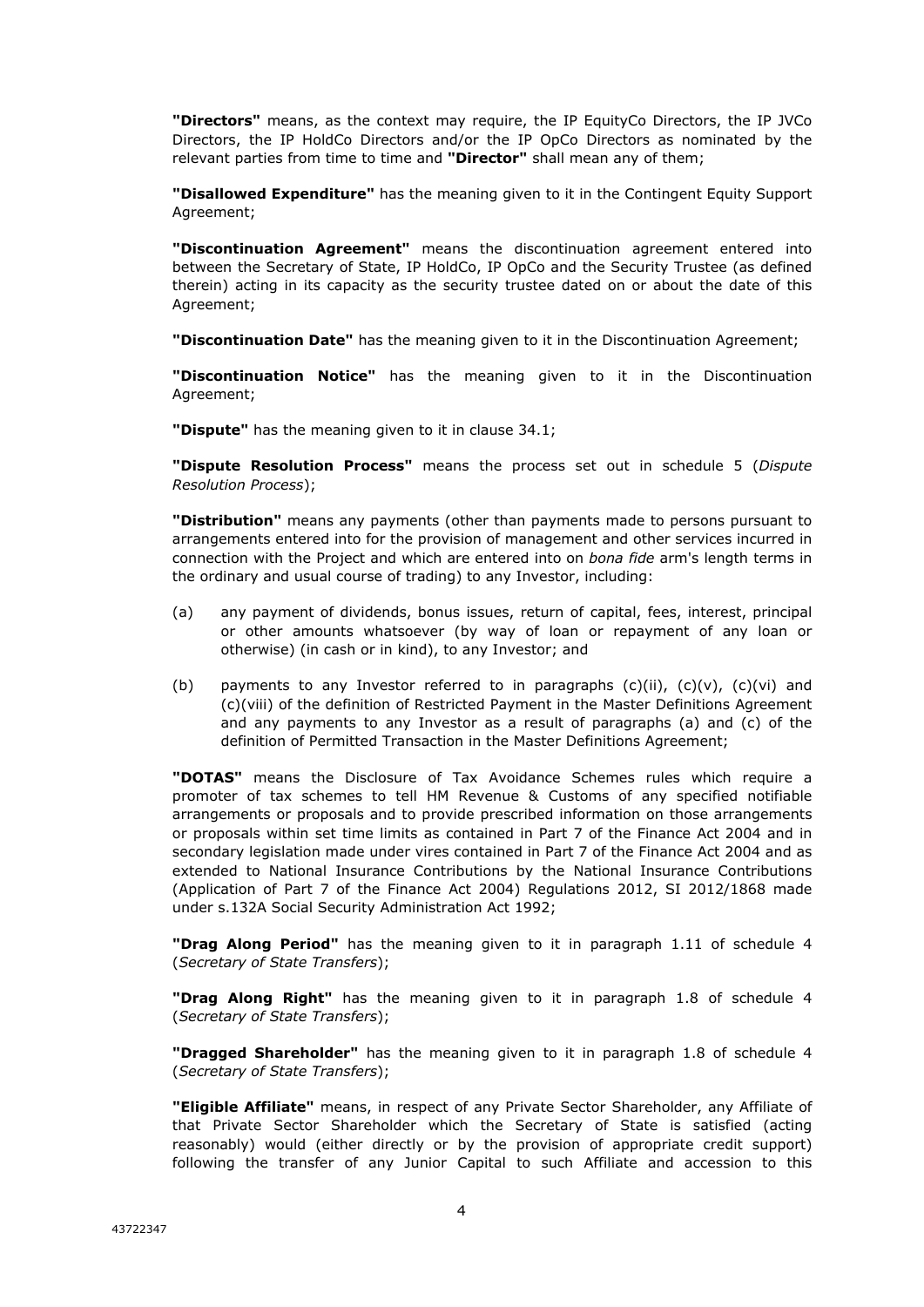Agreement in accordance with its terms, be capable of satisfying the equity commitments of the Private Sector Shareholder transferor as referred to in clause 3 (*Equity*);

**"Environmental Information Regulations"** has the meaning given to it in the Contingent Equity Support Agreement;

**"Equity Subscription Obligations"** mean the obligations on the Private Sector Shareholders under the Shareholders Agreement:

- (a) in relation to the commitment for the equity investment which is required to complete the Project (based on Capital Expenditure up to the Threshold Outturn); and
- (b) to maintain or have the benefit of, on each Test Date, Equity Support securing the payment of equity commitments of the Private Sector Shareholders in favour of IP OpCo or the Security Trustee equal to the amount of the aggregate equity commitments required to be subscribed by the Private Sector Shareholders during the eighteen (18) month period immediately following such Test Date based on the latest Expenditure Forecast in relation to the equity subscription obligations of the Private Sector Shareholders up to the Threshold Outturn;

**"Equity Support"** has the meaning given to it in schedule 2 of the Discontinuation Agreement;

**"Existing Shareholder"** means, on the relevant date, a holder of Junior Capital as of that date;

**"Exit Notice"** has the meaning given to it in paragraph 1.1 of schedule 4 (*Secretary of State Transfers*);

**"Expiry Date"** means the later of:

- (a) the date on which the Secretary of State ceases to be the holder of Junior Capital; and
- (b) the earlier of the following dates:
	- (i) the System Acceptance Date;
	- (ii) the Discontinuation Date;
	- (iii) the date on which the Parties agree in writing to terminate this Agreement; and
	- (iv) the Transfer Termination Date;

**"Fees Regulations"** means The Freedom of Information and Data Protection (Appropriate Limit and Fees) Regulations 2004;

**"Financial Indebtedness"** has the meaning given to it in the Master Definitions Agreement;

**"FOIA"** has the meaning given to it in the Contingent Equity Support Agreement;

**"General Anti-Abuse Rule"** or **"GAAR"** means:

(a) the legislation in Part 5 of the Finance Act 2013; and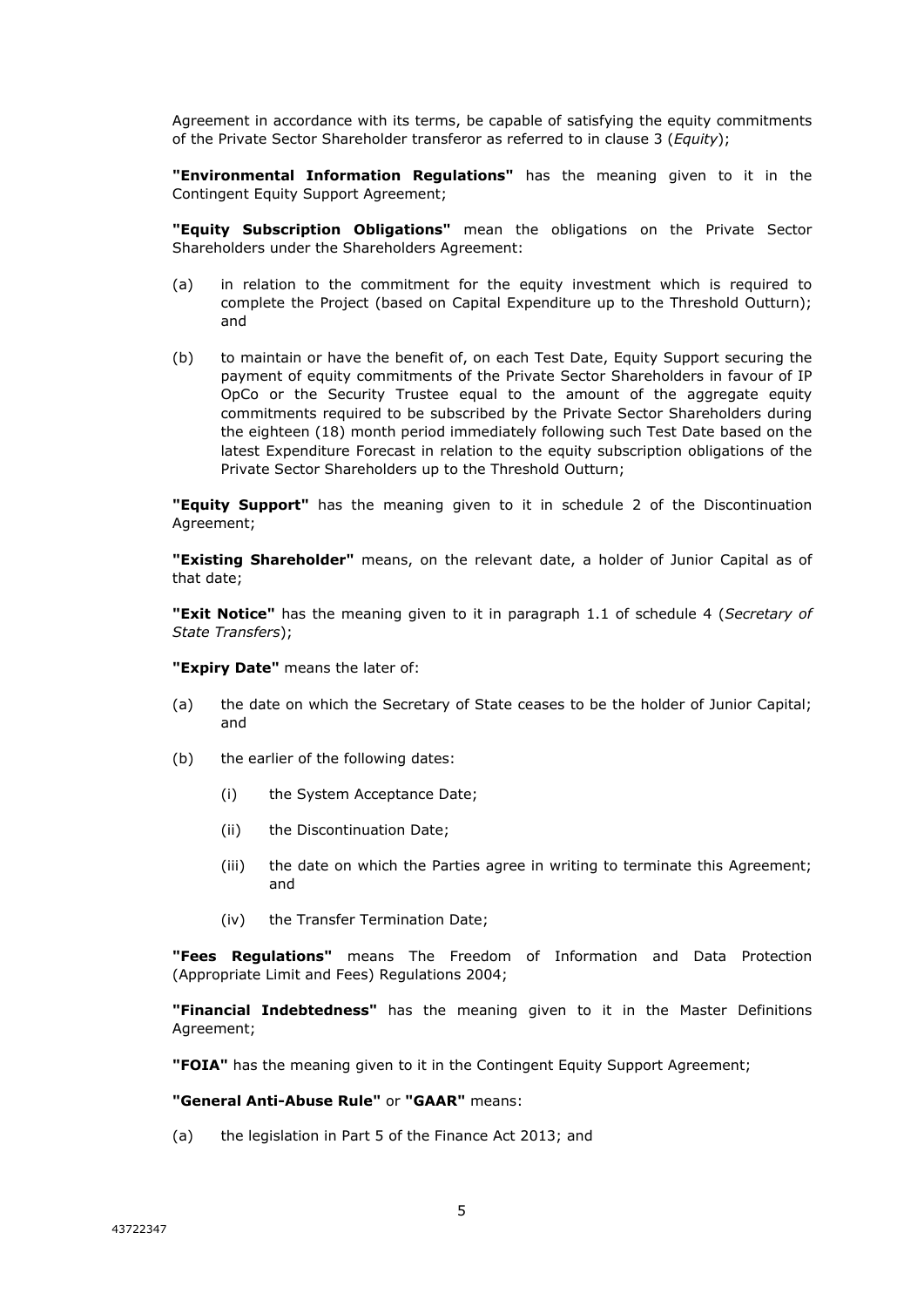(b) any future legislation introduced into parliament to counteract tax advantages arising from abusive arrangements to avoid national insurance contributions;

**"Good Engineering and Construction Practice"** means the good engineering practices and other practices, methods, equipment and procedures usually employed in engineering, design, construction, completion and commissioning by construction contractors and that degree of skill, diligence, prudence and foresight which would reasonably be expected to be observed by a skilled and experienced contractor engaged in carrying out activities the same as or similar to the IP Works under the same or similar circumstances for the lawful, safe, reliable and efficient, design, engineering, construction, completion and commissioning of sewage conveyance and treatment using the best available techniques and other best practices, methods, equipment and procedures, in all cases with a view to minimising environmental harm;

**"Good Faith"** has the meaning given to it in the Contingent Equity Support Agreement;

**"Government Support Package"** or **"GSP"** has the meaning given to it in the Contingent Equity Support Agreement;

**"Halifax Abuse Principle"** means the principle explained in the CJEU Case C-255/02 Halifax and others;

**"HMG Entity"** has the meaning given to it in the Contingent Equity Support Agreement;

**"HMG Shareholder"** means an HMG Entity which has been issued with Junior Capital in accordance with clause 6.1(b) of the Contingent Equity Support Agreement;

**"Holding Company"** has the meaning set out in section 1159 of the Companies Act 2006;

**"IAR Overrun Application"** has the meaning given to it in the Project Licence;

**"Investor"** means any person who has an interest, directly or indirectly, in IP OpCo or any Subsidiary or a Holding Company of such person or any other Subsidiary of that Holding Company;

**"IP EquityCo Articles"** means the articles of association of IP EquityCo as amended from time to time;

**"IP EquityCo Board"** means the board of Directors from time to time of IP EquityCo as constituted in accordance with the Shareholders Agreement and the IP EquityCo Articles;

**"IP EquityCo Director"** means any director from time to time of IP EquityCo including, where applicable, any alternate director appointed pursuant to clause 5 (*Appointment of Secretary of State Directors to the Boards*);

**"Information"** shall have the meaning given to it in clause 20.6;

**"IP HoldCo Articles"** means the articles of association of IP HoldCo as amended from time to time;

**"IP HoldCo Board"** means the board of Directors from time to time of IP HoldCo as constituted in accordance with the Shareholders Agreement and the IP HoldCo Articles;

**"IP HoldCo Director"** means any director from time to time of IP HoldCo including, where applicable, any alternate director appointed pursuant to clause 5 (*Appointment of Secretary of State Directors to the Boards*);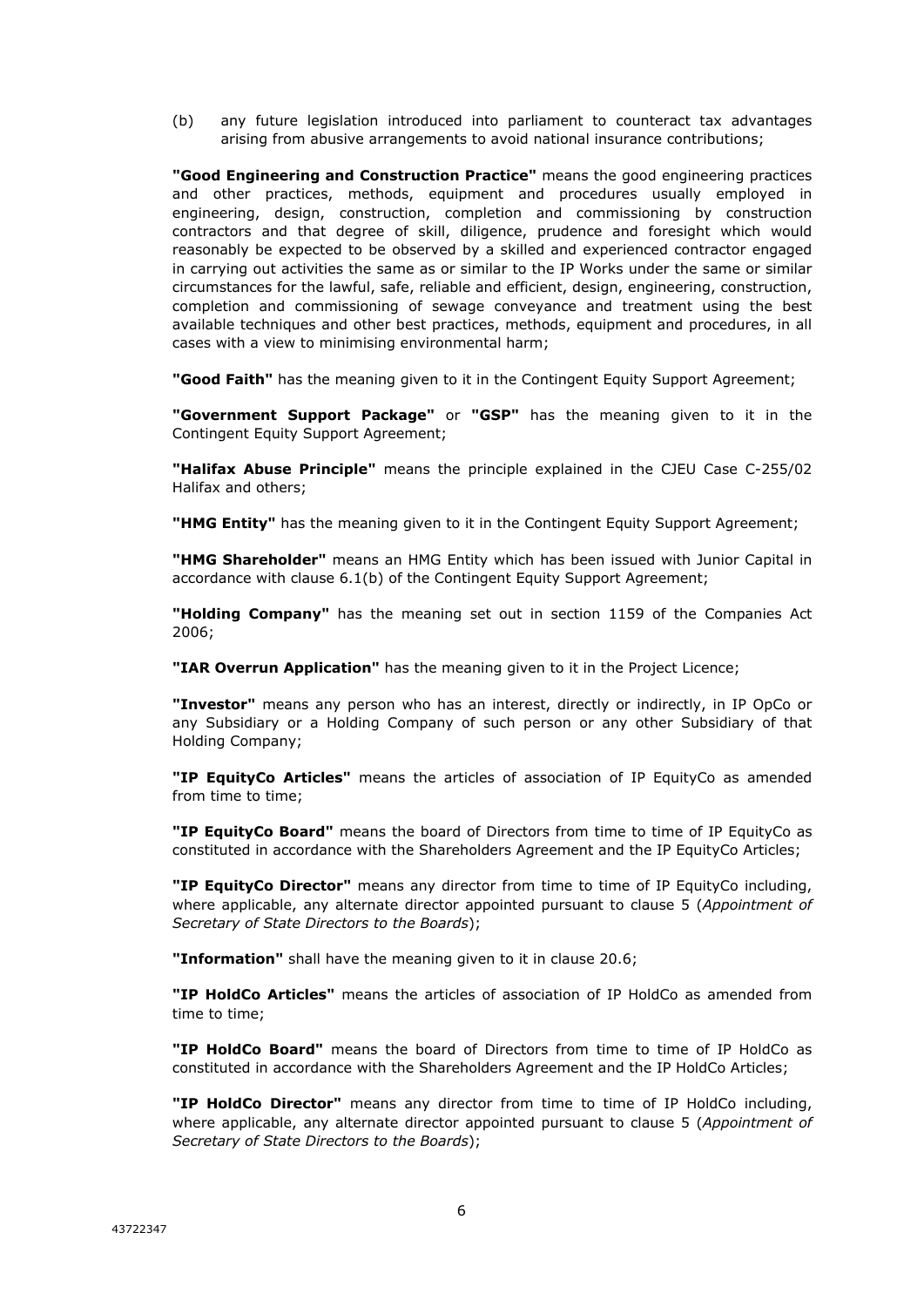**"IP JVCo Articles"** means the articles of association of IP JVCo as amended from time to time;

**"IP JVCo Board"** means the board of Directors from time to time of IP JV Co as constituted in accordance with the Shareholders Agreement and the IP JVCo Articles;

**"IP JVCo Director"** means any director from time to time of IP JV Co including, where applicable, any alternate director appointed pursuant to clause 5 (*Appointment of Secretary of State Directors to the Boards*);

**"IP OpCo Articles"** means the articles of association of IP OpCo as amended from time to time;

**"IP OpCo Board"** means the board of Directors from time to time of IP OpCo as constituted in accordance with the Shareholders Agreement;

**"IP OpCo Director"** means any director from time to time of IP OpCo including where applicable any alternate director appointed pursuant to clause 5 (*Appointment of Secretary of State Directors to the Boards of IP HoldCo and IP OpCo*);

**"IP Owned Structures"** has the meaning given to it in the Project Licence;

**"IP Works"** has the meaning given to it in the Contingent Equity Support Agreement;

**"Junior Capital"** has the meaning given to it in the Contingent Equity Support Agreement;

**"Key Personnel"** means those persons who fill the following roles of IP HoldCo and/or IP OpCo:

- (a) Chief Executive Officer;
- (b) Chief Financial Officer; and
- (c) Chief Operating Officer;

**"Liaison Agreement"** means the agreement of that name entered into between the Secretary of State, IP OpCo and Thames Water on or about the date of this Agreement;

**"Licence Award"** means the date of this Agreement;

**"Main Works Contracts"** has the meaning given to it in the Contingent Equity Support Agreement;

**"Master Definitions Agreement"** means the master definitions agreement entered into between, among others, the Secretary of State, the Secured Creditors, IP OpCo, IP HoldCo and the Security Trustee on or about the date of this Agreement;

**"Minister of the Crown"** has the meaning given to it in the Contingent Equity Support Agreement;

**"Modified WIA"** has the meaning given to it in the Contingent Equity Support Agreement;

**"New Private Sector Shareholder"** means any person becoming a Private Sector Shareholder after the date of this Agreement;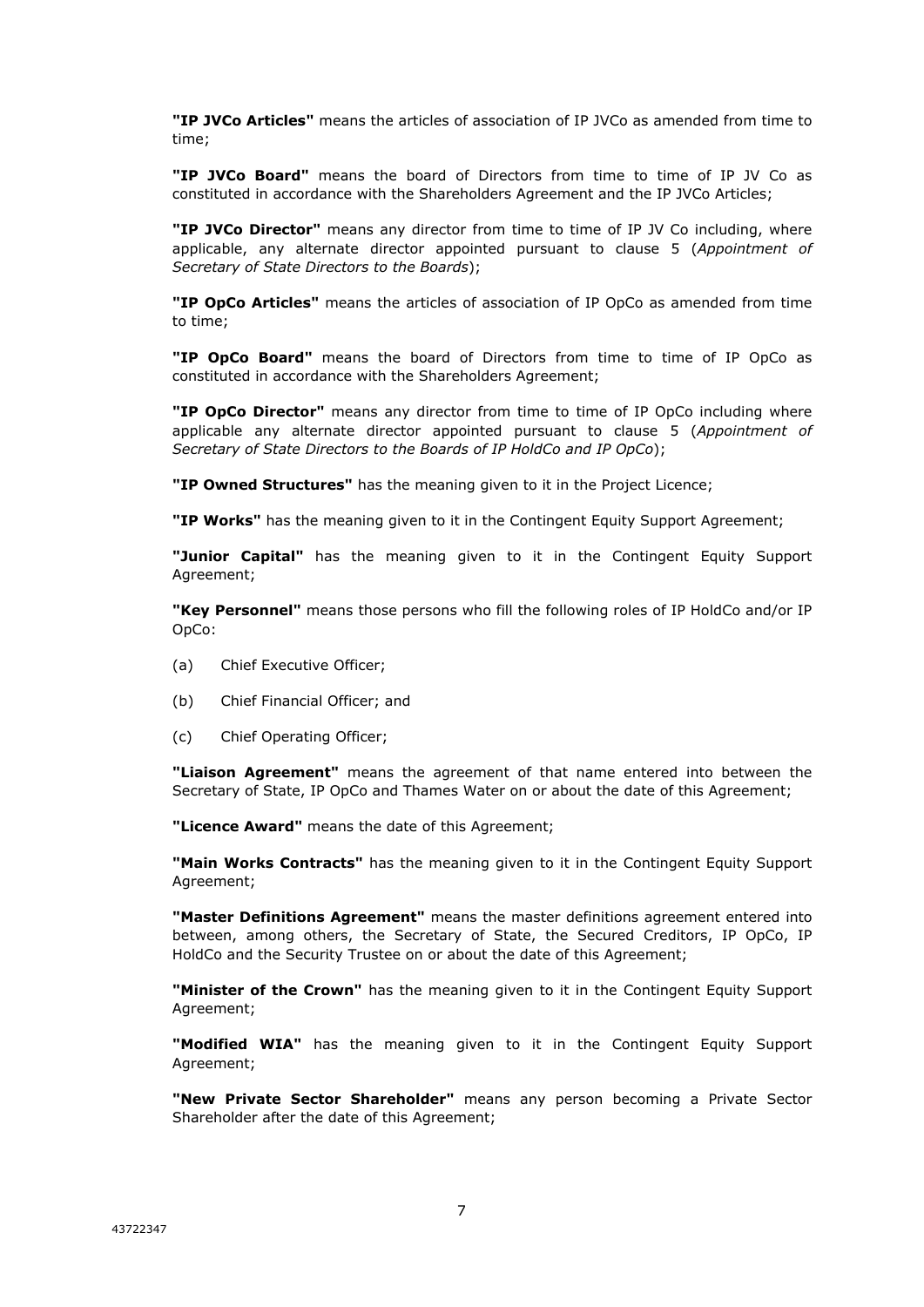**"Non-Compliant Private Sector Shareholder"** means a party to whom the Secretary of State is entitled to give a Provisional Transfer Notice pursuant to clauses 7.4, 9.4 and 15.7;

**"Occasion of Tax Non-Compliance"** means:

- (a) any tax return of a Private Sector Shareholder submitted to a Relevant Tax Authority on or after 1 October 2012 is found to be incorrect as a result of:
	- (i) a Relevant Tax Authority successfully challenging the Private Sector Shareholder under the General Anti-Abuse Rule or the Halifax Abuse Principle or under any tax rules or legislation that have an effect equivalent or similar to the General Anti-Abuse Rule or the Halifax Abuse Principle; or
	- (ii) the failure of an avoidance scheme which the Private Sector Shareholder was involved in, and which was, or should have been, notified to a Relevant Tax Authority under the DOTAS or any equivalent or similar regime; and/or
- (b) the Private Sector Shareholder's tax affairs give rise on or after 1 April 2013 to a criminal conviction in any jurisdiction for tax related offences which is not spent at the date of this Agreement or to a penalty for civil fraud or evasion;

**"Offer"** has the meaning given to it in paragraph 1.14 of schedule 4 (*Secretary of State Transfers*);

**"Offer Terms"** has the meaning given to it in paragraph 1.1(d) of schedule 4 (*Secretary of State Transfers*);

**"Permitted Security"** has the meaning given to it in the Master Definitions Agreement;

**"Post Construction Review"** has the meaning given to it in the Project Licence;

**"Predicted Overrun"** means has the meaning given to it in the Contingent Equity Support Agreement;

**"Private Sector Shareholders"** means Equity Provider 1, Equity Provider 2 Equity Provider 3, Equity Provider 4, Equity Provider 5 and such other persons (other than the Secretary of State or another HMG Shareholder) who become shareholders in IP EquityCo from time to time in accordance with this Agreement, the Shareholders Agreement and the IP EquityCo Articles, and **"Private Sector Shareholder"** means any one of them;

**"Project"** has the meaning given to it in the Contingent Equity Support Agreement;

**"Project Completion Plan"** has the meaning given to it in clause 11.1;

**"Project Documents"** has the meaning given to it in the Contingent Equity Support Agreement;

**"Project Licence"** has the meaning given to it in the Contingent Equity Support Agreement;

**"Proportionate Entitlement"** has the meaning given to it in paragraph 1.1 of schedule 4 (*Secretary of State Transfers*);

**"Provisional Transfer Notice"** means a notice given by the Secretary of State to a Non-Compliant Private Sector Shareholder pursuant to clauses 7.4, 9.4 and 15.7;

**"PSS Termination Date"** has the meaning given to it in clause 2.3;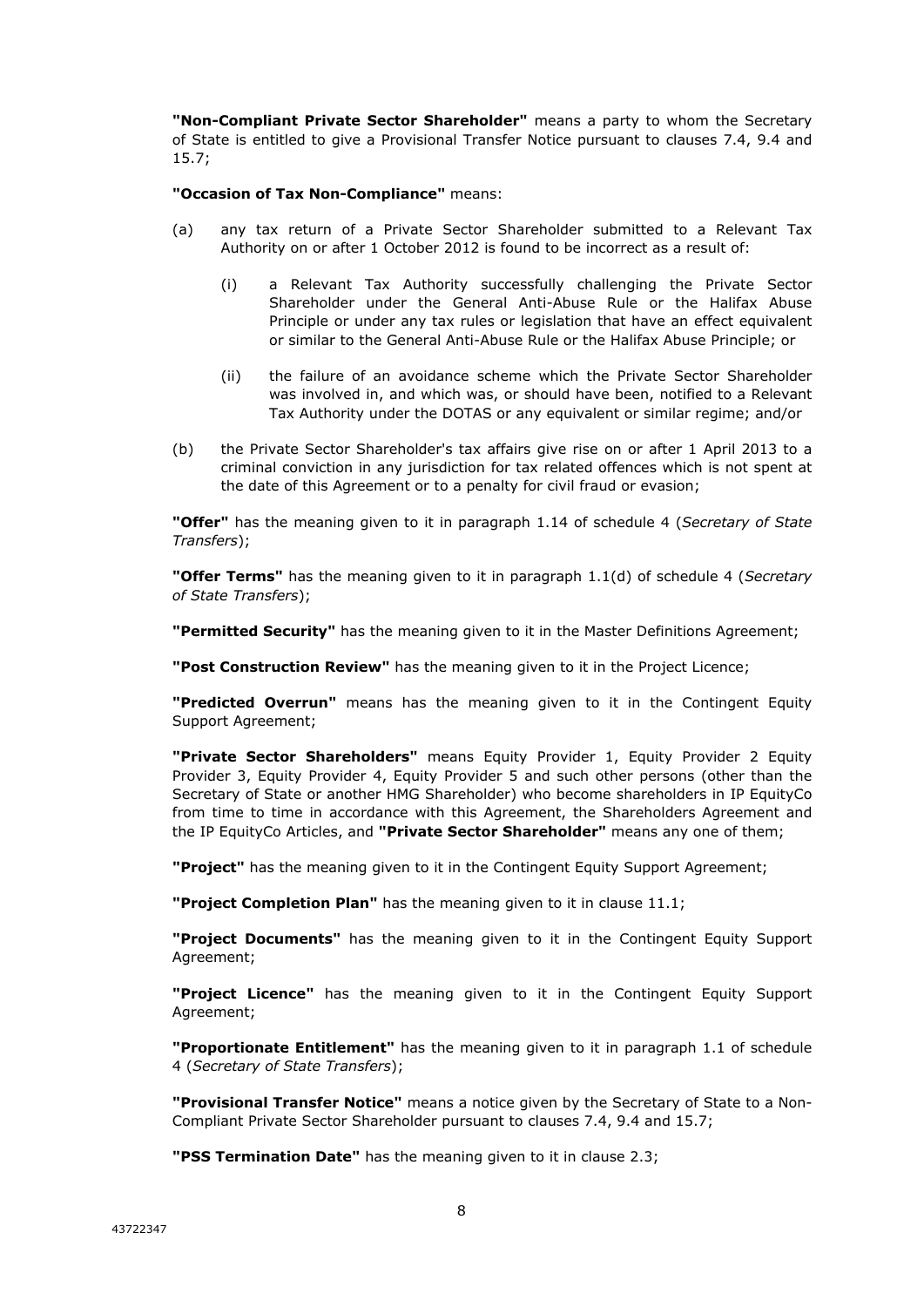**"Regulator"** means the Water Services Regulation Authority;

**"Relevant Instruments"** has the meaning given to it in paragraph 1.1 of schedule 4 (*Secretary of State Transfers*);

**"Relevant Tax Authority"** means HM Revenue & Customs, or, if applicable, a tax authority in the jurisdiction which is the Private Sector Shareholder's principal place of business;

**"Request for Information"** shall have the meaning given to it in clause 20.6;

**"Reserved Matters"** means the Category 1 Reserved Matters and the Category 2 Reserved Matters, which shall not be carried out without prior written approval of the Secretary of State in accordance with clause 10.1 and clause 10.2;

**"RfI Recipient"** has the meaning given in clause 20.8;

**"Sale Date"** has the meaning given to it in paragraph 1.13 of schedule 4 (*Secretary of State Transfers*);

**"Secretary of State Observer"** has the meaning given to it in clause 4.1;

**"Secured Creditor"** has the meaning given to it in the Discontinuation Agreement;

**"Secretary of State Replacement"** has the meaning given to it in clause 23.5;

**"Security Trust and Intercreditor Deed"** means the security trust and intercreditor deed entered into between (among others) the parties to this Agreement, the Security Trustee and IP OpCo's lenders dated on or about the date of this Agreement;

**"Security Trustee"** has the meaning given to it in the Discontinuation Agreement;

**"Selling Shareholders"** has the meaning given to it in paragraph 1.12 of schedule 4 (*Secretary of State Transfers*);

**"Senior Financing Agreements"** has the meaning given to it in the Discontinuation Agreement;

**"Shareholder Claimant"** has the meaning given to it in clause 12.1(a);

**"Shareholder Claimant Directors"** has the meaning given to it in clause 12.1(a)(ii);

**"Shareholder Respondent"** has the meaning given to it in clause 12.1(b);

**"Shareholder Respondent Directors"** has the meaning given to it in clause 12.1(b)(ii);

**"Shareholders Agreement"** means the shareholders agreement entered into between the parties to this Agreement (other than the Secretary of State) dated on 12 May 2015 (as amended and restated from time to time);

**"SIP Regulations"** means the Water Industry (Specified Infrastructure Projects) (English Undertakers) Regulations 2013 (SI 2013/1582) as amended from time to time;

**"Specified Price"** has the meaning given to it in paragraph 1.1(b) of schedule 4 (*Secretary of State Transfers*);

**"Subsidiary"** has the meaning set out in section 1159 of the Companies Act 2006;

**"Suitable Party"** means any person who is not an Unsuitable Party;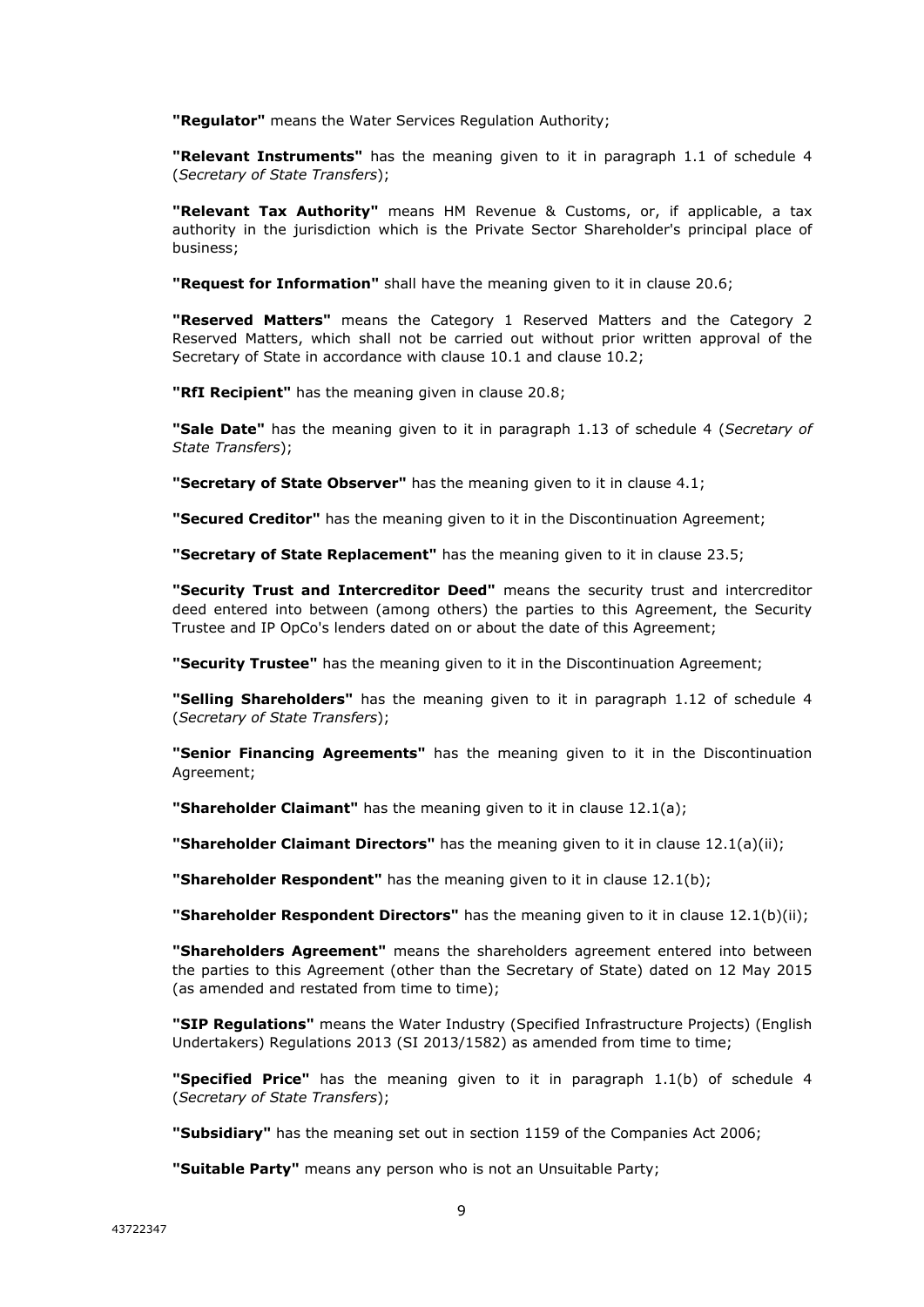**"System Acceptance Date"** has the meaning given to it in the Contingent Equity Support Agreement;

**"TA"** has the meaning given to it in clause 11.2;

**"Tag Along Notice"** has the meaning given to it in paragraph 1.14 of schedule 4 (*Secretary of State Transfers*);

**"Test Date"** has the meaning given to it in the Discontinuation Agreement;

**"Thames Water"** means Thames Water Utilities Limited (registration number 02366661) or the Incumbent Undertaker (as defined in the Project Licence) from time to time;

**"Third Party Purchaser"** has the meaning given to it in paragraph 1.1(c) of schedule 4 (*Secretary of State Transfers*);

**"Threshold Outturn"** has the meaning given to it in the Contingent Equity Support Agreement;

**"Threshold Outturn Date"** has the meaning given to it in the Contingent Equity Support Agreement;

**"Transaction Documents"** has the meaning given to it in the Discontinuation Agreement;

**"Transfer"** has the meaning given to it in the Contingent Equity Support Agreement;

**"Transfer Termination Date"** means the date on which this Agreement is terminated in accordance with clause 2.4 or clause 2.6;

**"Transparency Information"** means the information described in Parts A and/or B of schedule 3 (*Transparency Information and Commercially Sensitive Information*) and in no circumstances shall any Transparency Information constitute Commercially Sensitive Information;

**"Trigger Shares"** has the meaning given to it in paragraph 1.13(a) of schedule 4 (Secretary of State Transfers);

**"Triggering Transfer"** has the meaning given to it in paragraph 1.12 of schedule 4 (Secretary of State Transfers); and

#### **"Unsuitable Party"** means:

- (a) any person whose activities, in the reasonable opinion of the Secretary of State (as determined on behalf of the Secretary of State by a member of the senior civil service), pose or could pose a threat to national security relating to the Project; or
- (b) any person whose tax returns submitted on or after 1 October 2012 have been found to be incorrect as a result of:
	- (i) HMRC successfully challenging it under the GAAR or the Halifax Abuse Principle (and such challenge has not been subsequently successfully overturned);
	- (ii) a tax authority in a jurisdiction in which the person is obliged to submit a tax return successfully challenging it under any tax rules or legislation that have an effect equivalent or similar to the GAAR or the Halifax Abuse Principle (and such challenge has not been subsequently successfully overturned); and/or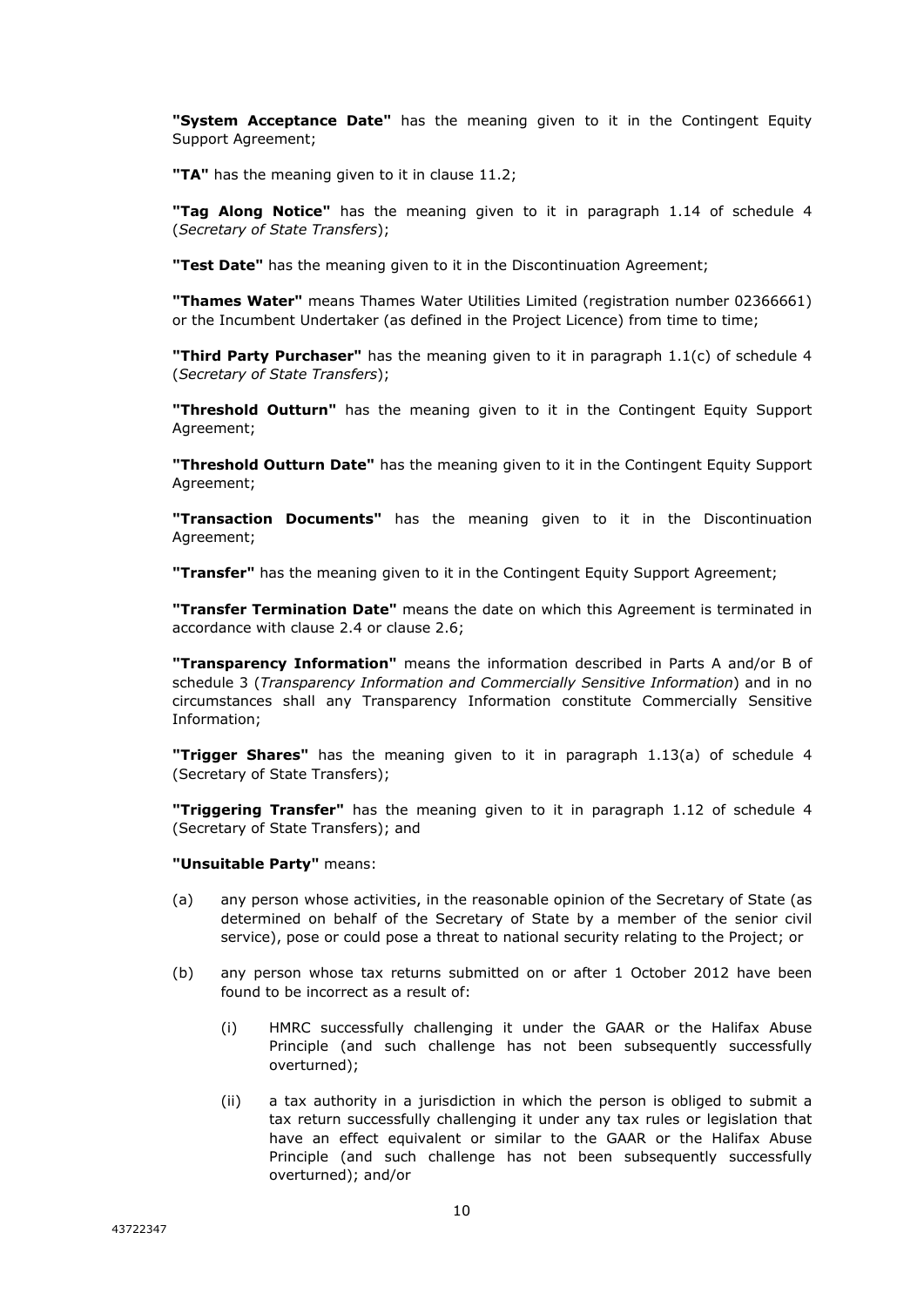(iii) the failure of an avoidance scheme which the person was involved in and which was, or should have been, notified under the Disclosure of Tax Avoidance Scheme or any equivalent or similar regime in a jurisdiction in which the person is established.

#### 1.2 **Interpretation**

- (a) In this Agreement, where definitions have the meaning given to them in the Master Definitions Agreement, those definitions shall be as set out in the Master Definitions Agreement as at Licence Award, unless the Secretary of State has expressly consented to any amendment to such definitions.
- (b) In this Agreement, unless the context otherwise requires the headings are inserted for convenience only and shall not affect the construction of this Agreement.
- (c) The schedules shall be deemed to be incorporated into this Agreement.
- (d) All representations, warranties, indemnities, covenants, agreements, undertakings and obligations made or given or entered into by more than one person in this Agreement are made or given or entered into severally and not jointly.
- (e) Expressions in this Agreement that are appropriate to companies shall be construed, in relation to an undertaking that is not a company, as references to the corresponding persons, officers, documents or organs, as the case may be, appropriate to undertakings of that nature.
- (f) Unless a contrary indication appears, any reference in this Agreement to:
	- (i) any document, agreement or instrument is a reference to that document, agreement or instrument as amended, novated, supplemented, extended or restated;
	- (ii) a document being in **"Agreed Form"** is a reference to the form of the relevant document agreed between the parties and for the purpose of identification initialled by each of them or on their behalf;
	- (iii) a **"person"** includes any individual, firm, borrower, corporation, government, state or agency of a state or any association, trust, joint venture, consortium or partnership (whether or not having separate legal personality);
	- (iv) the Secretary of State, Equity Provider 1, Equity Provider 2, Equity Provider 3, Equity Provider 4, Equity Provider 5, IP EquityCo, IP JVCo, IP HoldCo, IP OpCo or any other person includes its respective successors in title, permitted assigns and permitted transferees to, or of, its rights and/or obligations under this Agreement;
	- (v) a **"clause"** or **"schedule"** is a reference to a clause of or schedule to this Agreement;
	- (vi) a reference to a subsidiary or holding company is to be construed in accordance with section 1159 of the Companies Act 2006;
	- (vii) a provision of law is a reference to that provision as amended or re-enacted;
	- (viii) a time of day is a reference to London time; and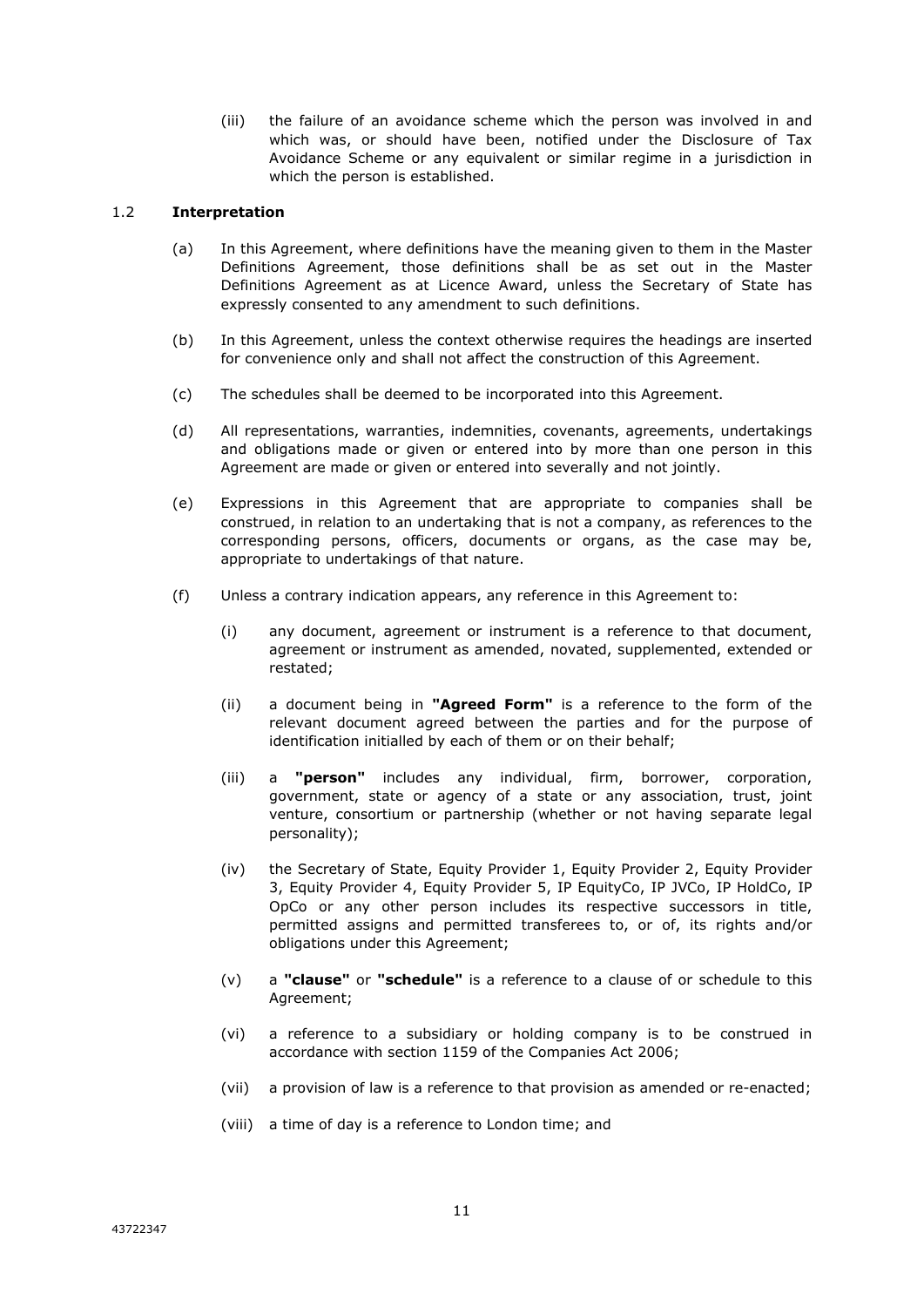(ix) references to **"includes"**, **"including"**, **"in particular"**, **"other"** or **"otherwise"** are to be construed without limitation and the eiusdem generis rule shall not apply to this Agreement.

#### 2. **COMMENCEMENT AND DURATION**

- 2.1 This Agreement shall come into effect:
	- (a) in relation to the Private Sector Shareholders (other than New Private Sector Shareholders), the Secretary of State, IP EquityCo, IP JVCo, IP HoldCo and IP OpCo, on Licence Award; and
	- (b) in relation to any New Private Sector Shareholders, on the date on which the relevant New Private Sector Shareholder executes a Deed of Adherence in accordance with clause 15.1 or 15.2 and accedes to the Security Trust and Intercreditor Deed and Shareholders Agreement.
- 2.2 Except as provided in clause 2.3, this Agreement shall continue in full force and effect until the Expiry Date.
- 2.3 Immediately following the earlier of the Expiry Date and a Private Sector Shareholder ceasing to hold any Junior Capital (the **"PSS Termination Date"**), such Private Sector Shareholder shall cease to have any rights or obligations under this Agreement save that:
	- (a) its rights and obligations under clauses 9.2 and 19 (*Confidentiality and Freedom of Information*) to 34 (*Jurisdiction and Disputes*);
	- (b) its liability for any breaches of this Agreement occurring prior to the PSS Termination Date;
	- (c) any rights or cause of action under this Agreement that arose prior to the PSS Termination Date; and
	- (d) its rights to receive any payment in connection with the transfer of its Junior Capital,

shall continue in full force and effect.

- 2.4 If a transfer of the IP Works and/or the IP Owned Structures (as applicable) (whether partially or wholly constructed), whether by share sale or asset transfer, is directed or agreed pursuant to the Project Licence, Modified WIA or otherwise in accordance with law which, subject to clause 2.5:
	- (a) excludes this Agreement (and a replacement shareholders direct agreement has not been entered into by the transferee in accordance with clause 2.7) or any other document forming part of the Government Support Package;
	- (b) excludes the Liaison Agreement;
	- (c) excludes the Project Licence and the relevant transferee has not been granted a project licence pursuant to the Modified WIA; or
	- (d) where there is more than one transferee for the transfer, excludes this Agreement, any other document forming part of the Government Support Package or the Liaison Agreement in a transfer to a single transferee,

and the Secretary of State has not given its express consent to such transfer, the Secretary of State may, by notice to the other Parties, terminate this Agreement with effect from the date of such transfer. Such termination shall be without prejudice to any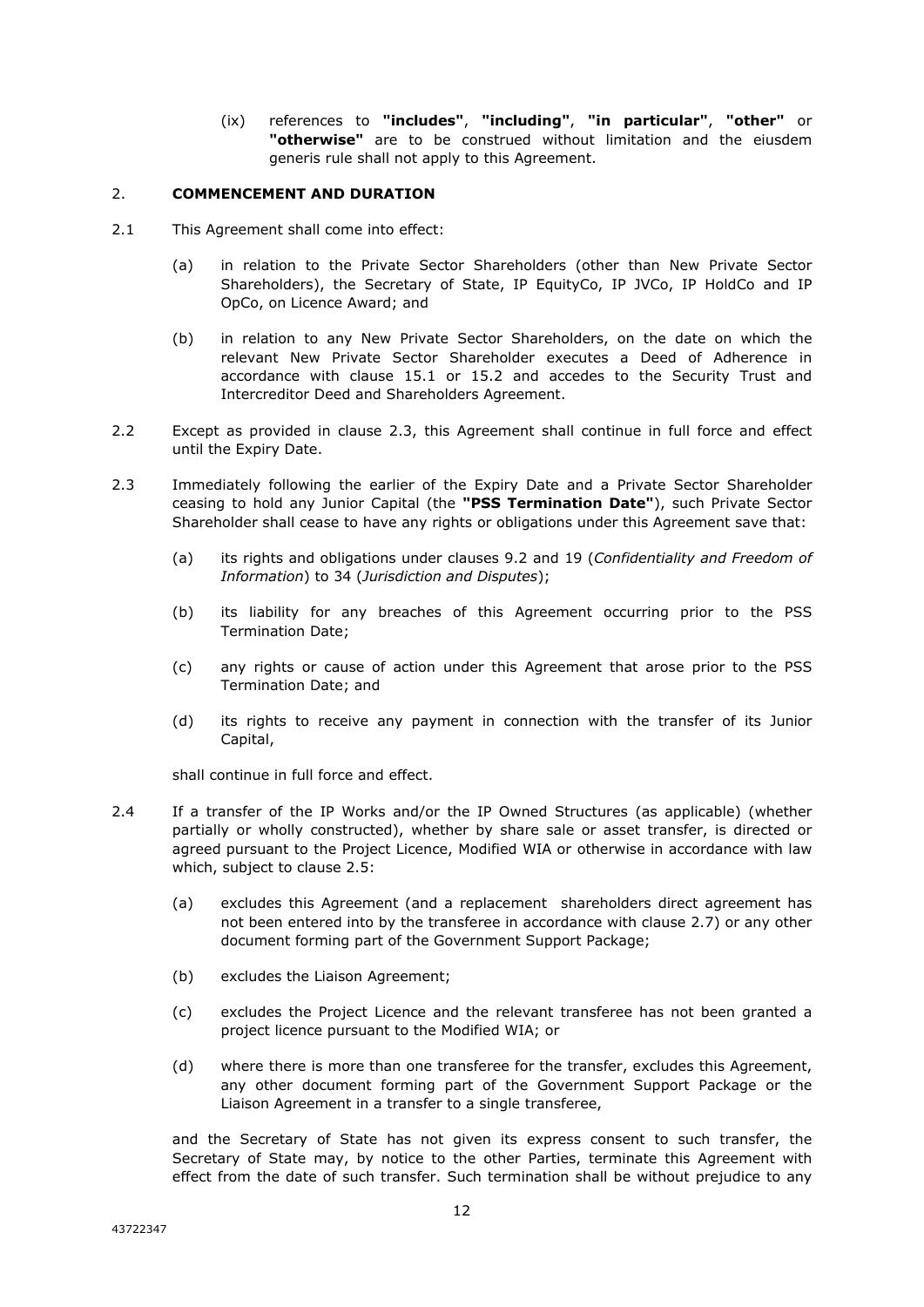accrued rights or obligations under this Agreement and no Party will have any claim against any other Party in respect of such termination.

- 2.5 For the purposes of clauses 2.4(a), 2.4(b) and 2.4(d) only, the references to "this Agreement", "any other document forming part of the GSP" or "the Liaison Agreement" shall each be construed to exclude any documents which:
	- (a) are not capable of being transferred at law; and
	- (b) have expired by operation of their terms.
- 2.6 If a transfer of:
	- (a) the IP Works and/or the IP Owned Structures (as applicable) (whether partially or wholly constructed), whether by share sale or asset transfer; or
	- (b) the shares of IP OpCo, IP HoldCo or IP JVCo which results in a breach of clause 7.3 of the Shareholders Direct Agreement,

in each case occurs as a result of the enforcement of any security under the Senior Financing Agreements:

- (i) where any document forming part of the Government Support Package which has a counterparty which ceases to be a Holding Company of IP OpCo has not been transferred to an equivalent Holding Company of IP OpCo (an **"Equivalent Holding Company"**);
- (ii) where the transferee, any Equivalent Holding Company or any shareholder of any Equivalent Holding Company has not entered a Deed of Adherence or a replacement Shareholders Direct Agreement in a form satisfactory to the Secretary of State;
- (iii) where the transferee, any Equivalent Holding Company or any shareholder of any Equivalent Holding Company is an Unsuitable Party ;
- (iv) where the financing arrangements following such transfer are not substantially equivalent to the existing financing arrangements or are less favourable to the Secretary of State;
- (v) where the transferee, any Equivalent Holding Company or any shareholder of any Equivalent Holding Company is not resident in the United Kingdom for tax purposes; or
- (vi) where the corporate ownership structure of IP OpCo is not equivalent to the corporate structure of IP OpCo at Licence Award as referenced in clause 7.3 of the Shareholders Direct Agreement and as contemplated by the terms of the GSP,

and the Secretary of State has not given its express consent to such transfer, the Secretary of State may, by notice to the other Parties, terminate this Agreement with effect from the date of such transfer. Such termination shall be without prejudice to any accrued rights or obligations under this Agreement and no Party will have any claim against any other Party in respect of such termination.

2.7 Following the enforcement of any security under the Senior Financing Agreements resulting in a change of ownership of IP HoldCo or (with the approval of the Secretary of State) IP OpCo, the Secretary of State shall enter into a replacement shareholders direct agreement with the new owners of the relevant company in a form satisfactory to the Secretary of State unless such owners have acceded to this Agreement.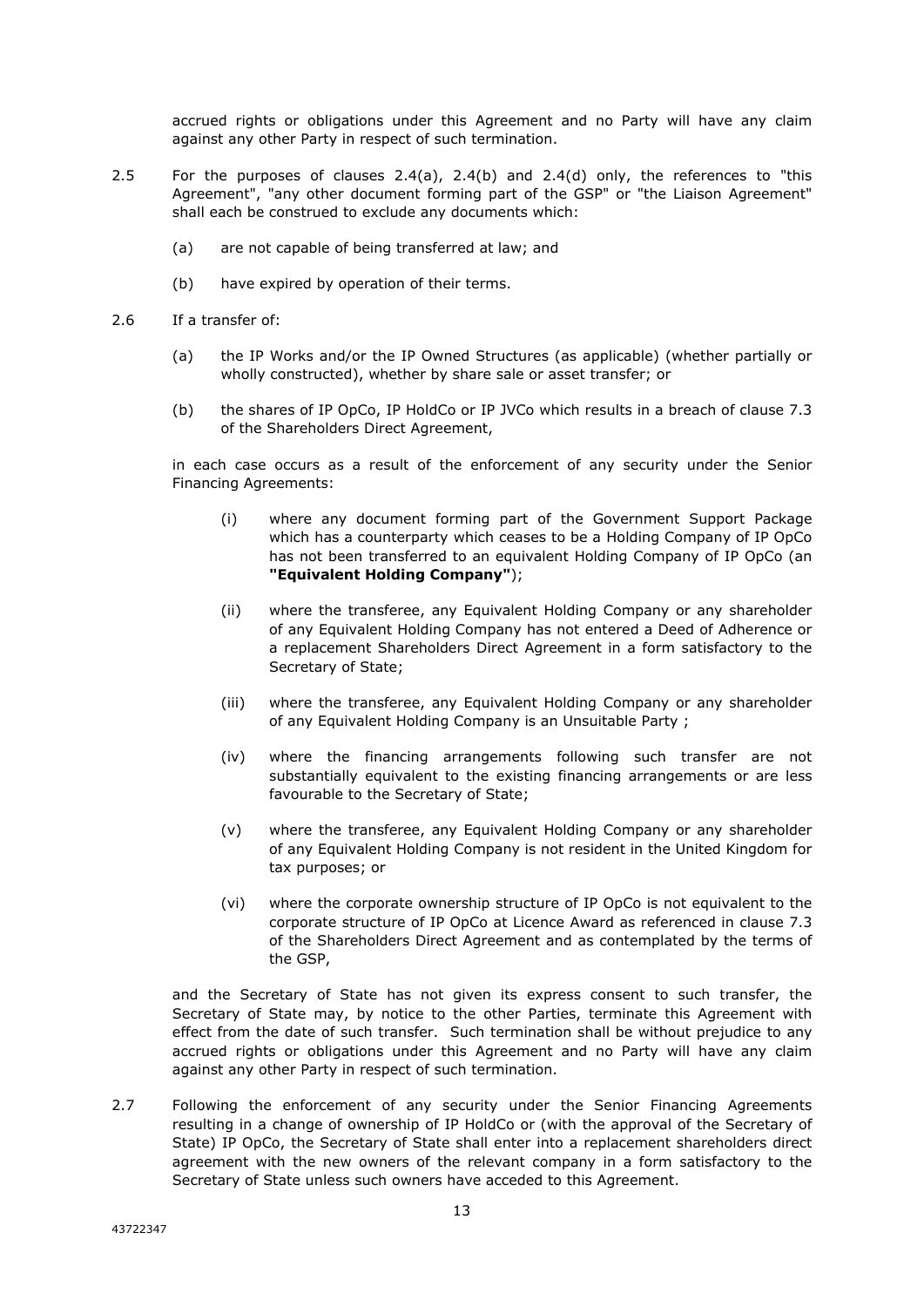#### 3. **EQUITY**

- 3.1 The Private Sector Shareholders, IP EquityCo, IP JVCo, IP HoldCo and IP OpCo shall comply with the terms of the Shareholders Agreement.
- 3.2 The Private Sector Shareholders, IP EquityCo, IP JVCo, IP HoldCo and IP OpCo shall not amend, vary, prejudice, reduce or waive the Equity Subscription Obligations without the prior written consent of the Secretary of State (such consent not to be unreasonably withheld or delayed).
- 3.3 IP EquityCo, IP JVCo, IP HoldCo and each of the Private Sector Shareholders acknowledge that the:
	- (a) price to be paid for Junior Capital to be issued in respect of ATO Equity (as defined in the Contingent Equity Support Agreement); and
	- (b) adjustments to STO Equity and ATO Equity (each as defined in the Contingent Equity Support Agreement),

will be determined pursuant to clause 7 (*Valuation of new Junior Capital*) of the Contingent Equity Support Agreement and each irrevocably agrees to be bound by such determination and shall take all action reasonably required to effect such determination.

#### 4. **SECRETARY OF STATE OBSERVER**

- 4.1 Subject to clause 4.2, from the date of a Commitment Notice until the earlier of:
	- (a) the date of the appointment of a Director nominated by the Secretary of State in accordance with clause 5 (*Appointment of Secretary of State Directors to the Boards*); and
	- (b) the withdrawal of a Contingent Equity Commitment Request by IP HoldCo pursuant to clause 5.4 of the Contingent Equity Support Agreement,

the Secretary of State shall be entitled to nominate (and remove or replace) by notice in writing to IP EquityCo, IP JVCo, IP HoldCo and IP OpCo (copied to the Directors) from time to time a person as an observer (the **"Secretary of State Observer"**) to attend the meetings of the Boards.

- 4.2 The entitlement to nominate a Secretary of State Observer and the right of the Secretary of State Observer to attend meetings of the Boards shall not apply during any period that one or more Secretary of State appointed Directors have been appointed to the Boards pursuant to clause 5 (*Appointment of Secretary of State Directors to the Boards*).
- 4.3 The Secretary of State shall make the nomination referred to in clause 4.1 having consulted with the Private Sector Shareholders. If the proposed Secretary of State Observer is not an employee or officer of the Department for Environment, Food and Rural Affairs or of another HMG Entity then the Secretary of State shall inform the Private Sector Shareholders of the identity of the proposed appointee and shall have reasonable regard to any representations made by any Private Sector Shareholder asserting that the proposed Secretary of State Observer would not be appropriate because that proposed appointee is an employee of, or associated with, a direct competitor of the relevant Private Sector Shareholder.
- 4.4 Following a nomination under clause 4.1, the Secretary of State shall procure that the Secretary of State Observer shall enter into a confidentiality undertaking in favour of the Parties (other than the Secretary of State) in relation to any information received by the Secretary of State Observer in that capacity.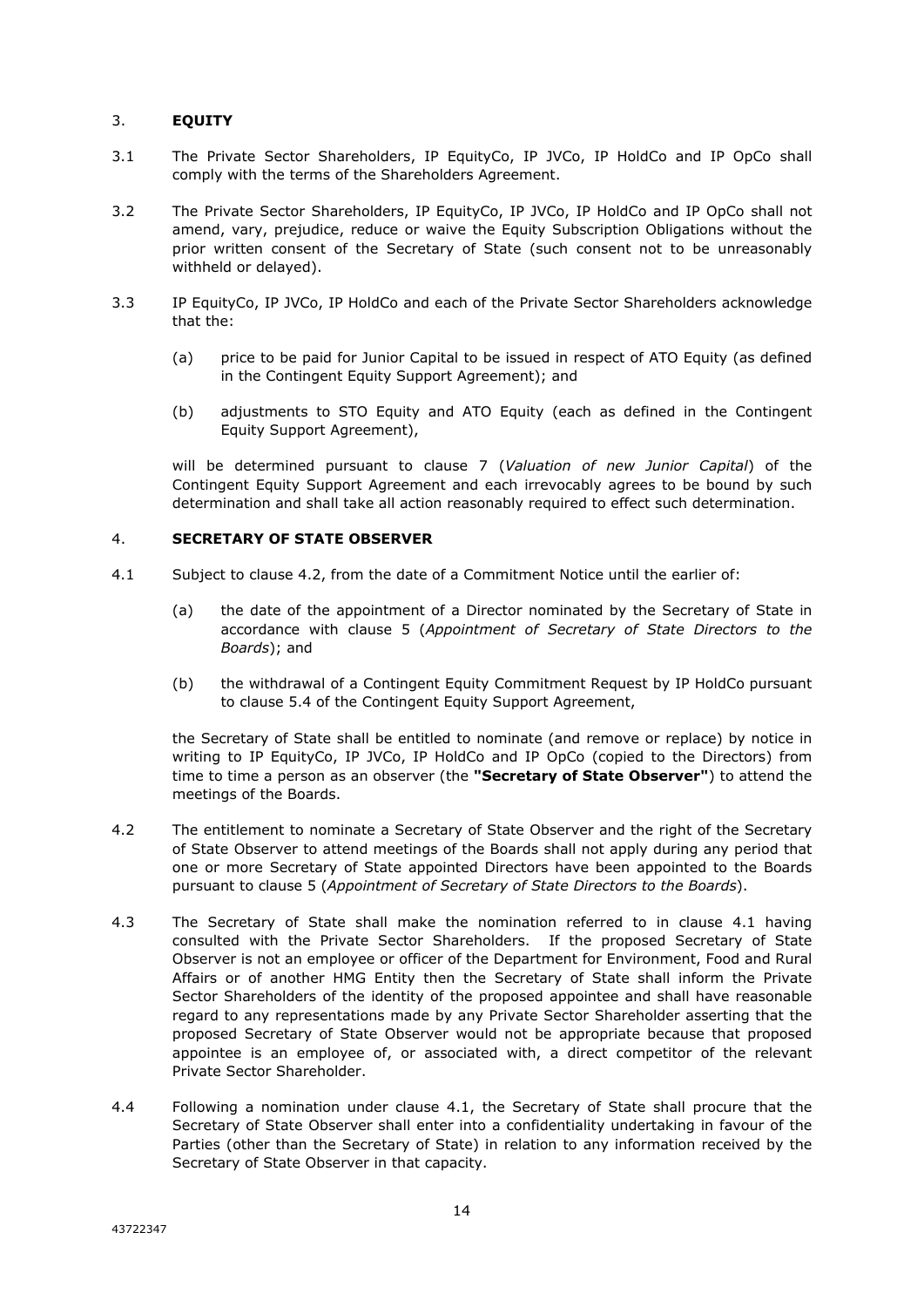- 4.5 If the Secretary of State Observer breaches the confidentiality undertaking referred to in clause 4.4, any of the Parties (other than the Secretary of State) may remove the person currently acting as the Secretary of State Observer by prior notice in writing to the Secretary of State. On receipt of such notice, the Secretary of State shall be entitled to nominate a replacement Secretary of State Observer by notice in writing to the other Parties in accordance with clause 4.1.
- 4.6 Following the entry into a confidentiality undertaking in accordance with clause 4.4, the Secretary of State Observer shall be entitled to receive a copy of all Board papers (including all briefing papers, information and notices sent to any of the Directors in their capacity as Directors of IP EquityCo, IP JVCo, IP HoldCo or IP OpCo), minutes of all Board meetings and any other information received by any of the Directors in their capacity as Directors of IP EquityCo, IP JVCo, IP HoldCo or IP OpCo at the same time such information is provided to the Directors as if he/she were a Director.
- 4.7 The Secretary of State Observer shall have no right to vote at Board meetings, but shall have the right to speak and contribute at Board meetings. The Secretary of State Observer shall be entitled to notice of Board meetings as if he/she were a Director.
- 4.8 The Secretary of State Observer shall not be entitled to attend the relevant part of a Board meeting or to receive the relevant part of any Board papers which relate to any dispute or matter where proceedings have been issued against the Secretary of State by IP EquityCo, IP JVCo, IP OpCo or IP HoldCo such that the step-aside provisions in clause 12.1(d) apply.

#### 5. **APPOINTMENT OF SECRETARY OF STATE DIRECTORS TO THE BOARDS**

- 5.1 Subject to clause 5.2, where an Aggregate Commitment (together with any Junior Capital held by the Secretary of State on the date of the relevant Contingent Equity Commitment Request) is an amount equal to or greater than ten (10) per cent of the total equity issued by IP EquityCo in favour of any shareholder at the date of the relevant Contingent Equity Commitment Request, on and from the first relevant Contingent Equity Contribution Date the Secretary of State shall have the right exercisable by notice in writing to IP EquityCo to require the appointment of one or more Directors of IP EquityCo nominated by the Secretary of State and by like notice to require the removal of any such appointed Director(s) and the appointment of one or more other persons to act in place of such Director(s).
- 5.2 Where clause 5.1 applies, for so long as the Secretary of State's shareholding in IP EquityCo is:
	- (a) greater than zero (0) but less than twenty (20) per cent of the total issued share capital in IP EquityCo, the Secretary of State shall be entitled to nominate one Director under clause 5.1; and
	- (b) equal to or greater than twenty (20) per cent of the total issued share capital in IP EquityCo, the Secretary of State shall be entitled to nominate an additional Director.
- 5.3 In addition to the Secretary of State's rights to require the appointment of Directors under clause 5.1, the Secretary of State shall have the right exercisable by notice in writing to IP EquityCo to require the appointment of one or more persons (up to a maximum of three) as alternate director(s) to each of its Director appointees and to replace any such person(s) as an alternate director from time to time.
- 5.4 The Parties shall procure that the Director(s) of IP EquityCo (and any alternate director(s)) required by the Secretary of State to be appointed or removed in accordance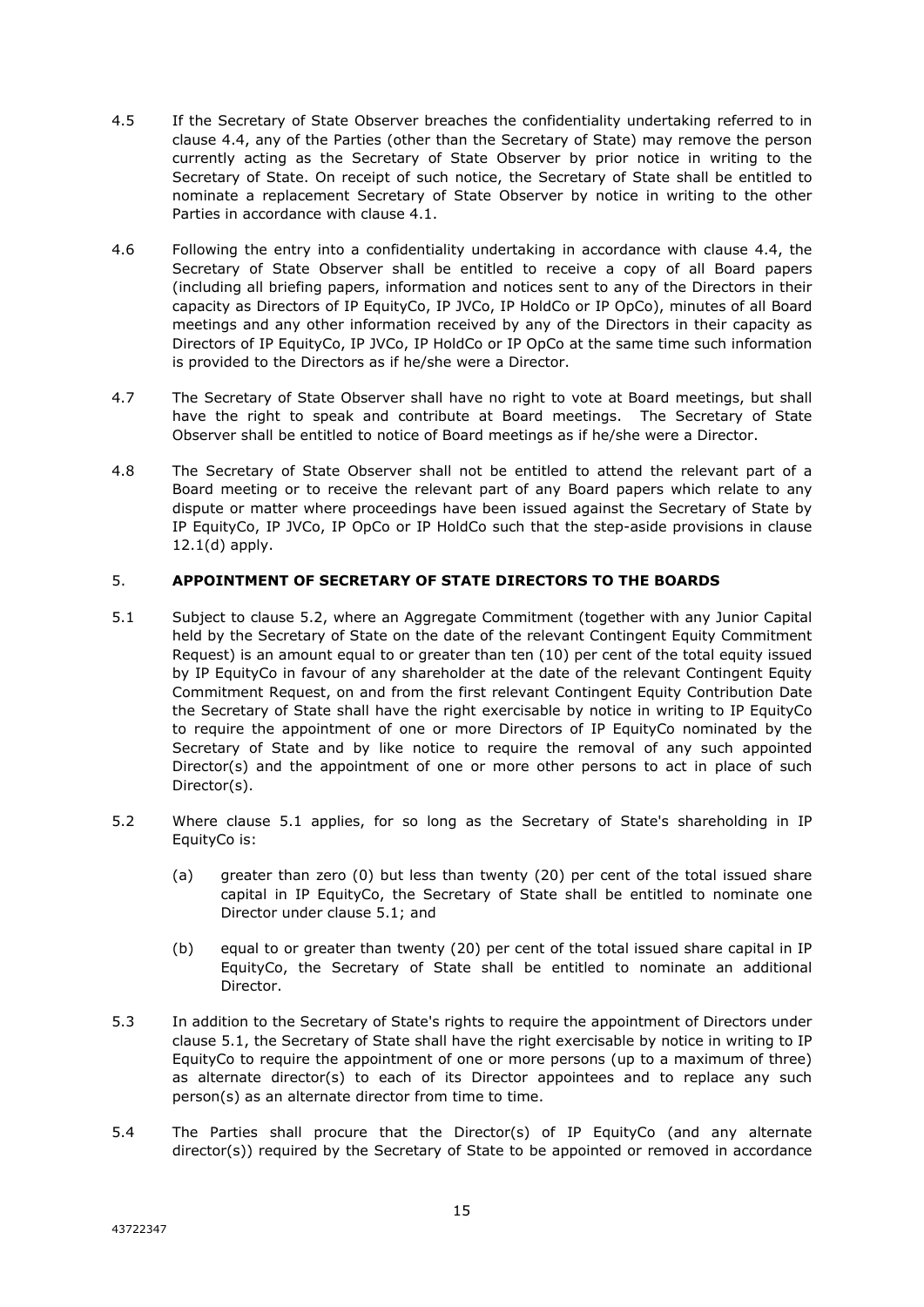with this clause 5 shall also be appointed or removed, as the case may be, as Director(s)/alternate director(s) of IP JVCo, IP HoldCo and IP OpCo.

- 5.5 The Parties acknowledge and agree that the valuation of ATO Equity (as defined in the Contingent Equity Support Agreement) pursuant to clause 6 of the Contingent Equity Support Agreement may impact the percentage of the total issued share capital in IP EquityCo held by the Secretary of State from time to time.
- 5.6 To the extent that the Secretary of State is no longer entitled to appoint the number of Directors pursuant to clause 5.2 which the Secretary of State has as a result of the valuation of ATO Equity, the last Director(s) appointed by the Secretary of State shall be automatically removed from office until the number of Directors remaining in office appointed by the Secretary of State is equal to the number which the Secretary of State is entitled to appoint pursuant to clause 5.2.

#### 6. **SECRETARY OF STATE ADHERENCE TO THE SHAREHOLDERS AGREEMENT AND SECURITY TRUST AND INTERCREDITOR DEED**

- 6.1 The Parties shall execute a deed of adherence with the Secretary of State or another HMG Shareholder (as applicable) in the form set out in the Shareholders Agreement on or immediately prior to the date on which the Secretary of State or the HMG Shareholder (as applicable) becomes a holder of Junior Capital to ensure that the Secretary of State or the HMG Shareholder (as applicable) becomes a party to the Shareholders Agreement.
- 6.2 The Parties shall execute a deed of adherence with the Secretary of State or HMG Shareholder (as applicable), in its capacity as holder of Junior Capital, in the form set out in the Security Trust and Intercreditor Deed on or immediately prior to the date on which the Secretary of State or the HMG Shareholder (as applicable) becomes a holder of Junior Capital to ensure that the Secretary of State or the HMG Shareholder (as applicable) becomes a party to the Security Trust and Intercreditor Deed.

#### 7. **TAX COMPLIANCE AND OTHER UNDERTAKINGS**

- 7.1 Each Private Sector Shareholder represents and warrants that, as at the date of this Agreement, it has notified the Secretary of State in writing of any Occasions of Tax Non-Compliance or any litigation that it is involved in that is in connection with any Occasions of Tax Non-Compliance.
- 7.2 If at any time, during the term of this Agreement, an Occasion of Tax Non-Compliance occurs in relation to a Private Sector Shareholder, the Private Sector Shareholder shall:
	- (a) notify the Secretary of State in writing of such fact within five (5) Business Days of its occurrence; and
	- (b) promptly provide to the Secretary of State:
		- (i) details of the steps which the Private Sector Shareholder is taking to address the Occasion of Tax Non-Compliance and to prevent the same from recurring, together with the steps proposed to mitigate the Occasion of Tax Non-Compliance; and
		- (ii) such other information in relation to the Occasion of Tax Non-Compliance as the Secretary of State may reasonably require.
- 7.3 Each Private Sector Shareholder shall exercise all of the rights available to it as a shareholder in IP EquityCo to ensure, and IP EquityCo shall ensure, that:
	- (a) IP OpCo maintains tax residency status in the United Kingdom;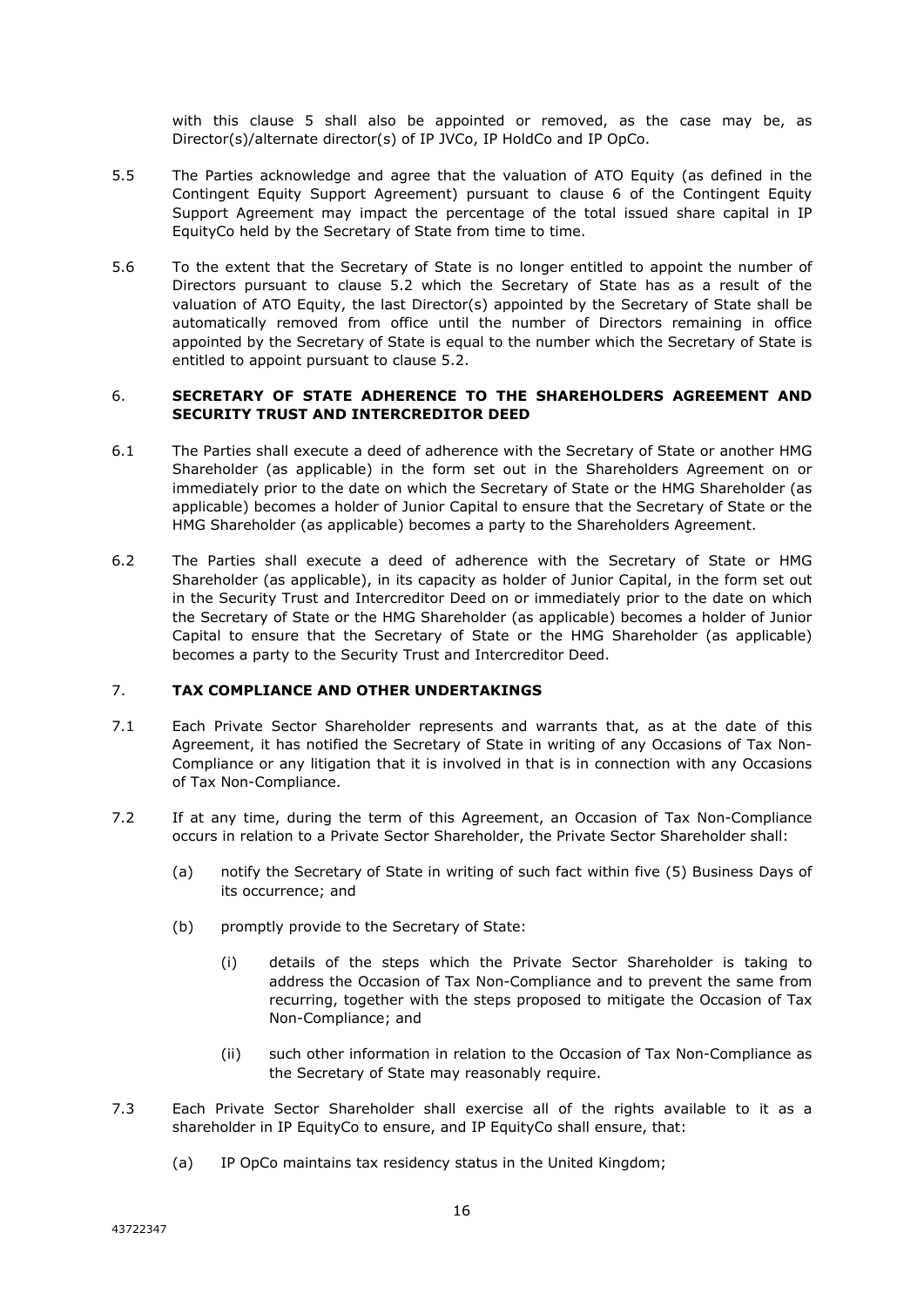- (b) IP HoldCo retains ownership of one hundred (100) per cent of the issued share capital of IP OpCo;
- (c) IP JVCo retains ownership of one hundred (100) per cent of the issued share capital of IP HoldCo; and
- (d) IP EquityCo retains ownership of one hundred (100) per cent of the issued share capital of IP JVCo.
- 7.4 If:
	- (a) the warranty given by a Private Sector Shareholder pursuant to clause 7.1 is untrue and/or the Private Sector Shareholder commits a material breach of its obligation to notify the Secretary of State of any Occasion of Tax Non-Compliance as required by clause 7.2 and, in either case, the Private Sector Shareholder fails to promptly provide details of the proposed steps to mitigate the impact of the Occasion of Tax Non-Compliance which, in the reasonable opinion of the Secretary of State, are acceptable; or
	- (b) a Private Sector Shareholder breaches its obligations under clause 7.3,

then the Secretary of State shall be entitled to give a Provisional Transfer Notice to that Private Sector Shareholder and the provisions of clause 17 (*Provisional Transfer Notices*) shall apply.

- 7.5 The Secretary of State shall provide reasons to the relevant Private Sector Shareholder when exercising its discretion under clause 7.4 to issue a Provisional Transfer Notice.
- 7.6 Neither IP EquityCo nor IP JVCo will:
	- (a) create or permit to subsist any security interest other than as created pursuant to the Senior Financing Agreements as at the date of this Agreement on, over or affecting the whole or any part of its respective undertaking or assets, present or future, excluding the categories of security specified in paragraphs (a), (b), (c), (l), (p), (q) and (r) of the definition of Permitted Security in the Master Definitions Agreement;
	- (b) be a creditor in respect of any Financial Indebtedness or incur or allow to remain outstanding any Financial Indebtedness other than as contemplated by the subscriptions obligations arising under the Shareholders Agreement; or
	- (c) incur or allow to remain outstanding any guarantee in respect of any obligation of any person arising under the Shareholders Agreement.

# 8. **EXPERIENCED INDEPENDENT NON-EXECUTIVE DIRECTOR**

IP OpCo and IP HoldCo shall appoint to the IP OpCo Board and maintain the appointment of, for the period from Licence Award until the System Acceptance Date, an independent non-executive Director (and any replacement as necessary) with experience in senior management, executive or advisory roles on major infrastructure investments or projects for a period of at least 10 years, including on at least one infrastructure investment or project (or programme of related infrastructure investments or projects) with a capital value in excess of £250 million in the United Kingdom or another country in a sector which is regulated.

#### 9. **PROVISION OF INFORMATION TO THE SECRETARY OF STATE**

9.1 For the term of this Agreement: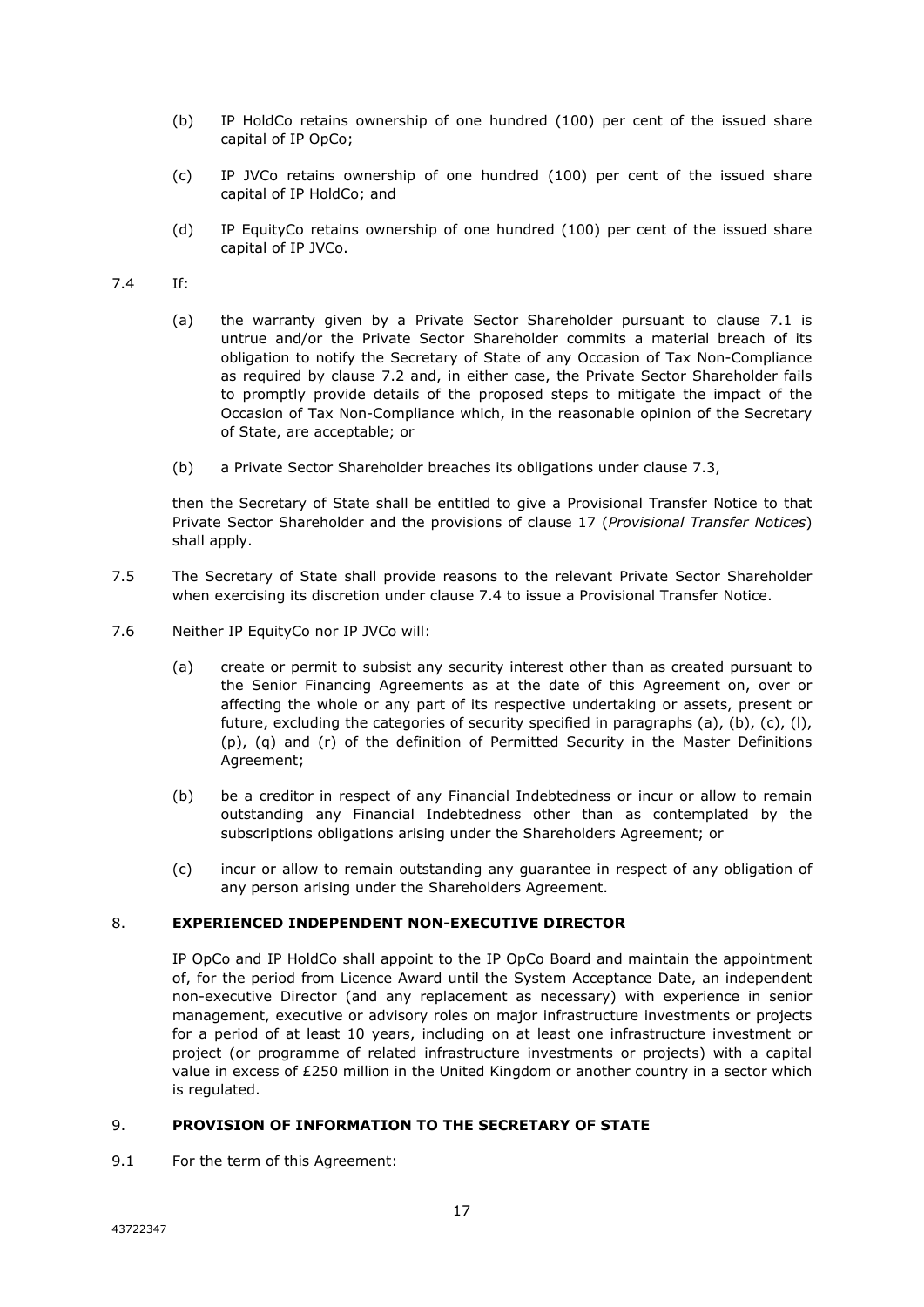- (a) IP EquityCo shall supply in respect of IP EquityCo, IP JVCo shall supply in respect of IP JVCo, IP HoldCo shall supply in respect of IP HoldCo and IP OpCo shall supply in respect of IP OpCo, the Secretary of State with the Transparency Information as detailed in Part A of schedule 3 (*Transparency Information and Commercially Sensitive Information*) relating to it no later than the relevant last date for provision of the information referred to therein;
- (b) each Private Sector Shareholder shall provide the Secretary of State with the information as detailed in Part B of schedule 3 (*Transparency Information and Commercially Sensitive Information*) no later than the relevant last date for provision of the information referred to therein; and
- (c) IP EquityCo, IP JVCo, IP HoldCo, IP OpCo and each Private Sector Shareholder shall use its reasonable endeavours to assist the Secretary of State in its preparation of any report required by a government department from time to time, which relates in whole or in part to the Project.
- 9.2 Notwithstanding the provisions of clause 19 (*Confidentiality and Freedom of Information*):
	- (a) the Secretary of State may disclose and use any Transparency Information in such manner and for such purposes as it may determine from time to time, including reports and reviews of the performance of the Project and in relation to any audit, accounting or other review or scrutiny by any government or public body where the Secretary of State considers it appropriate to make some or all of such information available; and
	- (b) IP EquityCo, IP JVCo, IP HoldCo, IP OpCo and each Private Sector Shareholder shall permit all records referred to in clauses 9.1 and 9.2 to be examined and copied from time to time by the Secretary of State or by any person to whom the Secretary of State notifies IP EquityCo, IP JVCo, IP HoldCo or IP OpCo (as the case may be) that it wishes to have access to any such documents, records or information.
- 9.3 If the Secretary of State considers (acting reasonably) that a Private Sector Shareholder is in breach of clause 9.1(b), the Secretary of State shall be entitled to serve notice on the relevant Private Sector Shareholder requesting the relevant information as detailed in Part B of schedule 3 (*Transparency Information and Commercially Sensitive Information*) to be provided to the Secretary of State within ten (10) Business Days.
- 9.4 If the Private Sector Shareholder referred to in clause 9.3 does not provide the information requested by the Secretary of State under clause 9.3, the Secretary of State shall be entitled to give that Private Sector Shareholder a Provisional Transfer Notice and the provisions of clause 17 (*Provisional Transfer Notices*) shall apply.
- 9.5 The Secretary of State shall provide reasons to the relevant Private Sector Shareholder when exercising its discretion under clause 9.4 to issue a Provisional Transfer Notice.

# 10. **RESERVED MATTERS**

- 10.1 From the date of a Commitment Notice until the date upon which the Secretary of State ceases to hold any Junior Capital, the Category 1 Reserved Matters shall not be carried out by or in relation to IP EquityCo, IP JVCo, IP HoldCo or IP OpCo without the prior written approval of the Secretary of State, and each Private Sector Shareholder shall use their respective rights and powers to procure, so far as they are each able, that no such Reserved Matter is carried out unless the required approval has been given.
- 10.2 Where the Aggregate Commitment (together with any Junior Capital held by the Secretary of State on the date of the relevant Contingent Equity Commitment Request) is an amount equal to or greater than ten (10) per cent of the total equity issued by IP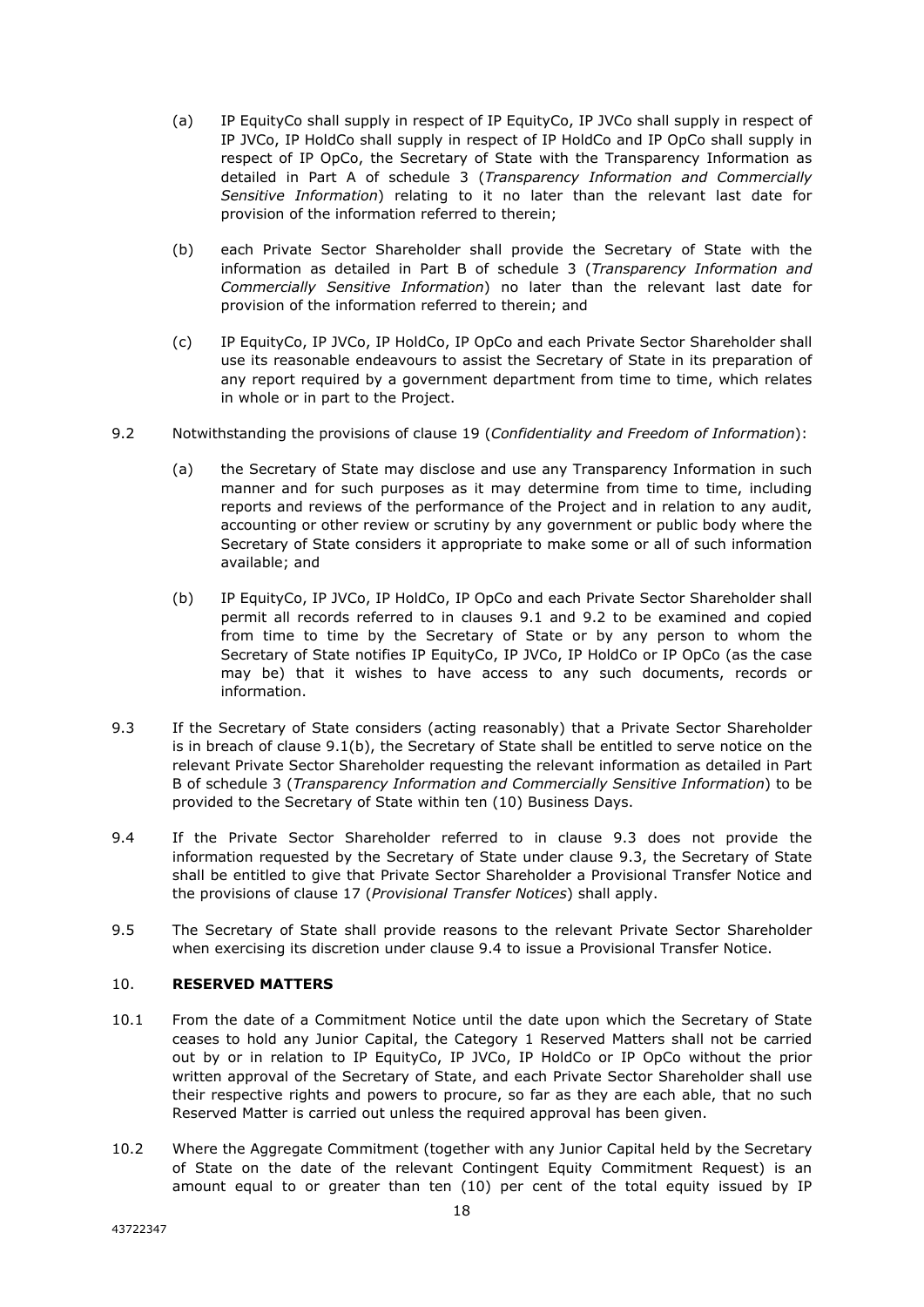EquityCo in favour of any shareholder at the date of the relevant Contingent Equity Commitment Request, then from the date of the relevant Commitment Notice until the date that the Secretary of State's shareholding in IP EquityCo has reduced to less than ten (10) per cent of the total issued share capital of IP EquityCo (provided that such shareholding has been at least ten (10) per cent), the Category 2 Reserved Matters shall not be carried out by or in relation to IP EquityCo, IP JVCo, IP HoldCo or IP OpCo without the prior written approval of the Secretary of State, and each Private Sector Shareholder shall use their respective rights and powers to procure, so far as they are each able, that no such Reserved Matter is carried out unless the required approval has been given.

#### 11. **PROJECT COMPLETION PLAN**

- 11.1 Following the identification of a Predicted Overrun pursuant to the Liaison Agreement, and if either clauses 7.2.8(i) or 7.2.8(ii) of the Liaison Agreement apply, IP OpCo shall provide the Secretary of State with a detailed expenditure plan for IP OpCo for the completion of the Project (the **"Project Completion Plan"**) and such Project Completion Plan shall:
	- (a) include details of the proposed cost mitigation measures to be employed (including, but not limited to, proposed method of delivery, timing of expenditure and IP OpCo's management of its contractors);
	- (b) include proposals for managing regulatory approvals and consents (including, but not limited to, any IAR Overrun Applications) in order to prevent or reduce Disallowed Expenditure as far as reasonably practicable;
	- (c) comply with Good Engineering and Construction Practice; and
	- (d) include details of any adjustment to the relevant Predicted Overrun likely to arise as a result of the measures and proposals under clauses 11.1(a) and 11.1(b).
- 11.2 The Secretary of State shall be entitled to:
	- (a) review, challenge and comment on the Project Completion Plan; and
	- (b) appoint a technical adviser (the **"TA"**) at IP OpCo's expense who will be entitled to review, challenge and comment on the Project Completion Plan,

in each case, to ensure that the Project Completion Plan meets the requirements of clause 11.1.

- 11.3 IP OpCo shall give due consideration to any comments provided by the TA and the Secretary of State in respect of the Project Completion Plan and promptly provide revised versions to the Secretary of State updated to reflect such comments as necessary until the Secretary of State approves the Project Completion Plan (as updated from time to time with the agreement of the Secretary of State, the **"Approved Project Completion Plan"**), provided that IP OpCo may refer any disputes regarding the content of the Project Completion Plan to the Dispute Resolution Process in order to determine the Approved Project Completion Plan.
- 11.4 If at any time IP OpCo considers (acting reasonably) that the Approved Project Completion Plan requires amendment to reflect changes in costs, timing or other circumstances in the Project, it may submit a revised draft Project Completion Plan to the Secretary of State and clauses 11.2 and 11.3 will apply to such revised plan.
- 11.5 IP OpCo shall:
	- (a) provide to the Secretary of State and the TA all supporting information comprising or relating to the Project Completion Plan reasonably requested by the Secretary of State or the TA; and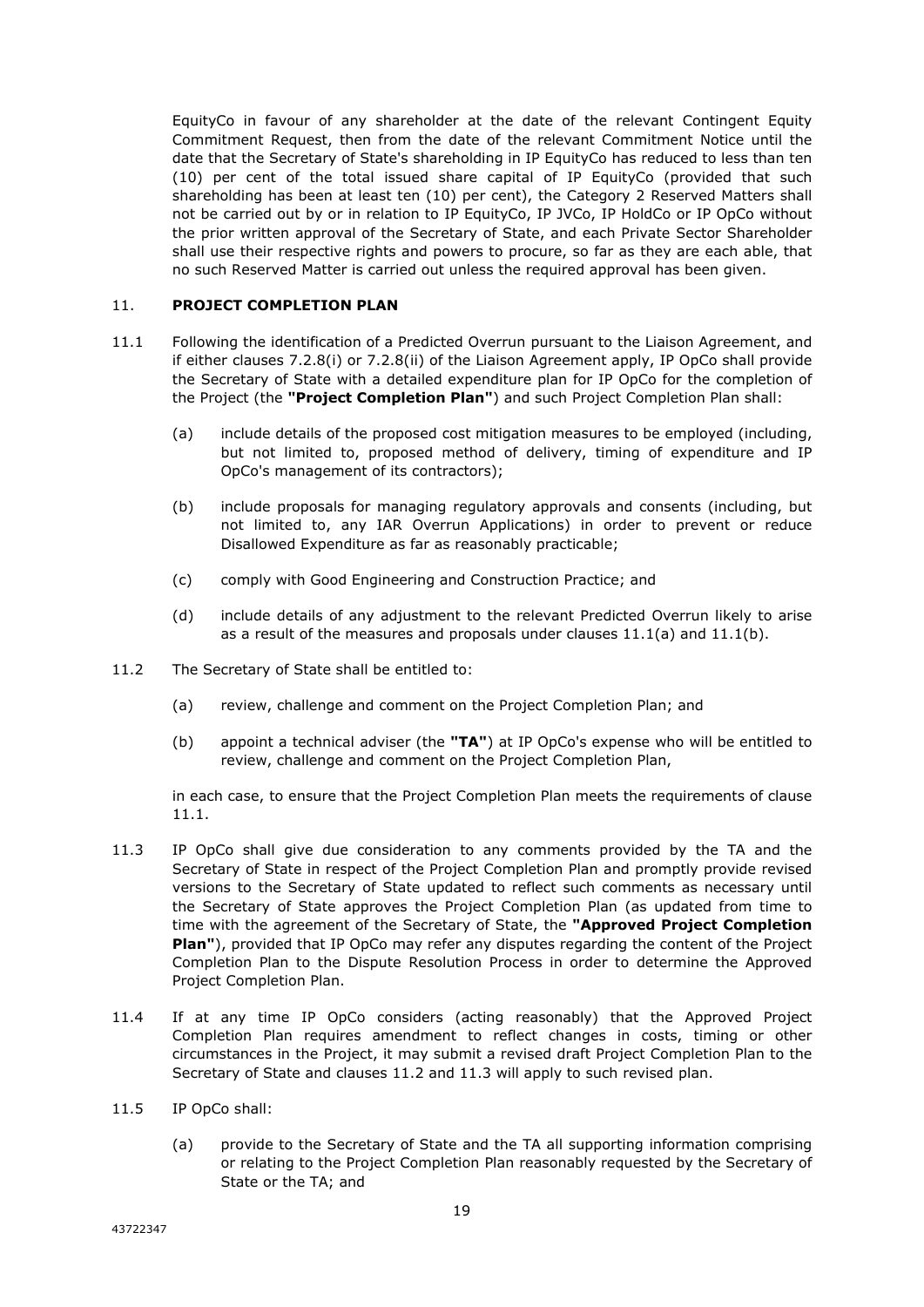- (b) comply with the Approved Project Completion Plan as agreed or determined in accordance with this clause 11.
- 11.6 Any failure by IP OpCo to comply with the Approved Project Completion Plan (as may be updated in accordance with clause 11.4) in any material respect will constitute a Remedy Event (as that term is defined in the Discontinuation Agreement) in accordance with the terms of the Discontinuation Agreement.

# 12. **STEP-ASIDE PROVISIONS**

- 12.1 Notwithstanding any provision to the contrary in this Agreement, the Shareholders Agreement, the IP EquityCo Articles, the IP JVCo Articles, the IP HoldCo Articles or the IP OpCo Articles:
	- (a) if it is reasonable to conclude that a Private Sector Shareholder, any Associate of a Private Sector Shareholder or the Secretary of State (to the extent the Secretary of State holds any Junior Capital) has a firm intention to issue proceedings in respect of any Claim against IP EquityCo, IP JVCo, IP HoldCo or IP OpCo (the **"Shareholder Claimant"**):
		- (i) the relevant Board shall be entitled to defend such Claim in the name and at the expense of IP EquityCo, IP JVCo, IP HoldCo or IP OpCo (as the case may be);
		- (ii) each of the Directors appointed by the Shareholder Claimant (the **"Shareholder Claimant Directors"**) shall not be entitled to (and the Shareholder Claimant shall procure that the Shareholder Claimant Directors shall not) make (or participate in making) any decisions, attend or vote at meetings of the Board or otherwise take any action on behalf of IP EquityCo, IP JVCo, IP HoldCo or IP OpCo (as the case may be) in respect of the defence by IP EquityCo, IP JVCo, IP HoldCo or IP OpCo (as the case may be) of such Claim, nor shall they be entitled to receive any Board papers or other papers (or the relevant part thereof) or information in relation to such Claim; and
		- (iii) the quorum at any Board meeting of IP EquityCo, IP JVCo, IP HoldCo or IP OpCo (as the case may be) convened to consider any such Claim shall not require the Shareholder Claimant Directors;
	- (b) if a Private Sector Shareholder or the Secretary of State (to the extent the Secretary of State holds any Junior Capital) (other than the Shareholder Respondent, as defined below) asserts that IP EquityCo, IP JVCo, IP HoldCo or IP OpCo has any Claim against another Private Sector Shareholder, an Associate of a Private Sector Shareholder or the Secretary of State (to the extent the Secretary of State holds any Junior Capital) (the **"Shareholder Respondent"**):
		- (i) the relevant Board shall be entitled to determine if and when to pursue such Claim in the name and at the expense of IP EquityCo, IP JVCo, IP HoldCo or IP OpCo (as the case may be) by the issue of proceedings by IP EquityCo, IP JVCo, IP HoldCo or IP OpCo (as the case may be) against the Shareholder Respondent;
		- (ii) each of the Directors appointed by the Shareholder Respondent (the **"Shareholder Respondent Directors"**) shall not be entitled to receive any Board papers (or the relevant part thereof) or other papers or information in relation to such Claim, nor shall they be entitled to (and the Shareholder Respondent shall procure that each of the Shareholder Respondent Directors shall not) make (or participate in making) any decisions, attend or vote at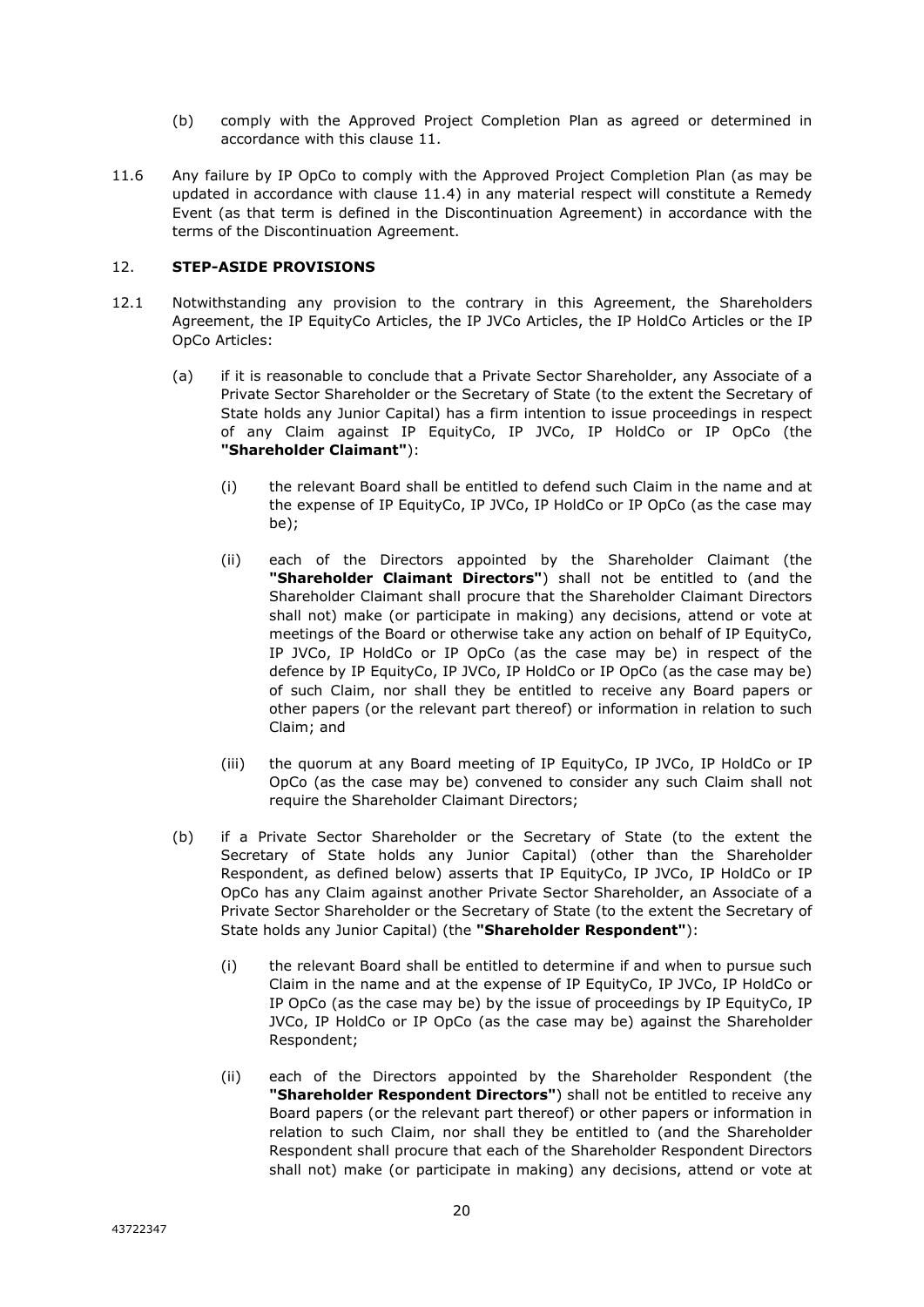meetings of the Board or otherwise take any action on behalf of IP EquityCo, IP JVCo, IP HoldCo or IP OpCo (as the case may be) in respect of:

- (A) any decision pursuant to sub-clause  $12.1(b)(i)$  to issue proceedings in respect of the relevant Claim; and/or
- (B) once proceedings have been issued in respect of the relevant Claim, the pursuance of that Claim by IP EquityCo, IP JVCo, IP HoldCo or IP OpCo (as the case may be); and
- (iii) the quorum at any board meeting of IP EquityCo, IP JVCo, IP HoldCo or IP OpCo (as the case may be) convened in relation to any consideration of making a Claim (as referred to under sub-clause  $12.1(b)(i)$ ) and after the issue of proceedings in relation to the relevant Claim shall not require the Shareholder Respondent Directors.
- (c) For the purposes of this clause 12.1, **"Claim"** shall mean a claim of any nature, whether for breach of contract, in tort, breach of statutory duty or otherwise.
- (d) The Secretary of State Observer shall be excluded from meetings and from receipt of Board papers or other information in the same manner as the Director(s) appointed by the Secretary of State in accordance with sub-clauses (a) and (b).

#### 13. **SECRETARY OF STATE RIGHTS OF SALE**

- 13.1 Subject to clauses 13.2 and 15, the Secretary of State shall be entitled to Transfer such Junior Capital (or any part thereof) as it may possess from time to time to such entities and on such terms as the Secretary of State (acting in its absolute discretion) considers appropriate.
- 13.2 The provisions of schedule 4 (*Secretary of State Transfers*) shall apply in relation to any Transfer or proposed Transfer by the Secretary of State to a third party. The Secretary of State shall not Transfer its beneficial interest in such Junior Capital separately from its legal interest.
- 13.3 Without limiting schedule 4 (*Secretary of State Transfers*), a Private Sector Shareholder and/or IP EquityCo may offer to purchase all (but not some) of the Junior Capital held by the Secretary of State at any time. The Secretary of State, in its absolute discretion, may accept or reject such offer and/or place such conditions on the transfer of the Junior Capital as it considers necessary (including regarding the terms of any such sale and purchase).

#### 14. **AMENDMENTS TO THE SHAREHOLDERS AGREEMENT AND ARTICLES**

- 14.1 The Parties agree that the Shareholders Agreement and the Articles may not be varied or terminated without the prior written consent of the Secretary of State (such consent not to be unreasonably withheld).
- 14.2 To the extent of any inconsistency between this Agreement and the Shareholders Agreement, this Agreement prevails.

# 15. **TRANSFERS OF JUNIOR CAPITAL**

15.1 Without prejudice to the remainder of this clause 15 and clause 16 (*Transfers of Junior Capital during a Contingent Equity Commitment Period*), no Private Sector Shareholder nor the Secretary of State shall sell or Transfer any Junior Capital to any person other than to an Existing Shareholder unless that person has first executed a Deed of Adherence in the form set out in schedule 2 (*Deed of Adherence*) and has acceded to the Security Trust and Intercreditor Deed and Shareholders Agreement. Each of the Parties shall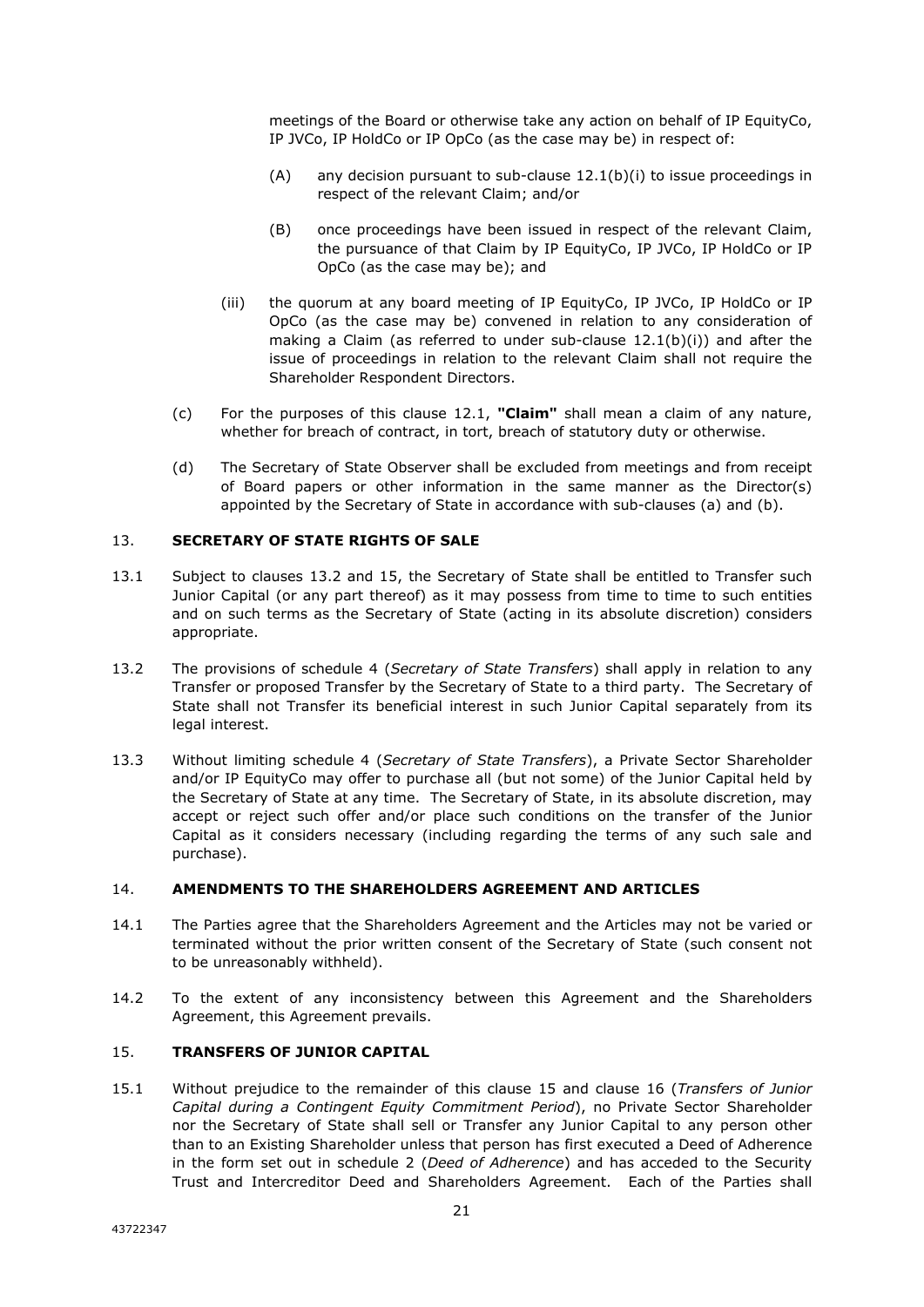execute any such Deed of Adherence in respect of a Transfer of Junior Capital made in the accordance with this Agreement, the Shareholders Agreement, the Contingent Equity Support Agreement, the IP EquityCo Articles and the IP JVCo Articles. Neither IP EquityCo nor IP JVCo shall register any Transfer in accordance with this Agreement, the Shareholders Agreement and the IP EquityCo Articles and the IP JVCo Articles unless the transferee (other than where the transferee is the Secretary of State or existing Private Sector Shareholder) has first executed a Deed of Adherence in the form set out in schedule 2 (*Deed of Adherence*).

- 15.2 IP EquityCo shall not register any New Private Sector Shareholder unless and until IP EquityCo procures that such New Private Sector Shareholder has executed a Deed of Adherence in the form set out in schedule 2 (*Deed of Adherence*), has provided the executed power of attorney required by clause 19.3 and has acceded to the Security Trust and Intercreditor Deed and Shareholders Agreement.
- 15.3 The Private Sector Shareholders shall inform the Secretary of State in writing as soon as practicable, but in any event not less than 30 Business Days in advance, of any proposed Transfer of Junior Capital.
- 15.4 IP EquityCo and IP JVCo shall provide all reasonable assistance to all holders of Junior Capital in relation to any Transfer or proposed Transfer by any holder of Junior Capital including, but not limited to, entering into any necessary documentation, providing or granting access to any relevant information (including but not limited to accounting information ), providing any third party purchaser with access to the management of IP EquityCo, IP JVCo, IP OpCo and its Associates, and otherwise allowing any third party purchaser to perform customary due diligence on IP EquityCo, IP JVCo, IP OpCo and its Associates (subject to, where information is being provided directly to any third party purchaser, such third party purchaser entering into a non-disclosure agreement with IP EquityCo or IP JVCo (as the case may be) in customary form, reasonably acceptable to IP EquityCo or IP JVCo (as the case may be)).
- 15.5 Without prejudice to clause 16 (*Transfers of Junior Capital during a Contingent Equity Commitment Period*), the Secretary of State shall be entitled to object to any proposed Transfer of Junior Capital if such proposed Transfer is to an Unsuitable Party.
- 15.6 If the Secretary of State is entitled to, and does, object to a Transfer of Junior Capital pursuant to clause 15.5 or clause 16 (*Transfers of Junior Capital during a Contingent Equity Commitment Period*), neither IP EquityCo nor IP JVCo shall register the proposed Transfer and the transferring Private Sector Shareholder shall not make the proposed Transfer.
- 15.7 Without prejudice to clause 15.6, if an Unsuitable Party is registered as a shareholder in IP EquityCo, the Secretary of State shall be entitled to give a Provisional Transfer Notice to that Private Sector Shareholder and the provisions of clause 17 (*Provisional Transfer Notices*) shall apply.
- 15.8 The Secretary of State shall provide reasons to the relevant Private Sector Shareholder when exercising its discretion under clause 15.5 to object to a proposed Transfer of Junior Capital or clause 15.7 to issue a Provisional Transfer Notice.

#### 16. **TRANSFERS OF JUNIOR CAPITAL DURING A CONTINGENT EQUITY COMMITMENT PERIOD**

16.1 Subject to clauses 16.2, during any Contingent Equity Commitment Period, IP EquityCo and IP JVCo shall procure that no Private Sector Shareholder shall Transfer any interest in any Junior Capital to any party (whether to a third party, Private Sector Shareholder or otherwise) without: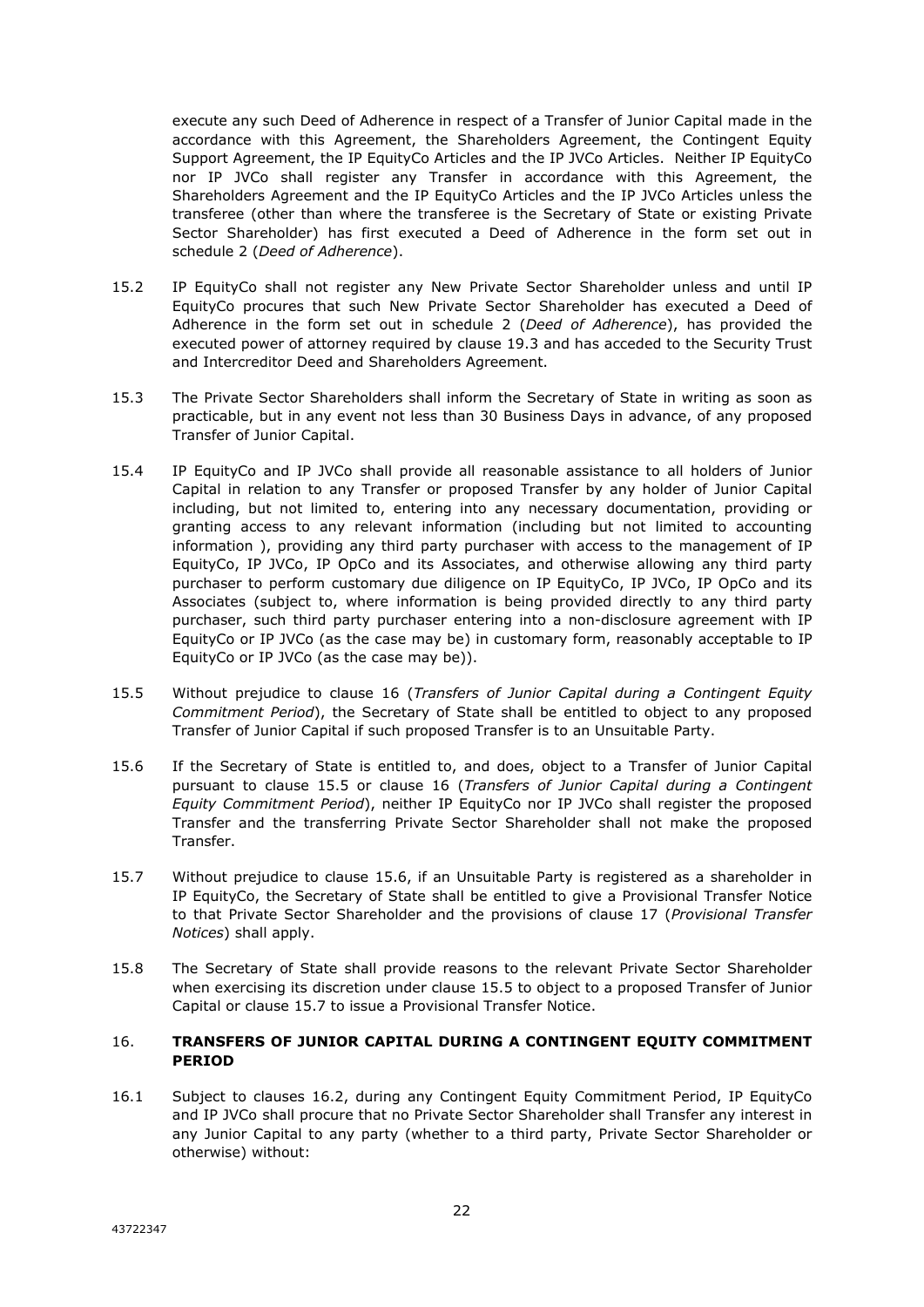- (a) first providing the Secretary of State with such details as the Secretary of State may reasonably require as to the identity of the proposed transferee(s) and the terms of the proposed Transfer; and
- (b) the prior written consent of the Secretary of State (not to be unreasonably withheld or delayed, provided that, on and from the Threshold Outturn Date, such consent may be given or withheld in the absolute discretion of the Secretary of State).
- 16.2 Where the Secretary of State has not responded to any proposed Transfer of any interest in any Junior Capital in accordance with clause 16.1 within 20 Business Days of the later of:
	- (a) the date of receipt of the relevant written request for such consent; and
	- (b) the date on which all reasonable details of the proposed transferee(s) and the terms of the proposed Transfer, including pricing in respect of the same, reasonably required by the Secretary of State, have been provided to the Secretary of State,

the Secretary of State shall be deemed to have consented to such Transfer.

- 16.3 The Secretary of State's consent to any Transfer of any interest in any Junior Capital shall not be required where the proposed Transfer:
	- (a) is an assignment by way of security made to any Secured Creditor;
	- (b) becomes effective on or following the expiry of the Contingent Equity Commitment Period;
	- (c) is of a percentage holding in IP EquityCo or IP JVCo which (individually or taken in aggregate with all previous Transfers by the relevant transferor or any of its Affiliates past or present) is less than one (1) per cent; or
	- (d) is made to any Eligible Affiliate, provided that if such Eligible Affiliate ceases or proposes to cease being an Eligible Affiliate then such Eligible Affiliate transferee shall immediately transfer all its interest in any Junior Capital to the originally transferring Private Sector Shareholder or to another Eligible Affiliate of the originally transferring Private Sector Shareholder.
- 16.4 The Secretary of State shall provide reasons to the relevant Private Sector Shareholder when exercising its discretion under clause 16.1(b) to object to a Transfer of Junior Capital.

# 17. **PROVISIONAL TRANSFER NOTICES**

- 17.1 If a Non-Compliant Private Sector Shareholder receives a Provisional Transfer Notice:
	- (a) it shall (without prejudice to clause 17.1(b)) have sixty (60) Business Days to effect the transfer of all of its Junior Capital to a Suitable Party (or in the case of a Non-Compliant Private Sector Shareholder under clause 15.7 only, back to the relevant transferring Private Sector Shareholder); and
	- (b) in relation to any such transfer:
		- (i) the pre-emption and transfer provisions in the Shareholders Agreement, this Agreement, the Contingent Equity Support Agreement and the IP EquityCo Articles shall apply; and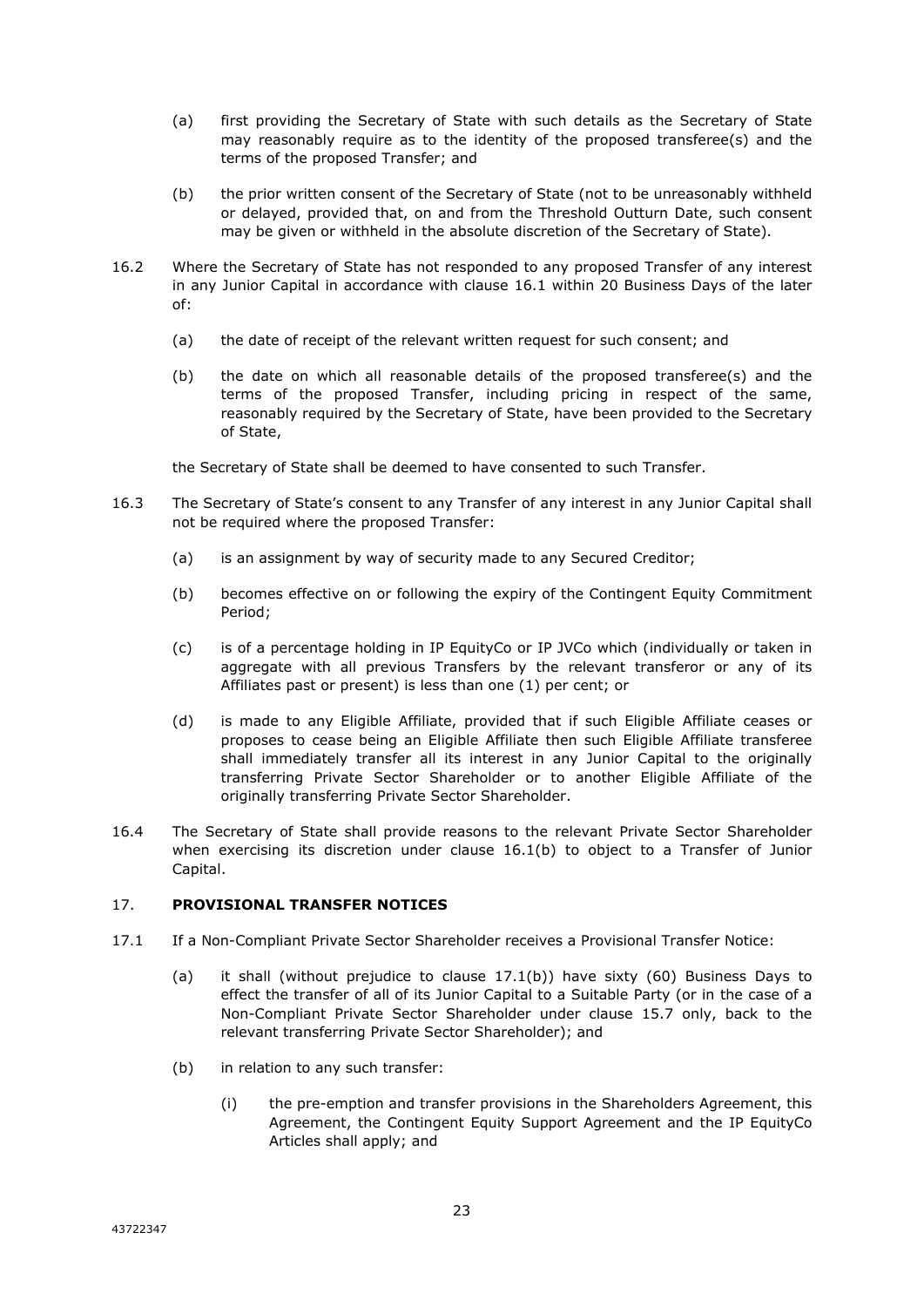- (ii) the other Private Sector Shareholders shall take (or procure) all steps reasonably requested of them by the Non-Compliant Private Sector Shareholder to enable any such transfer to be effected and registered.
- 17.2 If the Non-Compliant Private Sector Shareholder has not effected the transfer of its Junior Capital to a Suitable Party or back to the relevant transferring Private Sector Shareholder (as applicable) within the sixty (60) Business Day period referred to in clause  $17.1(a)$ , then the Non-Compliant Private Sector Shareholder shall be deemed to have given a Deemed Transfer Notice in respect of all the Junior Capital held by it in accordance with the provisions of the Shareholders Agreement.
- 17.3 The Secretary of State acknowledges and agrees that it shall not withhold its consent to a Transfer under clause 16 (*Transfers of Junior Capital during a Contingent Equity Commitment Period*) where the relevant transfer is required by this clause 17.

#### 18. **RESTRICTION ON DISTRIBUTIONS AND TURNOVER**

- 18.1 IP EquityCo, IP JVCo, IP HoldCo or IP OpCo shall not declare, make, pay or permit a Distribution during the period from the first Contingent Equity Contribution Date until the expiry of the Contingent Equity Commitment Period (and any interest on unpaid Distributions shall also be deferred during such period).
- 18.2 If at any time any Private Sector Shareholder, IP EquityCo, IP JVCo or IP HoldCo receives a Distribution which is in breach of, or not in compliance with:
	- (a) any lock-up under the financing arrangements of IP HoldCo or IP OpCo;
	- (b) clause 4.3 (*Restriction on Distributions*) of the Discontinuation Agreement;
	- (c) paragraph 2.2 of Schedule 2 of the Discontinuation Agreement; or
	- (d) clause 18.1,

the receiving Private Sector Shareholder, IP EquityCo, IP JVCo or IP HoldCo (as applicable) shall:

- (i) within three (3) Business Days of receipt of such payment or proceeds, notify the details of such receipt or recovery in writing to the Secretary of State;
- (ii) hold any such assets and moneys received or recovered by it on trust for IP OpCo; and
- (iii) promptly pay an amount equal to such receipt or recovery to IP OpCo.
- 18.3 Following receipt of any sum from IP EquityCo, IP JVCo, IP HoldCo or IP OpCo (at the case may be) in the circumstances set out in clause 18.1, the receiving Private Sector Shareholder or IP EquityCo, IP JVCo, IP HoldCo or IP OpCo (at the case may be) shall at its own expense do all such things required to transfer to the relevant person all Distributions which must be turned over in accordance with this clause 18 and shall pay all costs and stamp duties in connection with those transfers.
- 18.4 If for any reason, a trust in favour of, or a holding of property or other assets for, IP OpCo under this clause 18 is, becomes or is deemed to be, invalid or unenforceable, the Private Sector Shareholder otherwise obliged to hold any amounts on such trust shall pay and deliver to IP OpCo an amount equal to the payment, receipt or recovery in cash or, if in kind, the value conferred which it would otherwise have been bound to hold on trust for or as property of the relevant persons.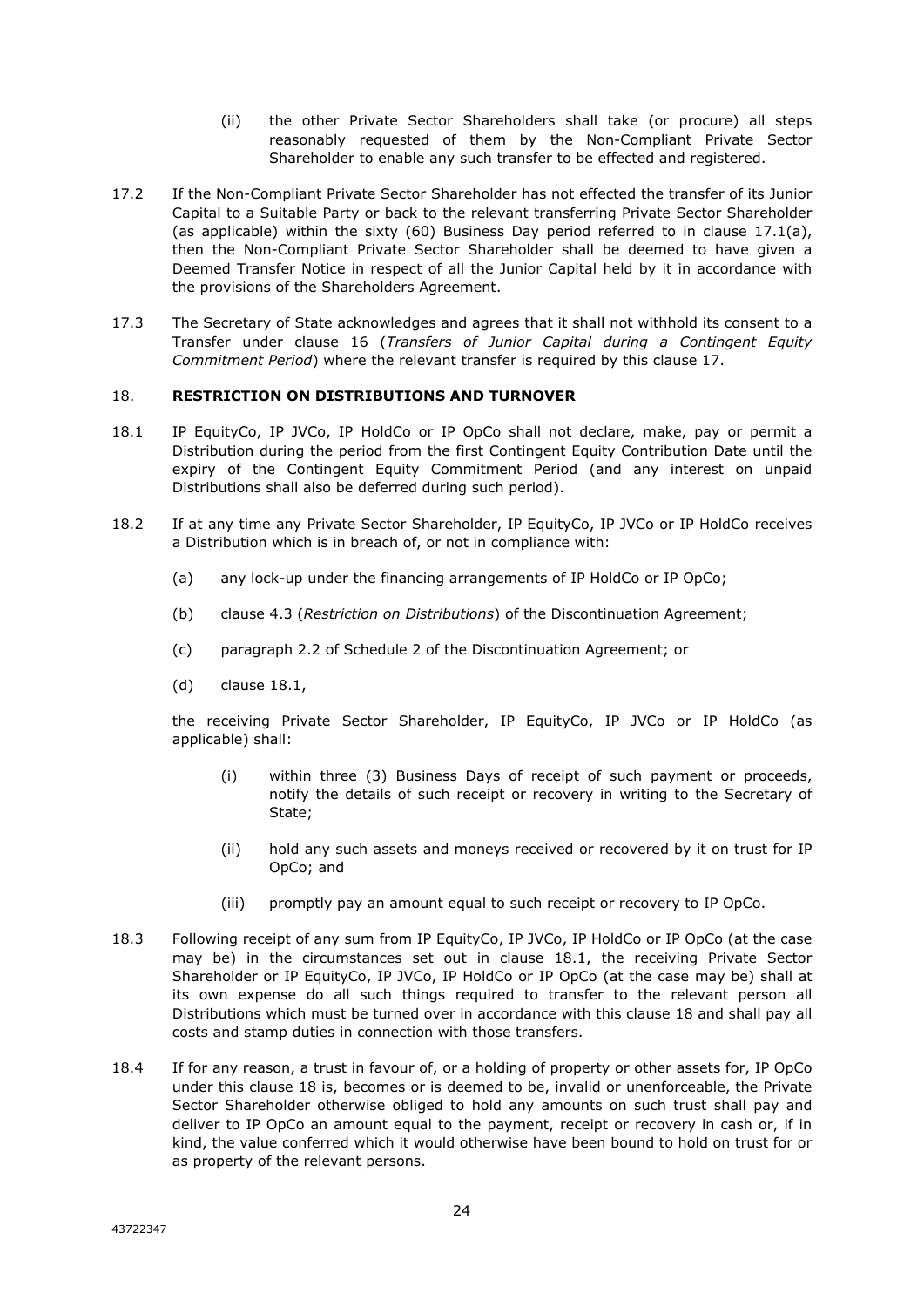#### 19. **DISCONTINUATION**

- 19.1 Each of IP JVCo and IP EquityCo acknowledges and agrees that:
	- (a) any payment of Equity Compensation under the Discontinuation Agreement shall be in full satisfaction of any claim which can be made against the Secretary of State by IP JVCo and IP EquityCo in relation to termination of any of the GSP following the exercise by the Secretary of State of its right to issue a Discontinuation Notice; and
	- (b) the Equity Compensation payable under the Discontinuation Agreement shall be the sole remedy of IP JVCo and IP EquityCo against the Secretary of State in respect of its right to issue a Discontinuation Notice or the termination of any of the GSP.
- 19.2 At any time following payment of the Equity Compensation in full in accordance with clause 6.3 of the Discontinuation Agreement, the Secretary of State shall be entitled to require that the Private Sector Shareholders transfer to the Secretary of State all the equity instruments issued by IP EquityCo to the Private Sector Shareholders and all the debt instruments issued by IP JVCo to the Private Sector Shareholders and the Private Sector Shareholders shall promptly do everything required to comply with such requirement.
- 19.3 As security for the performance of the obligations of the Private Sector Shareholders under clause 19.2, each Private Sector Shareholder agrees immediately after it executes this Agreement or becomes a party to this Agreement, to execute and deliver to the Secretary of State a power of attorney in the form set out in schedule 6.

#### 20. **CONFIDENTIALITY AND FREEDOM OF INFORMATION**

#### *Confidentiality*

#### 20.1 **Confidential Information**

Subject to clause 20.2 and clauses 20.6 to 20.15, the Parties shall at all times keep all Confidential Information confidential to the Party receiving it and shall not disclose such Confidential Information to any other person, except with the written authority of each Party to whom the information is confidential.

# 20.2 **Disclosure of Confidential Information**

A Party shall, without the prior consent of the relevant other Party, be entitled to disclose Confidential Information of that other Party:

- (a) that is reasonably required by the Party for the performance of its obligations under the Transaction Documents, including the disclosure of any Confidential Information to any employee, consultant, agent, officer, sub-contractor (of any tier) or adviser to the extent necessary to enable that Party to perform its obligations under the Transaction Documents;
- (b) to enable a determination to be made under the Dispute Resolution Process;
- (c) to any Secured Creditors or their professional advisers (including any rating agencies, if applicable) or insurance advisers or, where it is proposed that a person should or may provide funds (whether directly or indirectly and whether by loan, equity participation or otherwise) to IP OpCo to enable it to carry out its obligations under the Transaction Documents, to that Person and their advisers but only to the extent reasonably necessary to enable a decision to be taken on the proposal;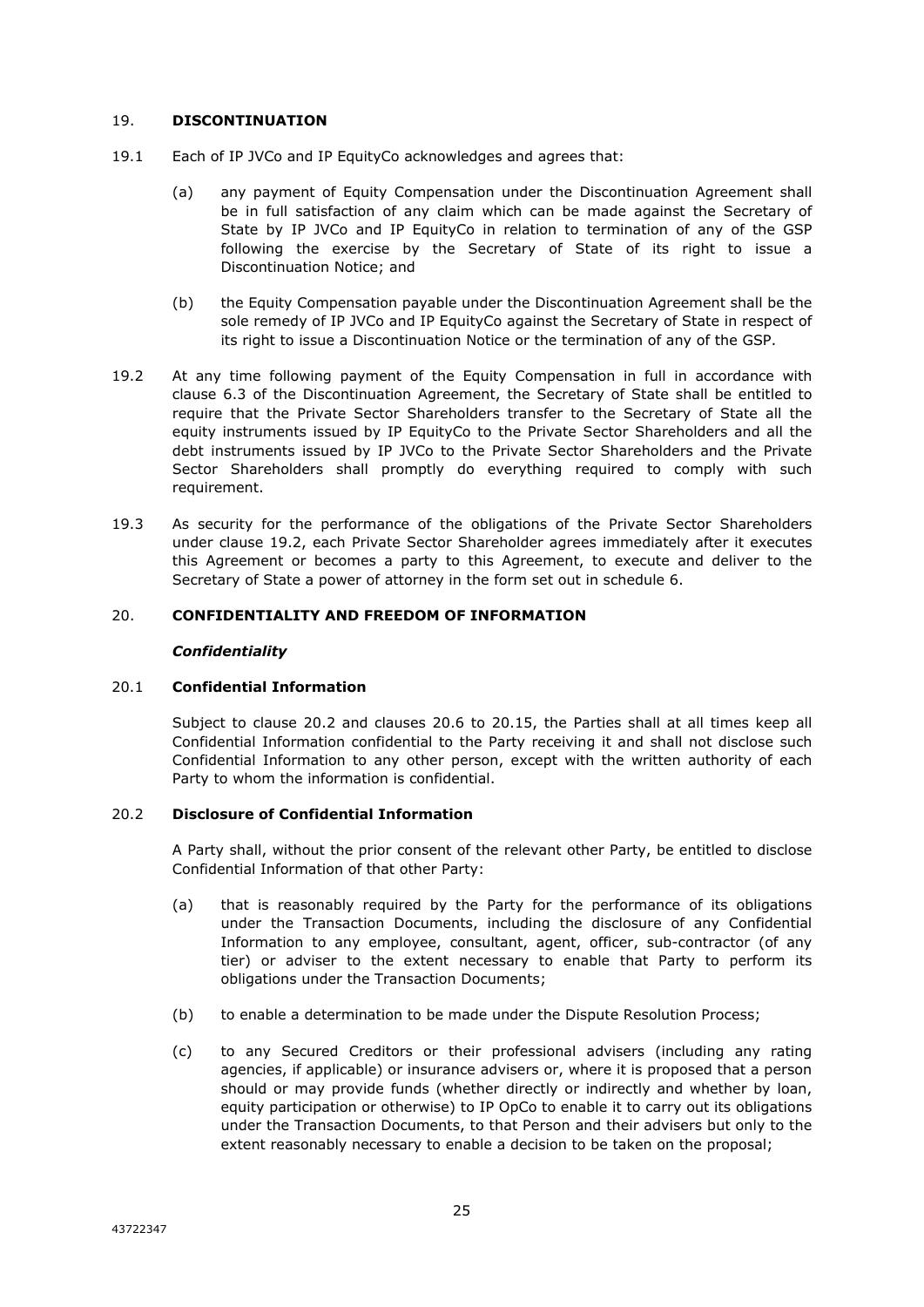- (d) to the extent required by the Water Industry Act or any other applicable law or pursuant to an order of any court of competent jurisdiction, any parliamentary obligation or the rules of any stock exchange or governmental or regulatory authority having the force of law including for the purposes of the National Audit Act 1983, the Comptroller and Auditor General;
- (e) to register or record any authorisations and to effect property registration that may be required; and
- (f) for the purpose of the examination and certification of any Party's accounts;

providing that any such disclosure is made in Good Faith.

20.3 Nothing in this clause 19 shall be deemed to prohibit, prevent or hinder, or render any Party liable for, the disclosure of any information by that Party to the Regulator, the Parliamentary Commissioner for Administration, a Minister of the Crown or any department of the Government of the United Kingdom, the European Commission, Parliament, the Scottish Parliament, the National Assembly of Wales, the Mayor of London, the Greater London Authority or any department or officer of any of them for the purpose of facilitating the carrying out of its functions.

#### 20.4 **Obligations preserved**

Where disclosure is permitted under clause 20.2, other than clauses 20.2(d) and 20.2(e), the Party making such disclosure shall ensure that the recipient of the information is subject to the same obligation of confidentiality as that contained in this Agreement.

#### 20.5 **Exploitation of information**

Subject to use of the information for the purposes expressly contemplated in clauses 20.2(c), 20.2(d) and 20.2(f), no Party shall make use of any information arising out of the Project issued or provided by or on behalf of any Party in connection with the Transaction Documents otherwise than for the purposes of the Transaction Documents, except with the written consent of the Party by whom or on whose behalf the information was provided.

#### *Freedom of Information*

- 20.6 For the purposes of clauses 20.6 to 20.15:
	- (a) **"Request for Information"** shall have the meaning set out in the FOIA or the Environmental Information Regulations as relevant (where the meaning set out for the term "request" shall apply); and
	- (ii) **"Information"** has the meaning given under Section 84 of the FOIA.
- 20.7 The Parties acknowledge that the Secretary of State is, and that the other Parties may become, subject to the requirements of the FOIA and the Environmental Information Regulations and each Party shall, subject to the remaining provisions of this clause 19, facilitate compliance by each other Party (as the case may be) with its Information disclosure requirements pursuant to the same in the manner provided for in clauses 20.8 to 20.15 (inclusive).
- 20.8 Where a Party (the **"RfI Recipient"**) receives a Request for Information in relation to Information that is confidential to another Party, the RfI Recipient shall provide a copy of such Request for Information to the relevant other Party within two (2) Business Days of receiving the Request for Information.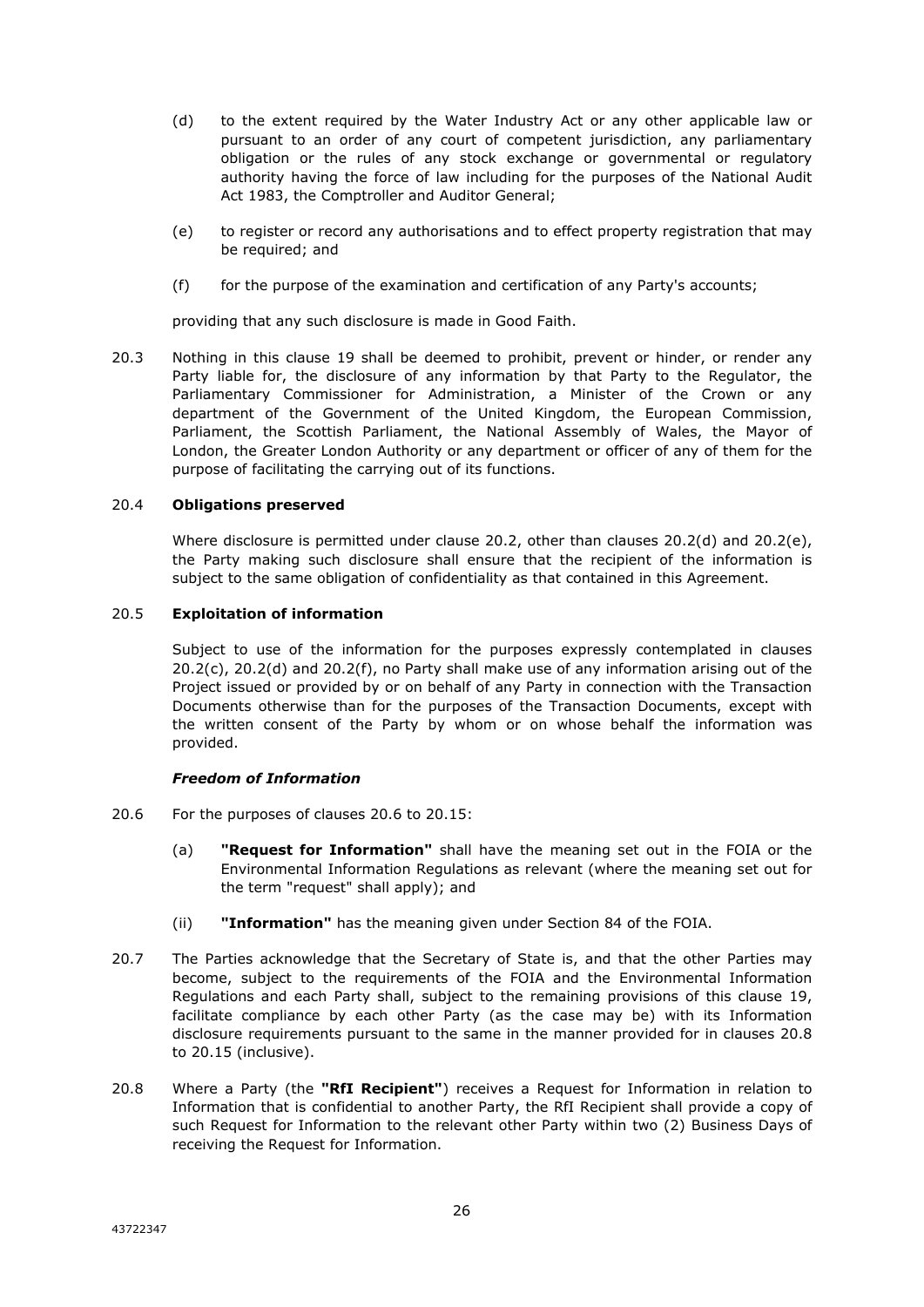- 20.9 Within 10 Business Days of receiving a Request for Information from the RfI Recipient (or such longer period as the RfI Recipient may specify), the relevant other Party shall provide all necessary assistance as reasonably requested by the RfI Recipient in connection with any such Information, to enable the RfI Recipient to respond to a Request for Information within the time for compliance set out in Section 10 of the FOIA or Regulation 5 of the Environmental Information Regulations.
- 20.10 Following notification under clause 20.8, and up until such time as the relevant other Party has assisted the RfI Recipient in accordance with clause 20.9, the relevant other Party may make representations to the RfI Recipient as to whether:
	- (a) such Information requested should be disclosed and if so, on what basis;
	- (b) such Information may be or is Confidential Information or Commercially Sensitive Information; or
	- (c) further Information should reasonably be provided in order to identify and locate the Information requested,

provided always that, without prejudice to the relevant other Party's rights against the RfI Recipient in respect of any disclosure of Information made otherwise than in accordance with the FOIA, the RfI Recipient shall be responsible for determining:

- (d) whether Information is exempt from disclosure under the FOIA and the Environmental Information Regulations; and
- (e) whether Information is to be disclosed in response to a Request for Information;

in no event shall the relevant other Party respond directly, or allow its sub-contractors to respond directly, to a Request for Information unless expressly authorised to do so by the RfI Recipient.

- 20.11 Subject to clause 20.14, in deciding how to respond to a Request for Information which relates, or may relate, to Confidential Information or Commercially Sensitive Information, the RfI Recipient shall take into account any relevant representations by the relevant other Party in that regard that are made before expiry of the time period referred to in clause 20.9, and the RfI Recipient shall not issue a response to the Request for Information before such date.
- 20.12 If the RfI Recipient decides to respond to a Request for Information which relates, or may relate, to Confidential Information or Commercially Sensitive Information by confirming that it holds Confidential Information or Commercially Sensitive Information and/or by disclosing Confidential Information or Commercially Sensitive Information, it shall notify the relevant other Party of its decision in writing at least three Business Days before issuing such response.
- 20.13 In the event of a request from the RfI Recipient pursuant to clause 20.9, the relevant other Party shall as soon as practicable, and in any event within 5 Business Days of receipt of such request, inform the RfI Recipient of the relevant other Party's estimated costs of complying with the request to the extent these would be recoverable if incurred by the RfI Recipient under Section 12(1) of the FOIA and the Fees Regulations. Where such costs (either on their own or in conjunction with the RfI Recipient's own such costs in respect of such Request for Information) will exceed the appropriate limit referred to in Section 12(1) of the FOIA and as set out in the Fees Regulations the RfI Recipient shall inform the relevant other Party in writing whether or not it still requires the relevant other Party to comply with the request and where it does require the relevant other Party to comply with the request the 10 Business Days period for compliance shall be extended by such number of additional days for compliance as the RfI Recipient is entitled to under Section 10 of the FOIA. In such case, the RfI Recipient shall notify the relevant other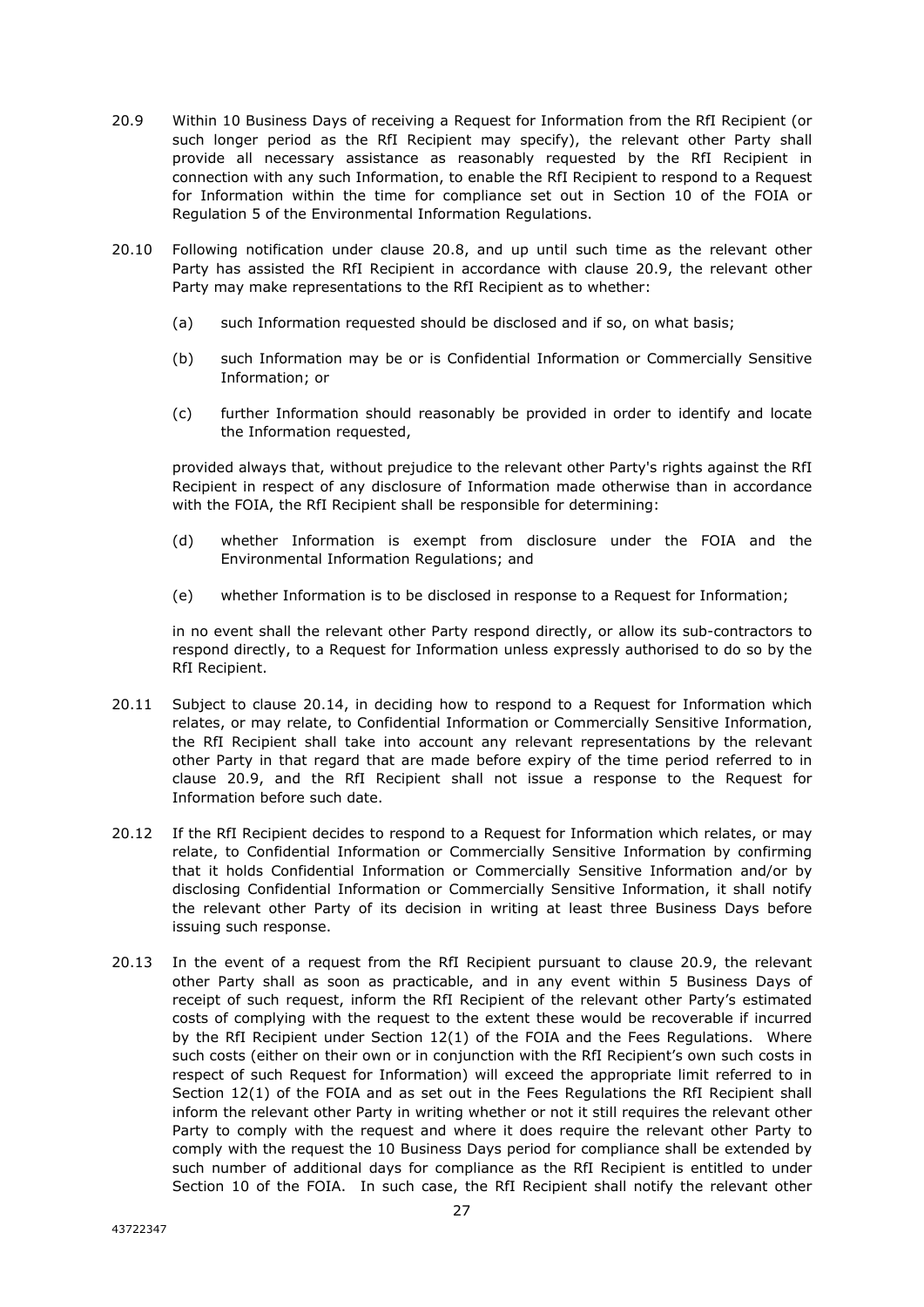Party of such additional days as soon as practicable after becoming aware of them and shall reimburse the relevant other Party for such costs as the relevant other Party incurs in complying with the request to the extent it is itself entitled to reimbursement of such costs in accordance with its own FOIA policy from time to time.

- 20.14 The Parties acknowledge that (notwithstanding the other provisions of this clause 19) the RfI Recipient may, acting in accordance with the Department of Constitutional Affairs' Code of Practice on the Discharge of Functions of Public Authorities under Part I of the FOIA and the Code of Practice on the discharge of obligations of public authorities under the Environmental Information Regulations (the **"Codes"**), be obliged under the FOIA, or the Environmental Information Regulations to disclose Information concerning the other Parties or the Project:
	- (a) in certain circumstances without consulting with the relevant other Party; or
	- (b) following consultation with the relevant other Party and having taken their views into account,

provided always that where clause 20.14(a) applies the RfI Recipient shall, in accordance with the recommendations of the Codes, take reasonable steps, where appropriate, to give the relevant other Party notice, or failing that, to draw the disclosure to the attention of the relevant other Party after any disclosure.

20.15 The RfI Recipient shall not be liable for any loss, damage, harm or other detriment suffered by any other Party arising out of any Information being disclosed under the FOIA or Environmental Information Regulations provided the RfI Recipient has complied with clauses 20.6 to 20.15.

#### 21. **FURTHER ASSURANCE**

Each Party will:

- (a) execute any document and do anything; and
- (b) use all reasonable endeavours to procure that any third party (where necessary) executes any deed or document and does any thing,

reasonably necessary to implement the terms of this Agreement.

# 22. **COSTS**

Each Party shall bear its own costs in relation to the drafting, negotiating and implementation of this Agreement.

#### 23. **ASSIGNMENT**

23.1 This Agreement shall benefit and bind the relevant parties, their permitted assignees and their respective successors. Any reference in this Agreement to any party shall be construed accordingly.

# 23.2 **Restriction**

Subject to clause 23.3 (*Exception*), IP EquityCo, IP JVCo, IP OpCo and/or IP HoldCo shall not assign, novate or otherwise transfer their rights or obligations under this Agreement in whole or in part except with the prior written consent of the Secretary of State (such consent not to be unreasonably withheld or delayed).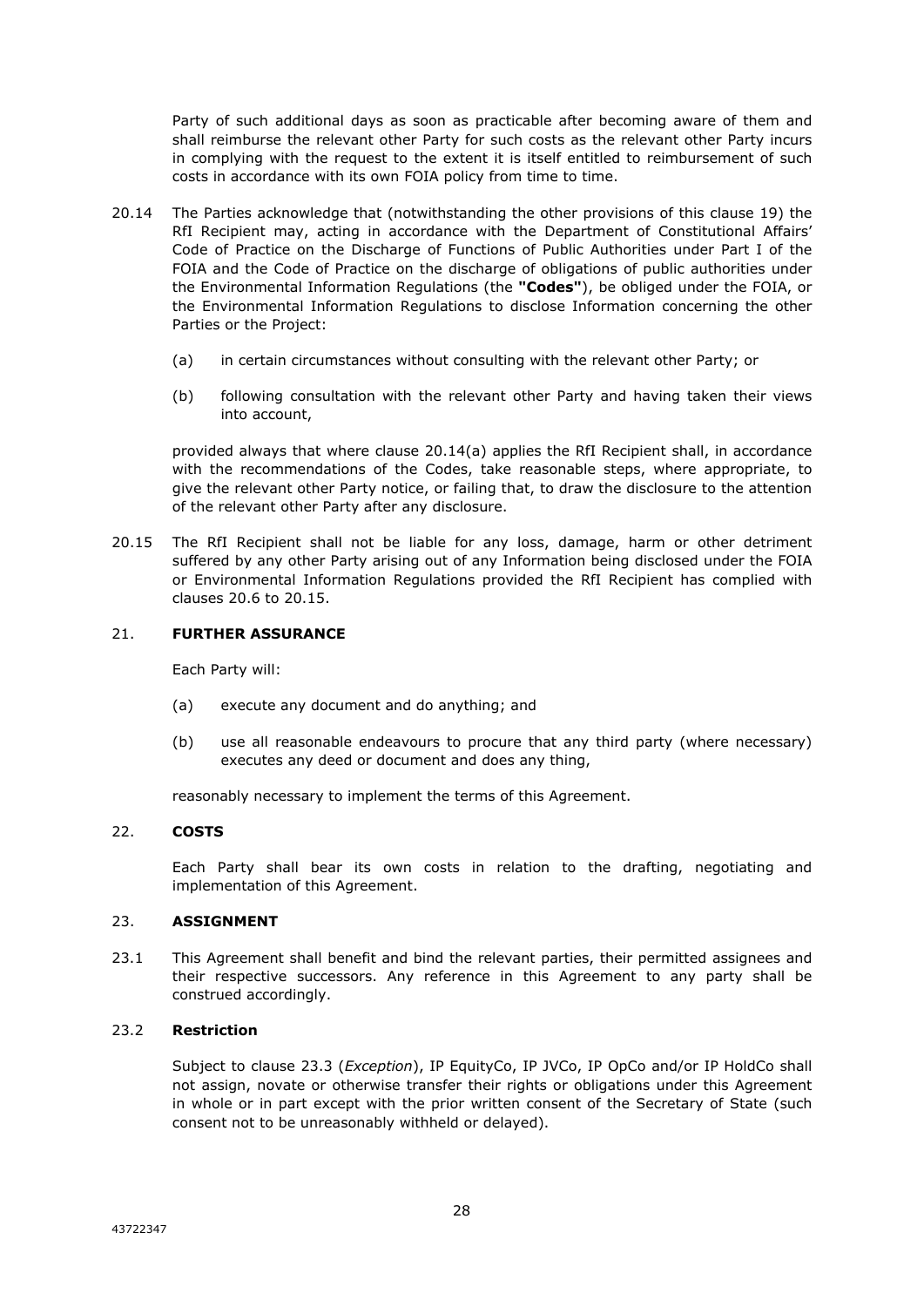# 23.3 **Exception**

IP EquityCo, IP JVCo, IP OpCo and/or IP HoldCo may create a security assignment of this Agreement in favour of any Secured Creditor and the Secretary of State shall:

- (a) assist in facilitating this, provided that all costs and expenses properly incurred by the Secretary of State in giving effect to such assignment are paid by IP OpCo; and
- (b) execute such documents as may reasonably and customarily be required to give effect to such assignment.

#### 23.4 **Restriction on Secretary of State**

Subject to clause 23.5 (*Secretary of State exception*), the Secretary of State shall not assign, novate or otherwise transfer its rights or obligations under this Agreement in whole or in part except with the prior written consent of each of IP EquityCo, IP JVCo, IP OpCo and IP HoldCo (such consent not to be unreasonably withheld or delayed).

#### 23.5 **Secretary of State exception**

The Secretary of State may transfer or novate its rights and its obligations under this Agreement to any Minister of the Crown or any entity directly wholly-owned or controlled by a Minister of the Crown (the **"Secretary of State Replacement"**) provided that:

- (a) such transfer or novation is in respect of all of the Secretary of State's or, as applicable, the previous Secretary of State Replacement's, rights and obligations under this Agreement;
- (b) the Secretary of State Replacement enters into documentation, in the same form or otherwise in a form reasonably acceptable to each of IP EquityCo, IP JVCo, IP OpCo and IP HoldCo (in each case, such approval not to be unreasonably withheld or delayed), agreeing to be bound by the terms of this Agreement, with any consequential amendments which may be appropriate, as fully as if the Secretary of State Replacement had been a party to this Agreement and named in this Agreement in place of the Secretary of State or, as applicable, the previous Secretary of State Replacement;
- (c) where the Secretary of State Replacement is an entity directly wholly-owned or controlled by a Minister of the Crown, the Secretary of State has produced evidence to IP EquityCo, IP JVCo, IP OpCo and IP HoldCo (acting reasonably) that:
	- (i) the Secretary of State Replacement has the power and financial capability to enter into, perform and deliver, and has taken all necessary action to authorise its entry into, performance and delivery of this Agreement; and
	- (ii) all approvals, consents, updates and assurances required for the purposes of clause  $23.5(c)(i)$  are, at the time of such transfer or novation, in full force and effect; and
- (d) all costs and expenses properly incurred by each of IP EquityCo, IP JVCo, IP OpCo and IP HoldCo in effecting such transfer or novation are paid by the Secretary of State Replacement.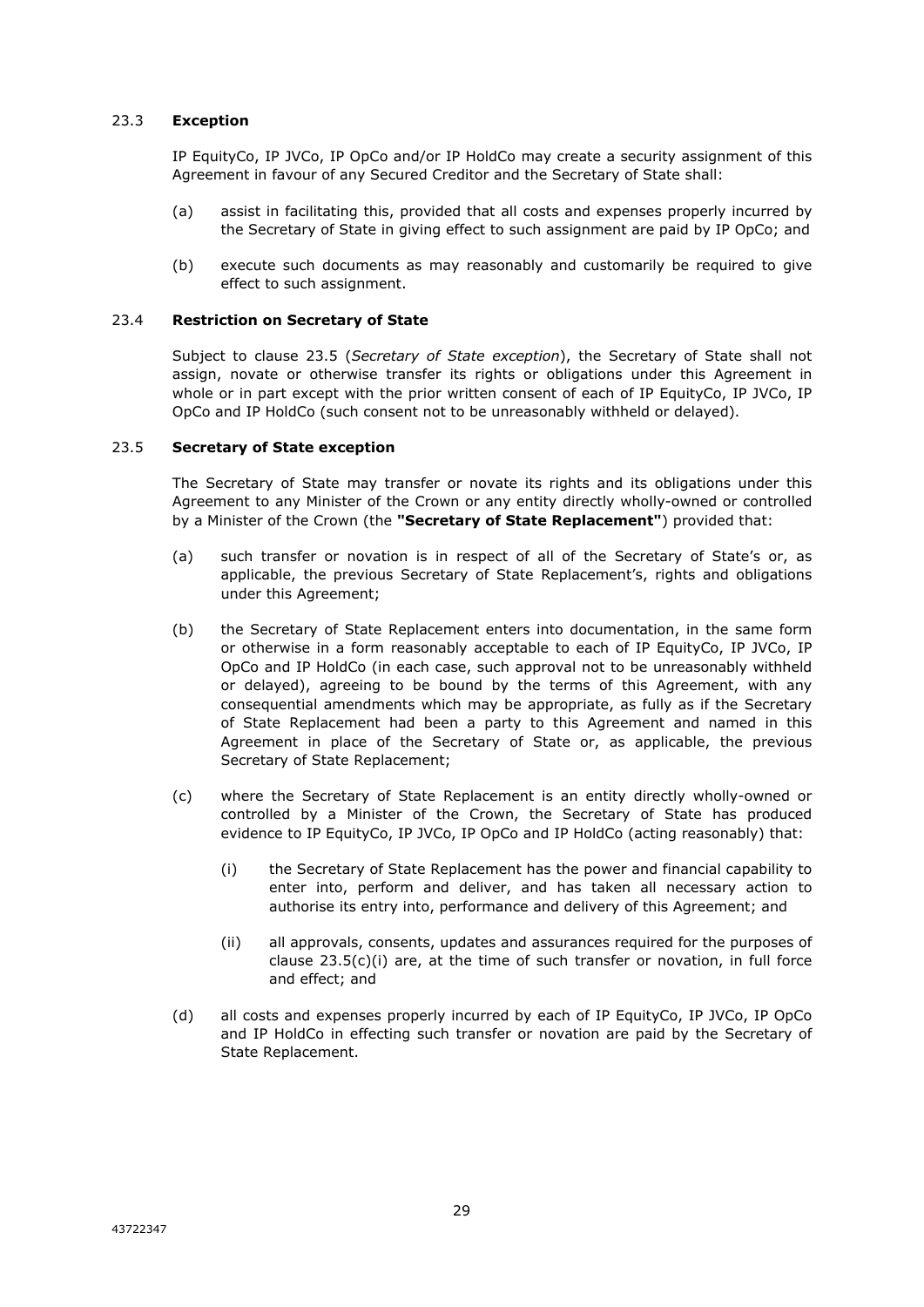#### 23.6 **HMG Shareholder exception**

The Secretary of State may transfer, assign or novate any or all of its rights and obligations under this Agreement to an HMG Shareholder on prior written notice to each of the other Parties.

#### 23.7 **Private Sector Shareholder restriction**

Save where expressly stated otherwise in this Agreement, any Private Sector Shareholder shall not assign, transfer, sub-contract, underlet, sell, bargain or otherwise dispose of or deal in any way with the benefit or burden of this Agreement in whole or in part except with the prior written consent of the Secretary of State.

#### 24. **NO PARTNERSHIP OR AGENCY**

- (a) Nothing in this Agreement shall be construed as creating a partnership.
- (b) No Party shall be deemed to be an agent of any other Party and no Party shall hold itself out as having authority or power to bind any other Party in any way.

#### 25. **NOTICES**

#### 25.1 **Communications in writing**

Any communication to be made under or in connection with this Agreement shall be made in writing.

#### 25.2 **Addresses**

The address (and the department or officer, if any, for whose attention the communication is to be made) of each Party for any communication or document to be made or delivered is as follows: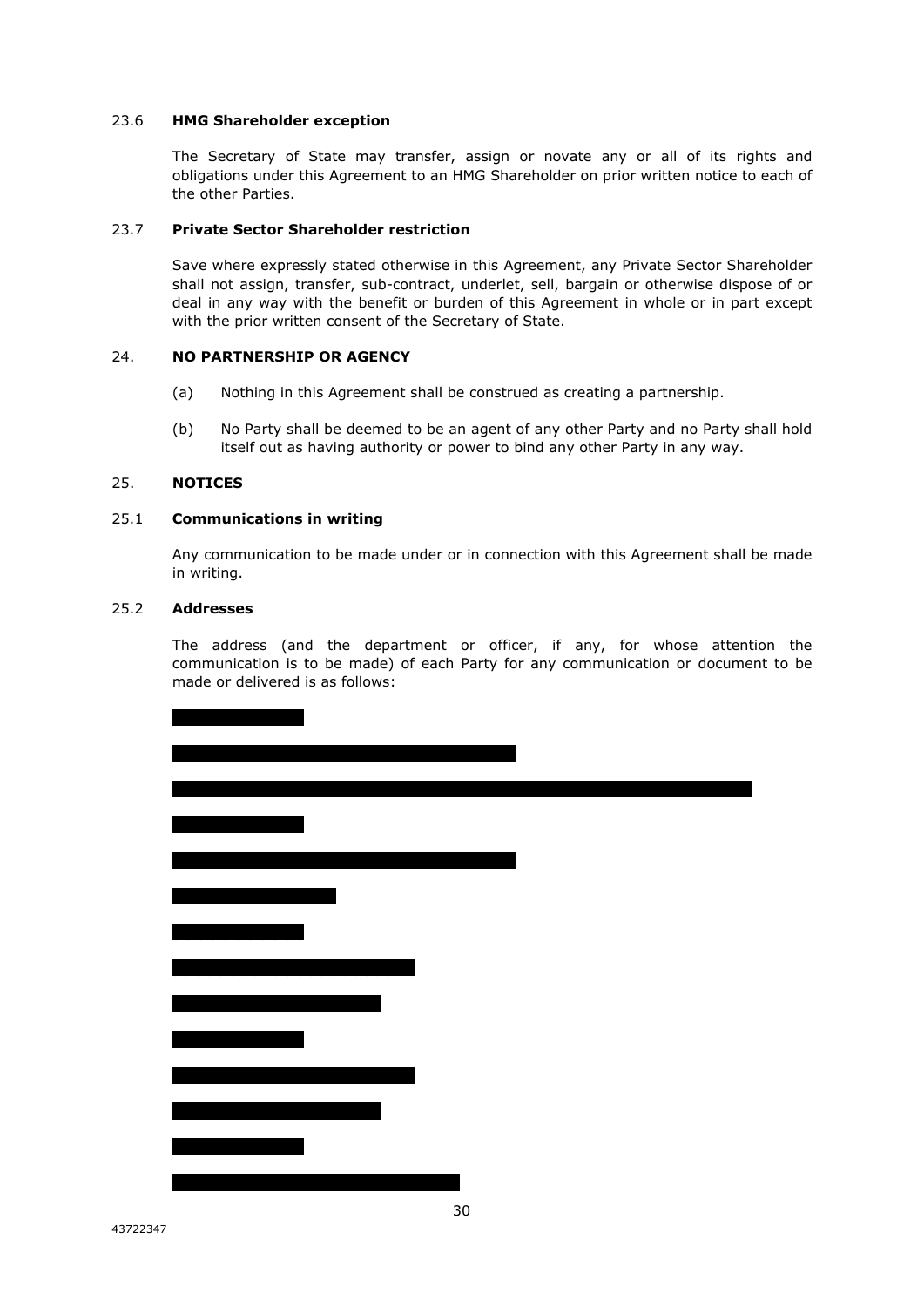| <u> 1980 - Johann Barnett, fransk politik (d. 1980)</u> |  |
|---------------------------------------------------------|--|
|                                                         |  |
| <u>ranski politik (d. 18</u>                            |  |
|                                                         |  |
|                                                         |  |
|                                                         |  |
|                                                         |  |
|                                                         |  |
|                                                         |  |
|                                                         |  |
|                                                         |  |
|                                                         |  |
|                                                         |  |
|                                                         |  |
|                                                         |  |
|                                                         |  |
|                                                         |  |

or any substitute address and fax number or department or officer as the Party may notify to the other Parties by not less than five (5) Business Days' notice.

#### 25.3 **Delivery**

- (a) Any communication or document made or delivered by one Party to another Party under or in connection with this Agreement shall only be effective:
	- (i) if by hand or recorded delivery, when so delivered; and
	- (ii) if by post (other than recorded delivery), when left at the relevant address two (2) Business Days after being deposited in the post (postage prepaid) in an envelope addressed to the relevant Party at the relevant address,

and, if a particular department or officer is specified as part of its address, details provided under clause 25.2 (Addresses), if addressed to that department or officer.

(b) Any notice under this Agreement shall be irrevocable.

# 25.4 **Electronic communication**

- (a) Any communication to be made under or in connection with this Agreement may be made by electronic mail or other electronic means, if the Parties:
	- (i) agree that, unless and until notified to the contrary, this is to be an accepted form of communication;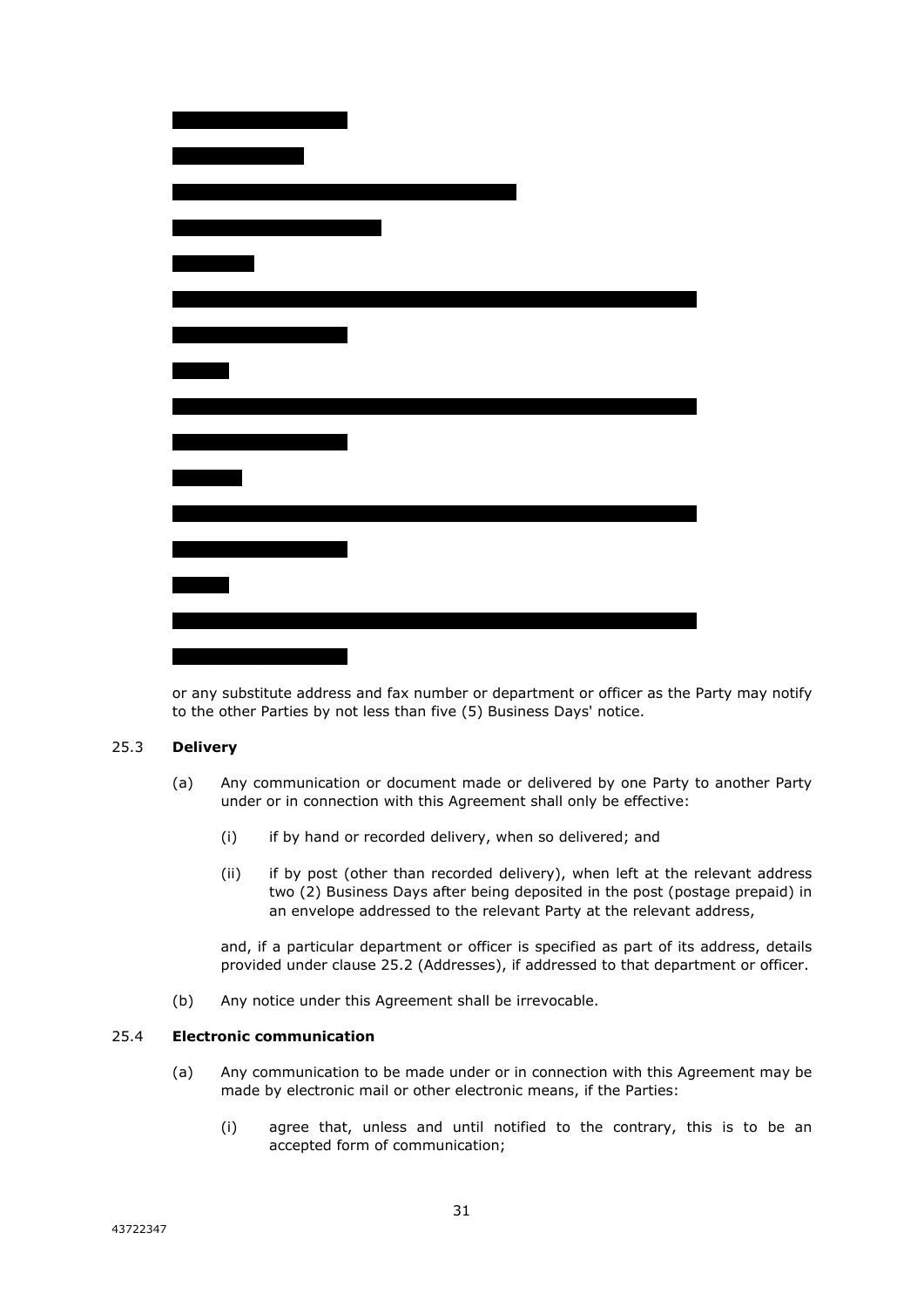- (ii) notify the other Parties in writing of their electronic mail address and any other information required to enable the sending and receipt of information by that means; and
- (iii) notify the other Parties of any change to their address or any other such information supplied by them.
- (b) Any electronic communication made between the Parties will be effective only when actually received in readable form.

#### 26. **PARTIAL INVALIDITY**

If, at any time, any provision of this Agreement is or becomes illegal, invalid or unenforceable in any respect under any law of any jurisdiction, neither the legality, validity or enforceability of the remaining provisions nor the legality, validity or enforceability of such provision under the law of any other jurisdiction will in any way be affected or impaired.

#### 27. **REMEDIES AND WAIVERS**

No failure to exercise, nor any delay in exercising, any right or remedy under this Agreement shall operate as a waiver of any such right or remedy or constitute an election to affirm this Agreement. No election to affirm this Agreement by any Party shall be effective unless it is in writing. No single or partial exercise of any right or remedy shall prevent any further or other exercise or the exercise of any other right or remedy. The rights and remedies provided in this Agreement are cumulative and not exclusive of any rights or remedies provided by law.

#### 28. **CONSEQUENTIAL LOSS**

Except where expressly stated otherwise, in no event shall the Secretary of State be liable to any other Party in respect of any Consequential Loss (whether on the basis of breach of contract, indemnity, warranty, tort, breach of statutory duty or otherwise) for any matter arising out of or in connection with this Agreement.

#### 29. **AMENDMENTS**

This Agreement may be amended only by an instrument in writing signed by duly authorised representatives of each Party.

#### 30. **COUNTERPARTS**

This Agreement may be executed in any number of counterparts, and by each Party on separate counterparts. Each counterpart is an original, but all counterparts shall together constitute one and the same instrument. Delivery of a counterpart of this Agreement by email attachment shall be an effective mode of delivery.

#### 31. **ENTIRE AGREEMENT**

- 31.1 This Agreement constitutes the entire agreement between the Parties and supersedes and extinguishes all previous drafts, agreements, arrangements and understandings between them, whether written or oral, relating to its subject matter.
- 31.2 Subject to clause 31.3 each Party agrees that it shall have no remedies in respect of any representation or warranty (whether made innocently or negligently) that is not set out in this Agreement. No Party shall have any claim for innocent or negligent misrepresentation based upon any statement in this Agreement.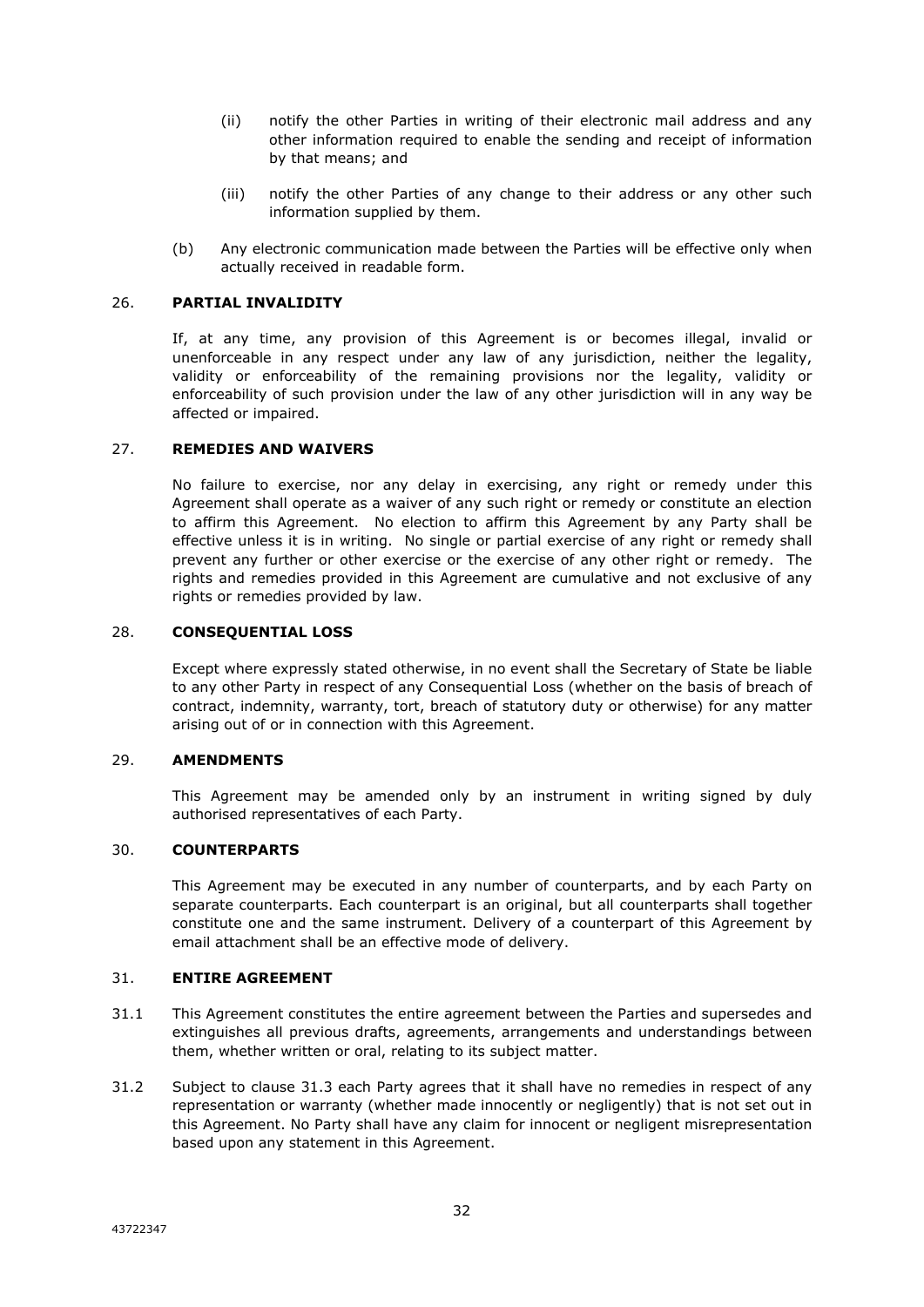31.3 Nothing in this Agreement shall exclude or limit liability in respect of fraud, fraudulent misstatement or any other matter to the extent not permitted by law to be excluded or limited.

#### 32. **NO THIRD PARTY ENFORCEMENT RIGHTS**

A person who is not a party to this Agreement shall have no right under the Contracts (Rights of Third Parties) Act 1999 to enforce any of its terms.

#### 33. **GOVERNING LAW**

This Agreement and any non-contractual obligations arising out of or in relation to this Agreement are governed by the law of England and Wales.

### 34. **JURISDICTION AND DISPUTES**

- 34.1 Subject to the Dispute Resolution Process, the courts of England and Wales have exclusive jurisdiction to settle any dispute arising out of or in connection with this Agreement (including, without limitation, a dispute regarding the existence, validity or termination of this Agreement and a dispute relating to any non-contractual obligations arising out of or in connection with this Agreement) (a **"Dispute"**).
- 34.2 The Parties agree that the courts of England and Wales are the most appropriate and convenient courts to settle Disputes and accordingly no Party will argue to the contrary.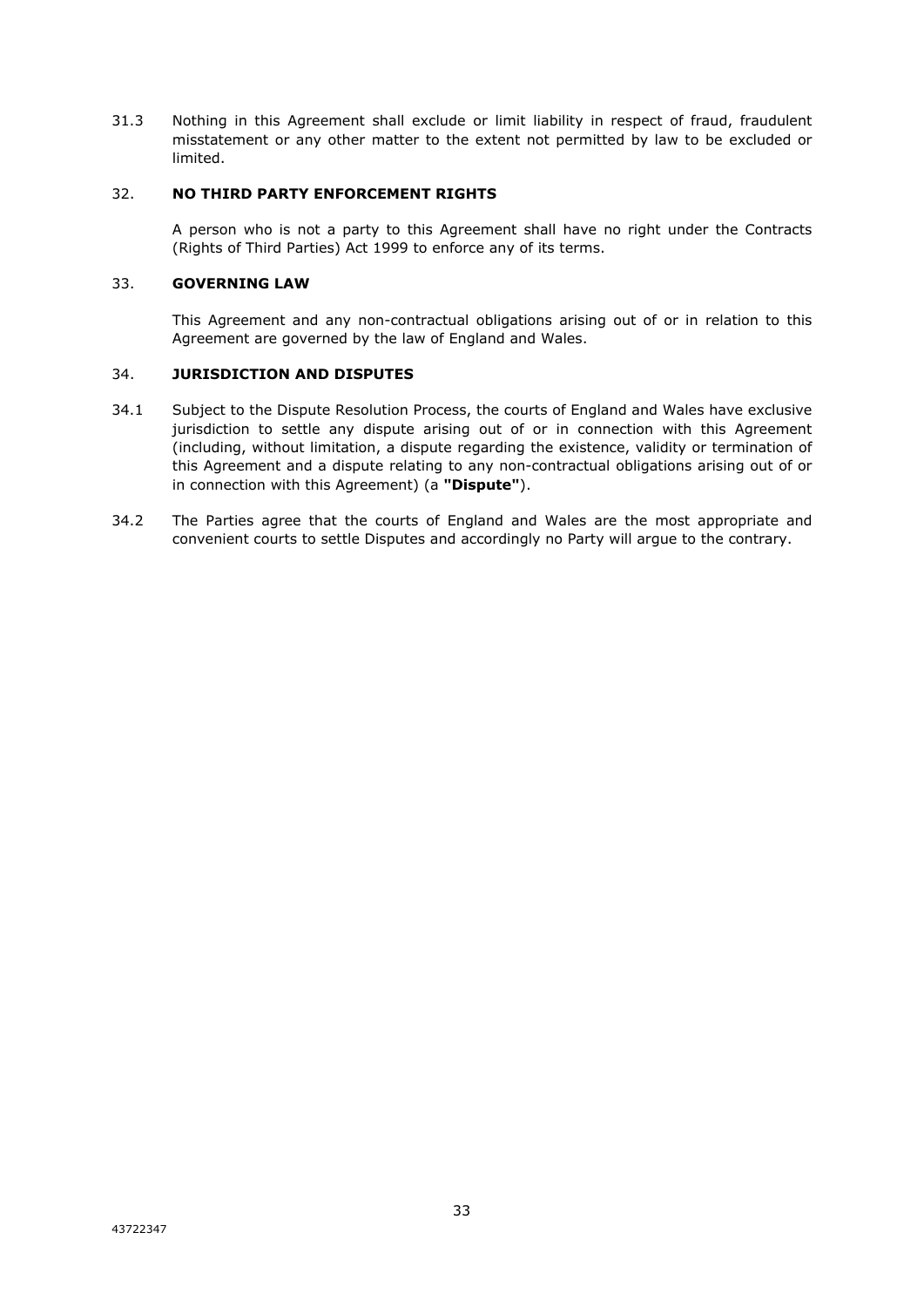# **SCHEDULE 1**

# **Reserved Matters**

| Ref.           | <b>Reserved Matter</b>                                                                                                                                                                                                                                                                                       | Category<br><b>Reserved</b><br><b>Matter</b> | Category<br><b>Reserved</b><br><b>Matter</b> |
|----------------|--------------------------------------------------------------------------------------------------------------------------------------------------------------------------------------------------------------------------------------------------------------------------------------------------------------|----------------------------------------------|----------------------------------------------|
| A              | <b>Financial and Business Plan</b>                                                                                                                                                                                                                                                                           |                                              |                                              |
| A1             | Any material changes to the Business Plan, including a change<br>that results in:                                                                                                                                                                                                                            |                                              |                                              |
|                | (a)<br>an increase to costs contemplated by<br>the<br>Business Plan of more than £10 million; and                                                                                                                                                                                                            |                                              |                                              |
|                | (b)<br>delay to the System Acceptance<br>Date<br>a<br>contemplated by the Business Plan of greater<br>than 60 Business Days,                                                                                                                                                                                 |                                              |                                              |
|                | when taken together with all related or connected<br>changes to the Business Plan.                                                                                                                                                                                                                           |                                              |                                              |
| A <sub>2</sub> | Any change to the dividend policy set out in clause 9.2 of the<br>Shareholders Agreement.                                                                                                                                                                                                                    |                                              | ✓                                            |
| A3             | An increase in any indebtedness, save in the case of such<br>indebtedness being used to repay Junior Capital held by the<br>Secretary of State or where an increase in any indebtedness is<br>governed by the Contingent Equity Support Agreement.                                                           |                                              | ✓                                            |
| A4             | Any time prior to 1 April following the Post Construction Review,<br>any decision to opt for the Ex-Post Approach rather than the Ex-<br>Ante approach (each as defined in the Project Licence) in relation<br>to determining the Additional Allowable Project Spend (as defined<br>in the Project Licence). | ✓                                            |                                              |
| A5             | Any time prior to 1 April following the Post Construction Review,<br>any re-investment of Cash Surpluses.                                                                                                                                                                                                    | ✓                                            |                                              |
| в              | <b>Junior Capital and constitutional</b>                                                                                                                                                                                                                                                                     |                                              |                                              |
| <b>B1</b>      | Any amendments to the memorandum of IP HoldCo or the IP<br>HoldCo Articles.                                                                                                                                                                                                                                  | ✓                                            |                                              |
| <b>B2</b>      | Any issue of (and the terms of any issue of) new Junior Capital or<br>any variation of any rights attaching to any Junior Capital, save<br>contemplated<br>by the Contingent<br>where<br>Equity<br>Support<br>Agreement or this Agreement.                                                                   |                                              |                                              |
| B <sub>3</sub> | The repurchase or cancellation by IP HoldCo of any Junior<br>Capital.                                                                                                                                                                                                                                        |                                              |                                              |
| C              | Management, control, directors and employees                                                                                                                                                                                                                                                                 |                                              |                                              |
| C1             | The making of or committing to make loans or advances in                                                                                                                                                                                                                                                     |                                              |                                              |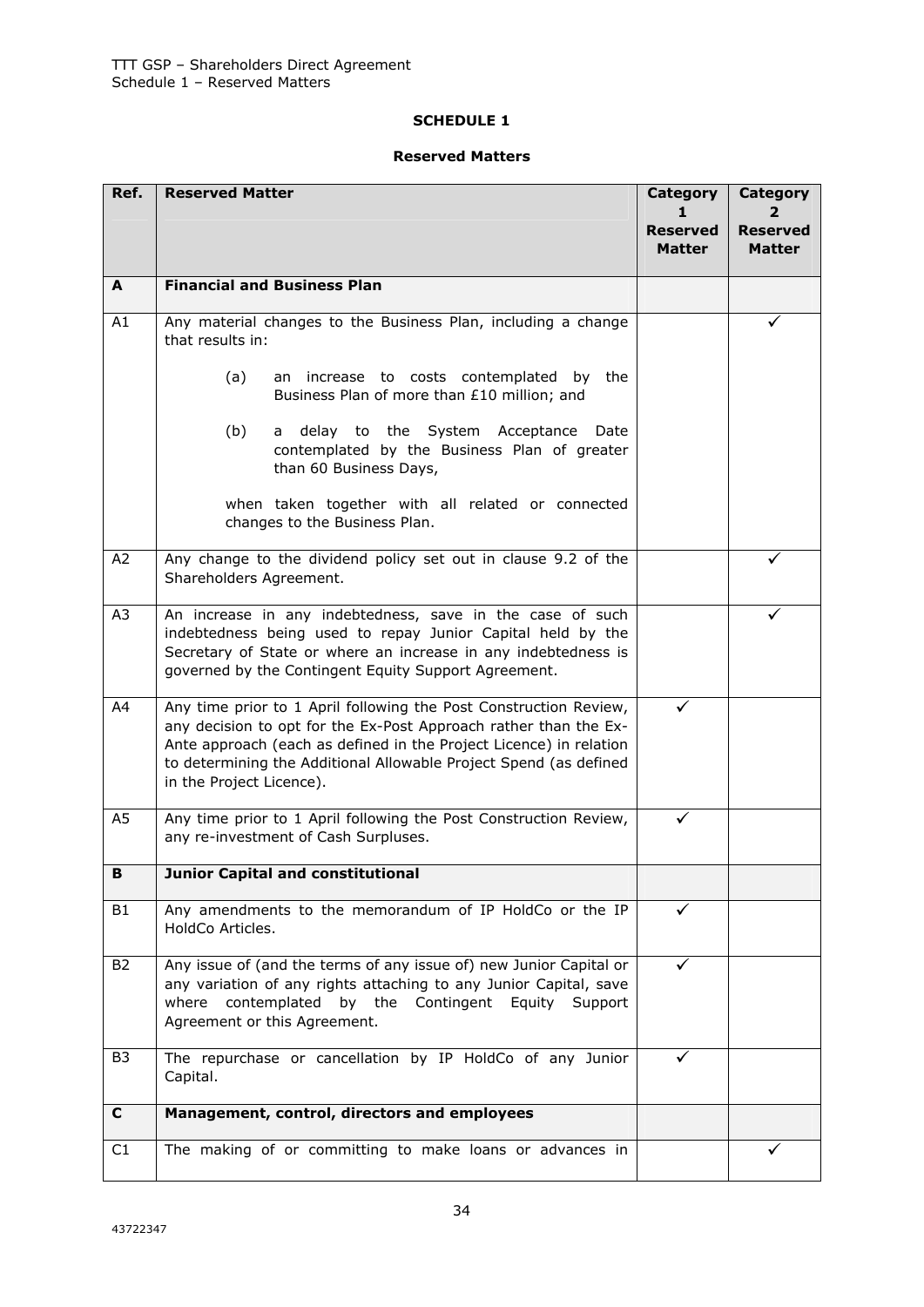| Ref.           | <b>Reserved Matter</b>                                                                                                                                                                                                                                                                                                                                                                                           | <b>Category</b>                  | Category                         |
|----------------|------------------------------------------------------------------------------------------------------------------------------------------------------------------------------------------------------------------------------------------------------------------------------------------------------------------------------------------------------------------------------------------------------------------|----------------------------------|----------------------------------|
|                |                                                                                                                                                                                                                                                                                                                                                                                                                  | <b>Reserved</b><br><b>Matter</b> | <b>Reserved</b><br><b>Matter</b> |
|                | excess of £5 million by IP HoldCo.                                                                                                                                                                                                                                                                                                                                                                               |                                  |                                  |
| C <sub>2</sub> | Incurring or committing to incur expenditure in excess of £5<br>million.                                                                                                                                                                                                                                                                                                                                         |                                  |                                  |
| C <sub>3</sub> | Incurring additional contractual commitments for a time period in<br>excess of 1 year (including any extensions or renewals).                                                                                                                                                                                                                                                                                    |                                  | ✓                                |
| C <sub>4</sub> | Any material acquisition or disposal by IP HoldCo (where<br>"material" means an acquisition or disposal having a value of<br>more than £10 million) except to the extent such acquisition or<br>disposal is contemplated by existing contractual commitments.                                                                                                                                                    |                                  |                                  |
| C5             | Create or permit to subsist any security interest other than any<br>Permitted Security.                                                                                                                                                                                                                                                                                                                          |                                  | ✓                                |
| C <sub>6</sub> | Changes to Key Personnel, unless as a result of resignation,<br>death or incapacity of such Key Personnel.                                                                                                                                                                                                                                                                                                       |                                  |                                  |
| D              | <b>Contracts with related parties</b>                                                                                                                                                                                                                                                                                                                                                                            |                                  |                                  |
| D1             | The entry into by IP HoldCo of any contract with a Private Sector<br>Shareholder or an Associate of a Private Sector Shareholder<br>(and/or any material amendment or variation to any such<br>contract) other than in accordance with the Shareholders<br>Agreement or this Agreement.                                                                                                                          |                                  |                                  |
| E.             | <b>Insolvency and related proceedings</b>                                                                                                                                                                                                                                                                                                                                                                        |                                  |                                  |
| E <sub>1</sub> | The commencement of any winding up or dissolution of, or the<br>appointment of any liquidator, administrator or administrative<br>receiver of, IP HoldCo or any of its assets unless it shall have<br>become insolvent (and no Party shall present or cause to be<br>presented or allow any act which would result in the winding up<br>or the presentation of any petition for the winding up of IP<br>HoldCo). |                                  |                                  |

Each of the above Reserved Matters in this table shall also be a Reserved Matter in relation to IP EquityCo, IP JVCo and IP OpCo (as if references to IP HoldCo were references to IP EquityCo, IP JVCo and IP OpCo respectively).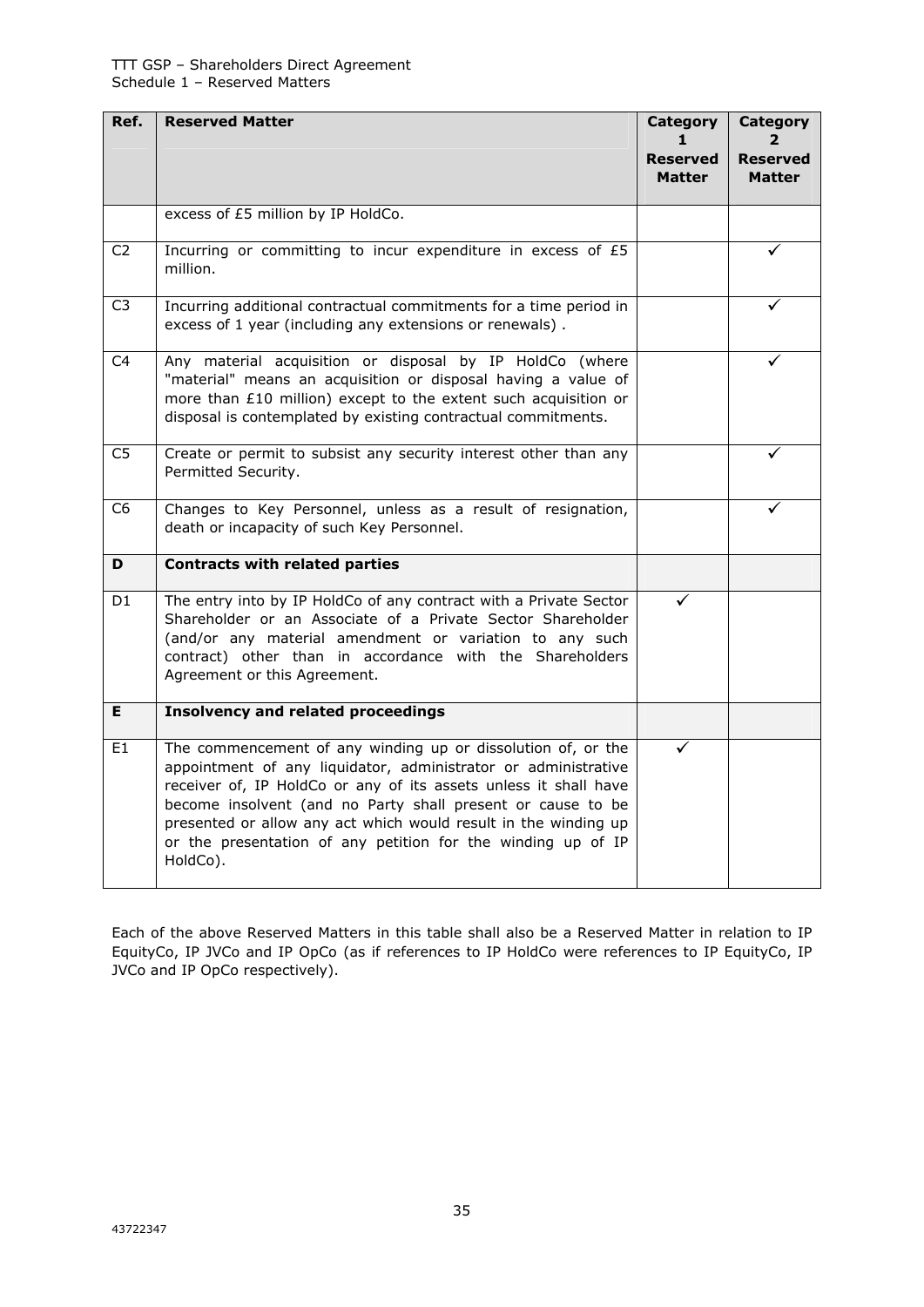# **SCHEDULE 2**

#### **Deed of Adherence**

#### **THIS DEED OF ADHERENCE** is made on 200

BY [<sup>0</sup>] of [<sup>0</sup>] ("Adhering Party") in favour of the persons whose names are set out in the Schedule to this Deed and is supplemental to the shareholders direct agreement dated  $[•]$  2015 made by (1) The Secretary of State for Environment, Food and Rural Affairs, (2) Allianz Infrastructure Luxembourg I S.a.r.l, (3) Bazalgette (Investments) Limited, (4) IPP (Bazalgette) Limited, (5) Dalmore Capital 14 GP Limited acting in its capacity as general partner of Dalmore Infrastructure Investments LP, (6) DIF Bid Co Limited, (7) Bazalgette Equity Limited (8) Bazalgette Ventures Limited, (9) Bazalgette Holdings Limited and (10) Bazalgette Tunnel Limited (the **"Shareholders Direct Agreement"**).

Terms defined in the Shareholders Direct Agreement shall bear the same meanings in this Deed.

#### **IT IS AGREED**

- 1. In consideration of the Adhering Party being accepted as a party for the purposes of the Shareholders Direct Agreement by the parties thereto, as from [*insert date*] (the **"Adherence Date"**) the Adhering Party hereby confirms that it shall be a party to the Shareholders Direct Agreement and agrees to be bound by all of the relevant provisions of the Shareholders Direct Agreement from the Adherence Date.
- 2. The Adhering Party warrants and represents to each of the persons whose names are set out in the Schedule to this Deed, that the Adhering Party is a Suitable Party.
- 3. The Adhering Party makes all those warranties and representations, which are listed in full in clause 7 of the Shareholders Direct Agreement, to each of the persons whose names are set out in the Schedule to this Deed.
- 4. The Adhering Party's details for the purposes of clause 25 (Notices) and schedule 5 (Dispute Resolution Process) of the Shareholders Direct Agreement are as follows [].
- 5. The Adhering Party confirms it has provided the executed power of attorney required by clause 19.3 of the Shareholders Direct Agreement on the date of this Deed.
- 6. This Deed and any other non-contractual obligations arising out of or in connection with it is governed by English law.

**IN WITNESS WHEREOF** this Deed has been executed by the Adhering Party and is intended to be and is hereby delivered on the date first above written

#### [*Insert signature blocks*]

#### **SCHEDULE**

[*Parties to Shareholders Direct Agreement including those who have executed earlier deeds of adherence*].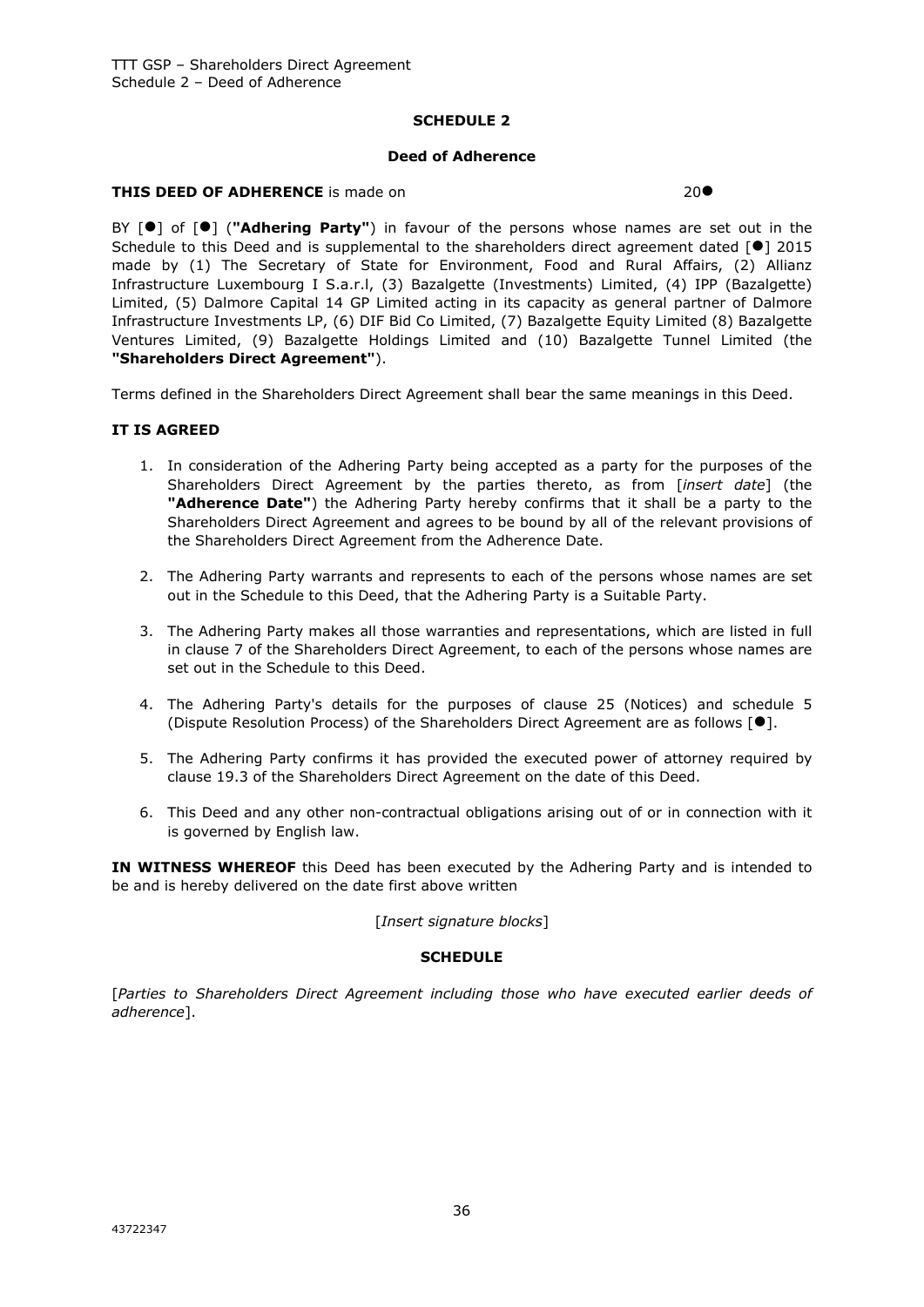TTT GSP – Shareholders Direct Agreement Schedule 3 – Transparency Information and Commercially Sensitive Information

# **SCHEDULE 3**

# **Transparency Information and Commercially Sensitive Information**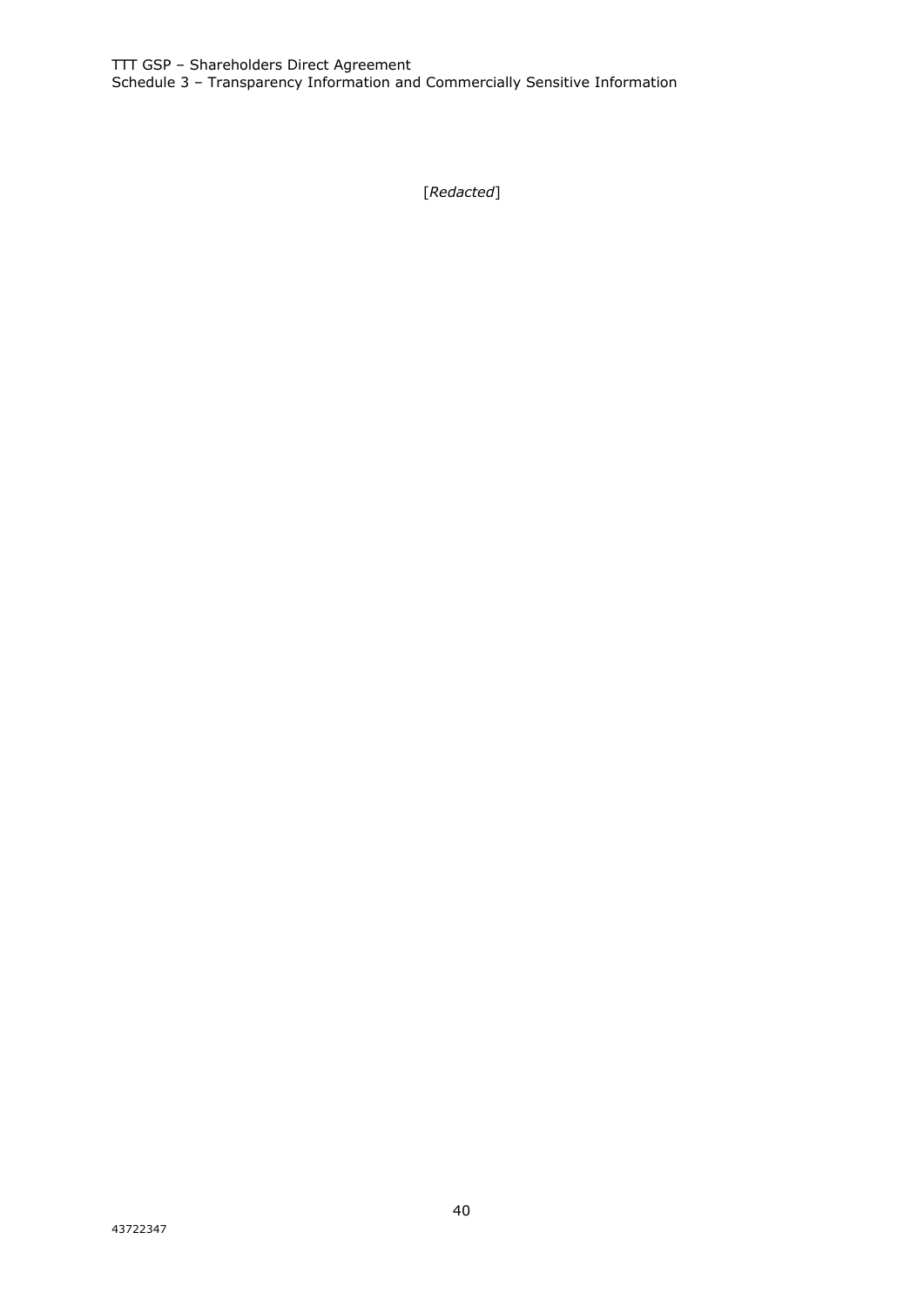#### **SCHEDULE 4**

#### **Secretary of State Transfers**

#### **Rights of pre-emption**

- 1.1 Before the Secretary of State makes any Transfer of any Junior Capital to a third party it shall first give a written notice (an **"Exit Notice"**) to IP EquityCo and the other Existing Shareholders (the **"Continuing Shareholders"**) offering to sell the relevant Junior Capital (the **"Relevant Instruments"**) to each of the Continuing Shareholders in proportion (as nearly as may be) to the proportion of Junior Capital held by the Continuing Shareholders (respectively, a Continuing Shareholder's **"Proportionate Entitlement"**) as at the close of business on the date prior to the date of the Exit Notice. An Exit Notice shall specify:
	- (a) the number and type of Junior Capital which the Secretary of State is proposing to Transfer and each Continuing Shareholder's Proportionate Entitlement;
	- (b) the proposed price for the relevant Transfer, which must be cash (the **"Specified Price"**);
	- (c) the identity and address of the person(s) to whom the Secretary of State proposes to sell the Relevant Instruments (the **"Third Party Purchaser"**); and
	- (d) any other material terms of the proposed Transfer (the **"Offer Terms"**).
- 1.2 An Exit Notice shall be irrevocable (except as provided by paragraph 1.6 of this schedule) and shall constitute an offer by the Secretary of State to sell the Relevant Instruments to the Continuing Shareholders at the Specified Price and on the Offer Terms and shall be open for acceptance by each of the Continuing Shareholders for twenty (20) Business Days from the date of despatch of the Exit Notice (the **"Acceptance Period"**).
- 1.3 Each of the Continuing Shareholders may at any time before the expiry of the Acceptance Period give notice (a **"Buy Notice"**) to the Secretary of State stating:
	- (a) its wish to accept the Transfer all or any of the Relevant Instruments offered to it by the Secretary of State at the Specified Price and on the Offer Terms; and
	- (b) if applicable, its wish to apply for the Transfer of the Relevant Instruments in excess of its Proportionate Entitlement by specifying in its Buy Notice the number of Relevant Instruments in excess of its Proportionate Entitlement which it is prepared to purchase.

If any of the Continuing Shareholders fails to serve a Buy Notice before the expiry of the Acceptance Period, it shall be deemed to have declined the offer by the Secretary of State constituted by the Exit Notice. A Buy Notice shall be irrevocable unless agreed in writing by the Secretary of State and all the Continuing Shareholders giving Buy Notices before the expiry of the Acceptance Period.

- 1.4 If any Continuing Shareholder has applied for less than its Proportionate Entitlement:
	- (a) the excess shall be allocated (as nearly as may be) to each Continuing Shareholder who has given a Buy Notice for Relevant Instruments in excess of its Proportionate Entitlement, pro rata to the number and value of Junior Capital held by the Continuing Shareholders who have so applied as at the close of business on the date prior to the Exit Notice; and
	- (b) any allocation made under this paragraph 1.4 shall not, however, result in any Continuing Shareholder being allocated more Relevant Instruments than it has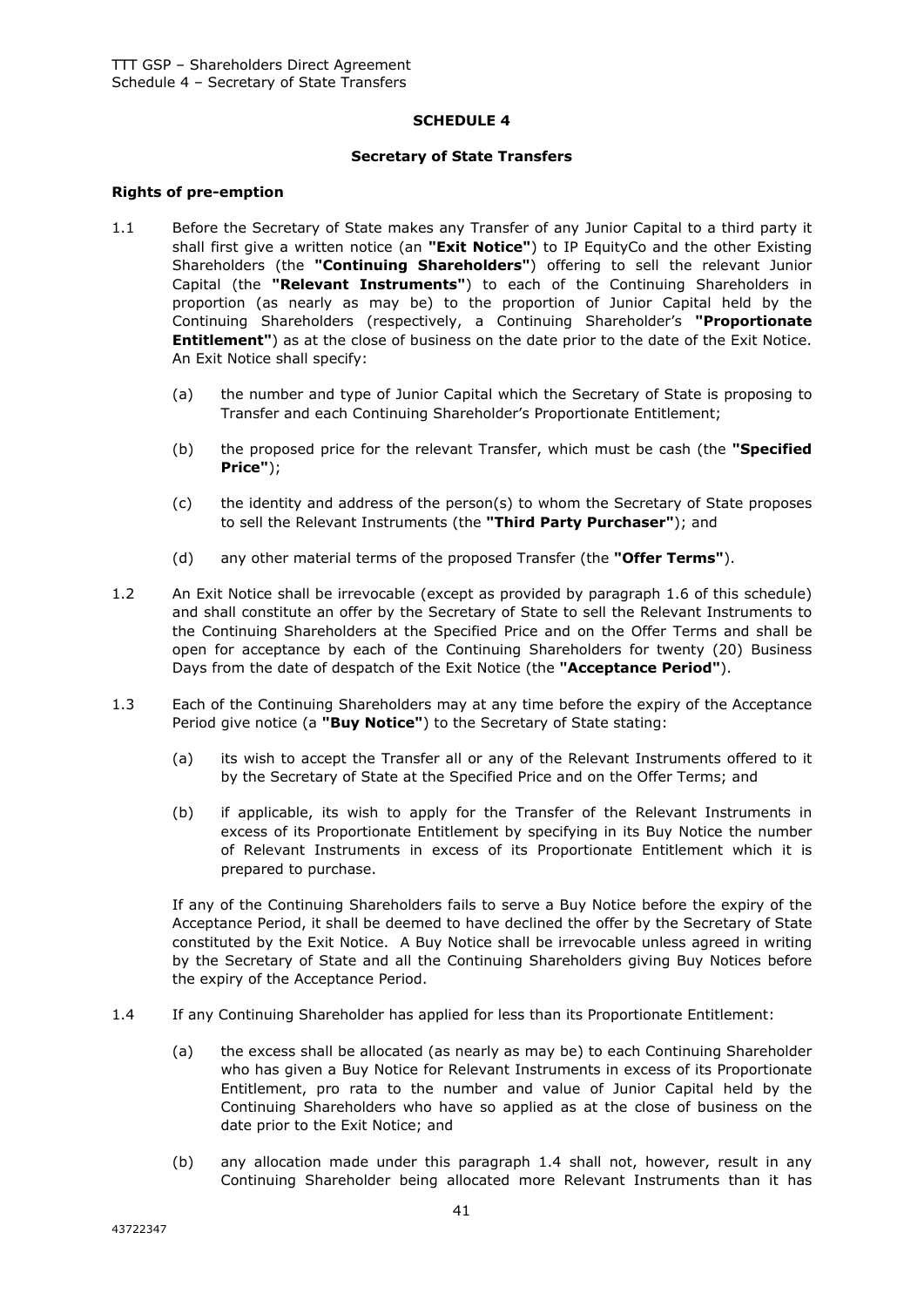applied for and any remaining excess shall be apportioned between the other Continuing Shareholders by applying this paragraph without taking account of such Continuing Shareholder.

- 1.5 If Buy Notices are served by Continuing Shareholders for all of the Relevant Instruments, the Secretary of State shall be bound to Transfer, and such Continuing Shareholders shall be bound to accept the Transfer, all of the Relevant Instruments at the Specified Price and upon the Offer Terms. Execution of the sale and purchase of the Relevant Instruments shall take place within 10 Business Days from receipt of the last received Buy Notice.
- 1.6 If Buy Notices are served by Continuing Shareholders for less than all of the Relevant Instruments, the Secretary of State shall be entitled at its discretion to either:
	- (a) withdraw its Exit Notice and retain all the Relevant Instruments; or
	- (b) transfer all of the Relevant Instruments to the Third Party Purchaser at not less than the Specified Price and on the Offer Terms, provided that the transfer is completed within 60 Business Days of the end of the Acceptance Period.

The Secretary of State shall indicate whether it has elected for option (a) or option (b) above by notice to the Continuing Shareholders and IP EquityCo within 20 Business Days of the end of the Acceptance Period. If it does not so elect, it shall be deemed to have elected for option (a).

1.7 If the Secretary of State withdraws the Exit Notice under paragraph 1.6, the Secretary of State shall not be entitled to serve a further Exit Notice in respect of the Relevant Instruments for a period of 3 months after the end of the relevant Acceptance Period, and then only by serving a further Exit Notice and otherwise complying with this schedule.

# **Drag Along rights**

- 1.8 If at any time the Secretary of State holds sufficient Junior Capital as to grant the Secretary of State a Controlling Interest, the Secretary of State shall have the right (the "**Drag Along Right"**) to require each of the other Existing Shareholders (each, a **"Dragged Shareholder"**) to sell all the Junior Capital then held by them at the same time as the Secretary of State makes a Transfer of any Junior Capital to a third party (such transfer by the Secretary of State, the **"Drag Transfer"**).
- 1.9 To exercise a Drag Along Right, the Secretary of State shall include in the relevant Exit Notice an express statement that it is exercising the Drag Along Right.
- 1.10 Each Private Sector Shareholder shall thereafter be obligated subject, to the completion of the Drag Transfer, to sell all the Junior Capital then held by them at the Specified Price and on the Offer Terms set out in the relevant Exit Notice.
- 1.11 Within 10 Business Days after the delivery of such Exit Notice (the **"Drag Along Period"**), or any longer period that the Secretary of State may specify in such Exit Notice, each Dragged Shareholder shall return to the Secretary of State duly executed originals of all documents reasonably required by the Secretary of State to be executed in connection with the proposed Transfer. If a Dragged Shareholder fails to deliver all such documents within the Drag Along Period, IP EquityCo shall be irrevocably empowered by the Dragged Shareholders to execute (and, where such documents are deeds, deliver) all such documents and to Transfer the Junior Capital on behalf of the Dragged Shareholders.

#### **Tag Along Rights**

1.12 If the effect of any proposed bona fide arm's length Transfer of any Junior Capital to a third party by any Private Sector Shareholder (the **"Selling Shareholder"**) would result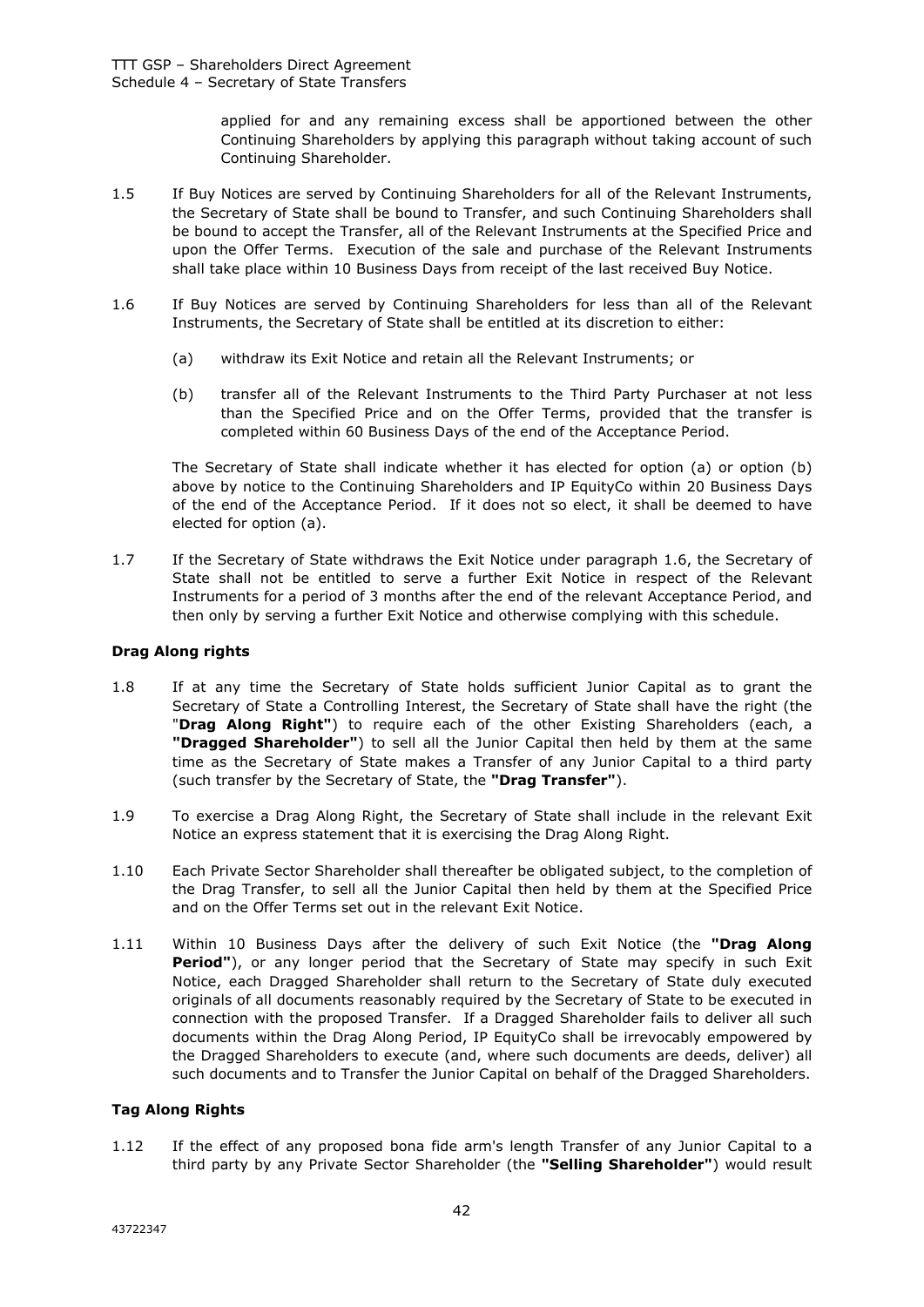in granting such third party a Controlling Interest (the **"Triggering Transfer"**), the Selling Shareholder shall serve a Sale Notice in accordance with paragraph 1.13.

- 1.13 The Selling Shareholder shall serve a written notice on the Secretary of State at least 20 Business Days before the proposed Triggering Transfer date (the **"Sale Date"**) setting out the:
	- (a) number and type of Junior Capital proposed to be sold (the **"Trigger Shares"**);
	- (b) purchase price per share and other terms and conditions of payment (including all documents required to be executed by the Selling Shareholder to effect the transfer);
	- (c) identity of the proposed buyer of the Trigger Shares;
	- (d) the Sale Date; and
	- (e) any other material terms of the proposed sale,

#### (a **"Sale Notice"**).

- 1.14 On receipt of the Sale Notice, the Secretary of State shall have the right to serve a written notice (a **"Tag Along Notice"**) on the Selling Shareholder requiring the Selling Shareholder to procure that the third party makes an offer (**"Offer"**) to the Secretary of State to purchase all of the Secretary of State's Junior Capital on the same terms specified in the Sale Notice, provided that the only warranties required to be given by the Secretary of State shall be as to title to the Junior Capital, no encumbrances and capacity.
- 1.15 If the Selling Shareholder fails to comply with the provision of paragraph 1.13, paragraph 1.14 or fails to complete the acquisition of the Junior Capital of the Secretary of State, the Selling Shareholders shall not without the prior consent of the Secretary of State be permitted to complete the proposed Triggering Transfer and the Board shall not register any transfer of the Trigger Shares.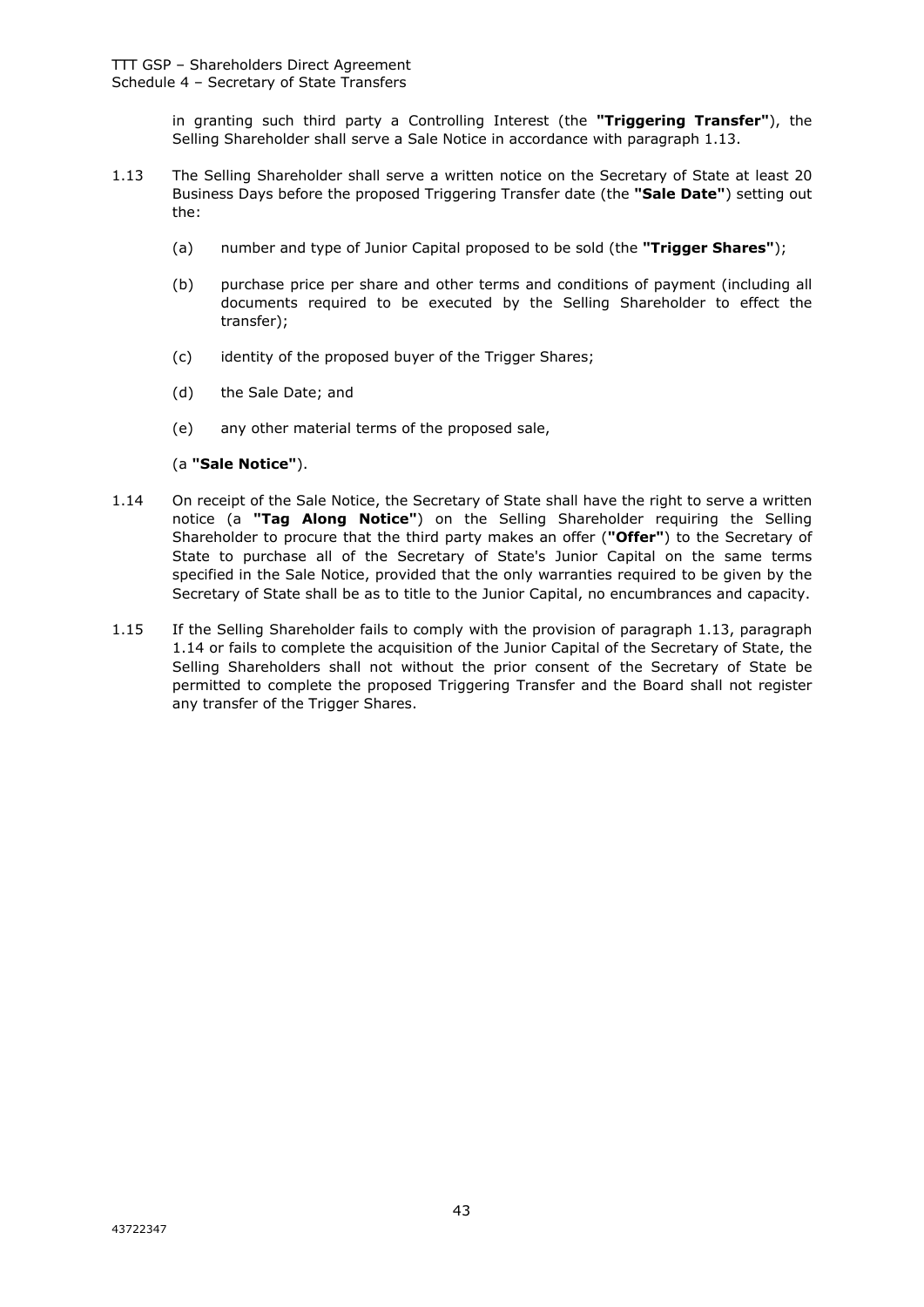#### **SCHEDULE 5**

#### **Dispute Resolution Process**

A reference to a Party in this schedule 5 is a reference to each Party who is a party to the Dispute arising under this Agreement.

# 1. **NOTIFICATION AND INITIAL RESOLUTION**

Each Dispute shall be notified in the first instance to the following contacts (the **"Contract Representatives"**) of the Parties

| <u>a sa Barata</u>       |  |  |
|--------------------------|--|--|
|                          |  |  |
|                          |  |  |
|                          |  |  |
|                          |  |  |
| <u> Tantan di</u>        |  |  |
|                          |  |  |
| <u> Linguage de la p</u> |  |  |
|                          |  |  |
|                          |  |  |
|                          |  |  |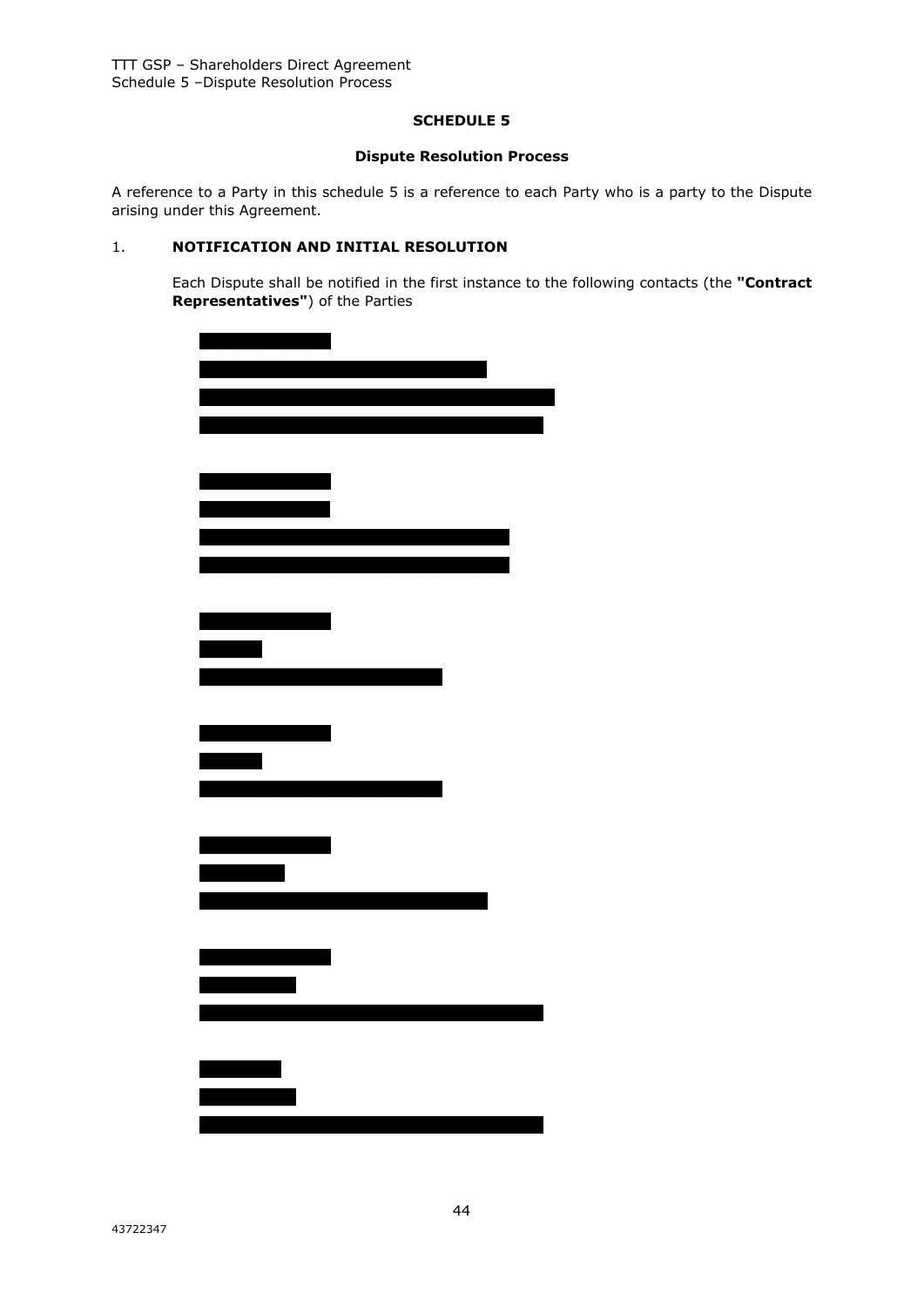

or any substitute address or department or officer as any Party may notify in writing to each of the other Parties by not less than five (5) Business Days' notice.

The Contract Representatives will attempt in Good Faith to resolve the Dispute in the first instance through negotiations for a period of 10 Business Days from the date of notification of the Dispute or such other period as is agreed between the Parties in writing.

# 2. **SENIOR REPRESENTATIVES**

If the Contract Representatives have failed to reach agreement on a Dispute within the timeframe set out in paragraph 1, then the Dispute shall be notified to the following contacts (the **"Senior Representatives"**) of the Parties:

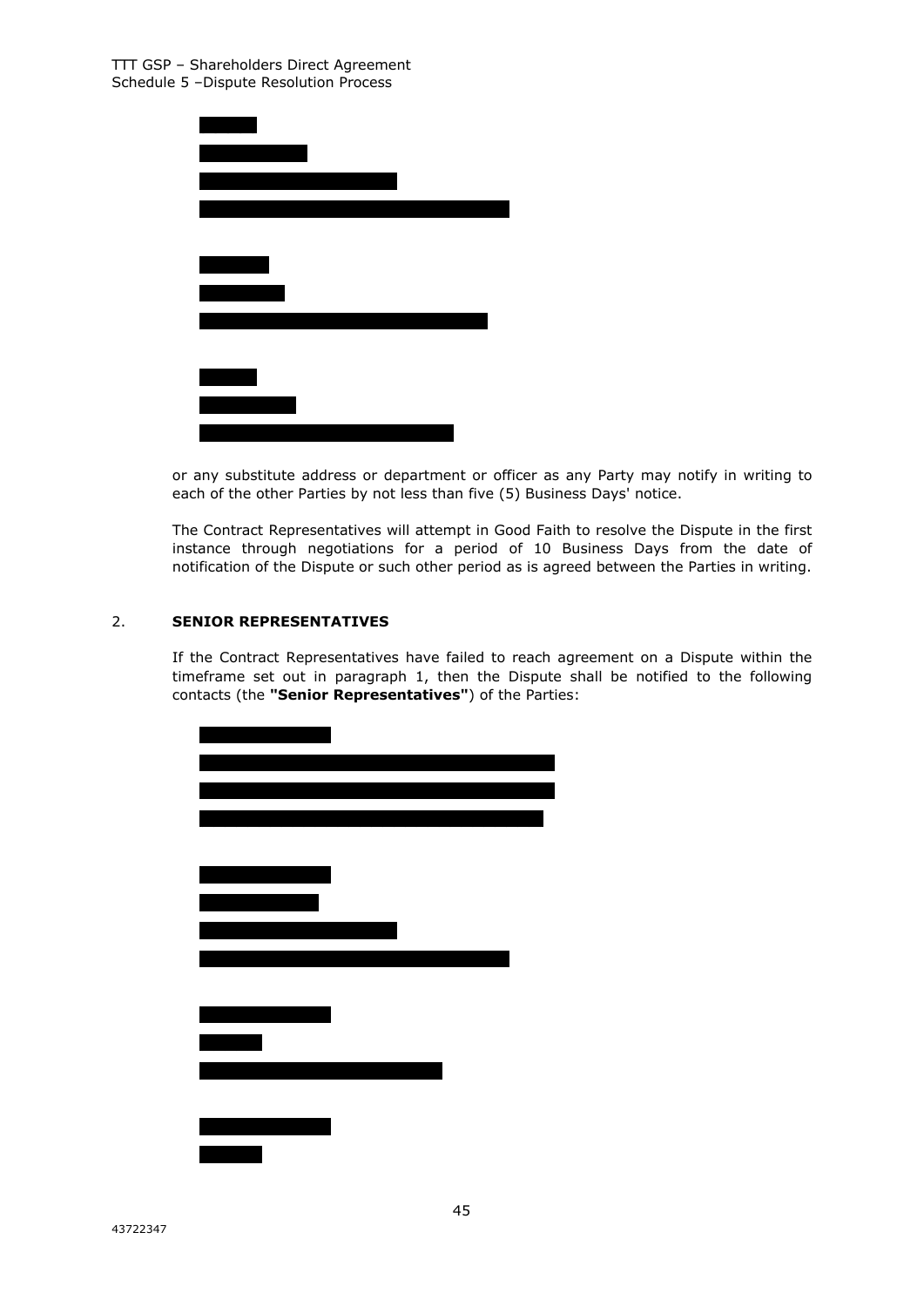| <u> a shekara ta 1911 a Gabriel a shekara tsa 1911 a Gabriel a Tsa 1911 a Gabriel a Tsa 1911 a Gabriel a Tsa 1911 a Gabriel a Tsa 1911 a Gabriel a Tsa 1911 a Gabriel a Tsa 1911 a Gabriel a Tsa 1911 a Gabriel a Tsa 1911 a Gab</u> |
|--------------------------------------------------------------------------------------------------------------------------------------------------------------------------------------------------------------------------------------|
|                                                                                                                                                                                                                                      |
|                                                                                                                                                                                                                                      |
|                                                                                                                                                                                                                                      |
|                                                                                                                                                                                                                                      |
|                                                                                                                                                                                                                                      |
|                                                                                                                                                                                                                                      |
|                                                                                                                                                                                                                                      |

or any substitute address or department or officer as any Party may notify in writing to each of the other Parties by not less than five (5) Business Days' notice.

The Senior Representatives will attempt in Good Faith to resolve the Dispute through negotiations for a period of 10 Business Days from the date of notification of the Dispute or such other period as is agreed between the Parties in writing.

# 3. **INDEPENDENT ADJUDICATION IN RELATION TO THE PROJECT COMPLETION PLAN**

In relation to Disputes arising out of clause 11.3, where the Senior Representatives of the Parties have failed to reach agreement on such Dispute to within the timeframe set out in paragraph 2, either Party may refer the Dispute to Adjudication in accordance with appendix 1 (*Adjudication Procedure*) of schedule 3 (*Dispute Resolution Procedure*) to the Liaison Agreement, such determination to be final and binding.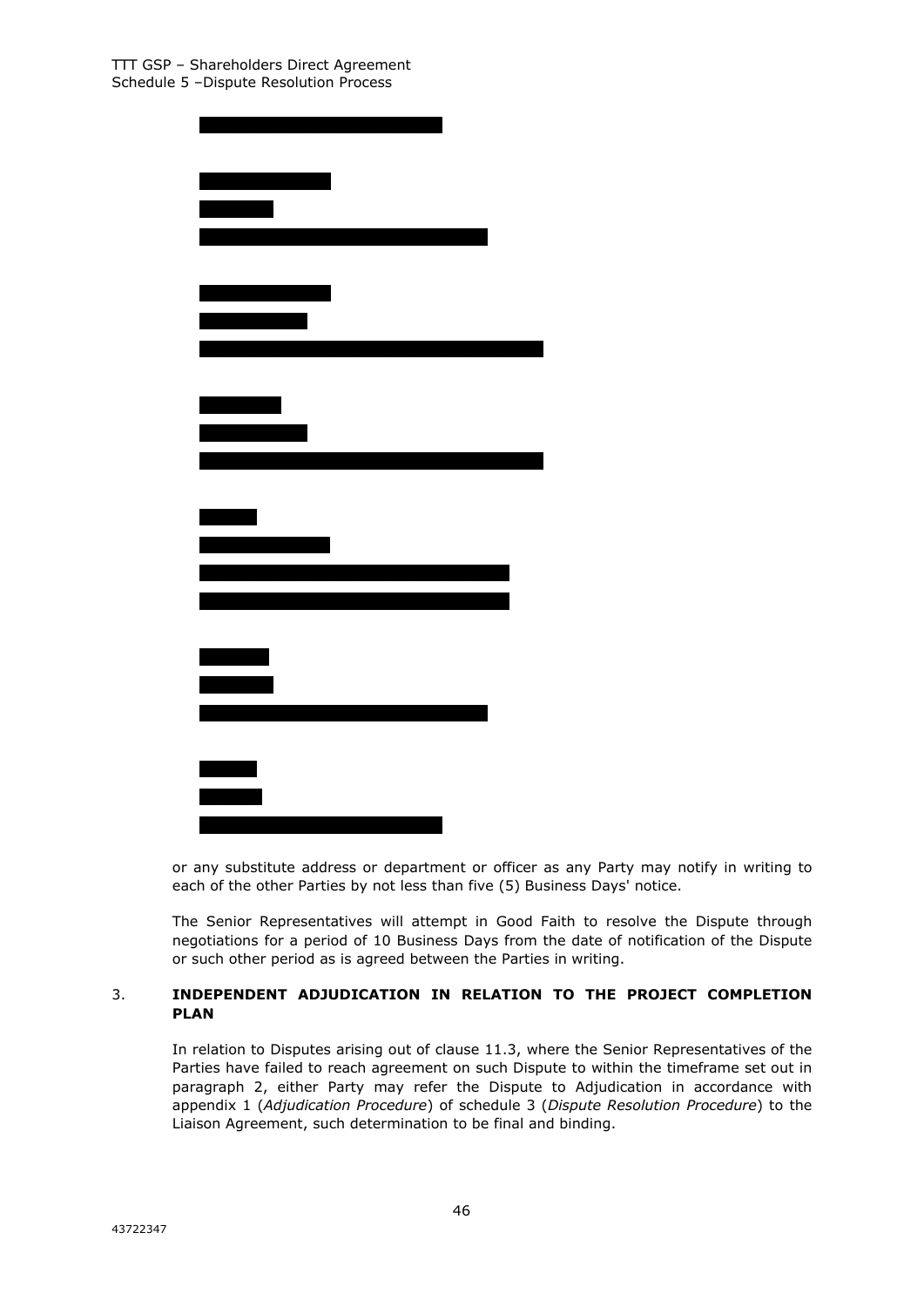TTT GSP – Shareholders Direct Agreement Schedule 5 –Dispute Resolution Process

# 4. **JUDICIAL PROCEEDINGS**

For all other Disputes, where the Senior Representatives of the Parties have failed to reach agreement on a Dispute within the timeframe set out in paragraph 2, then the Parties shall be entitled to commence proceedings in accordance with clause 34 (*Jurisdiction and Disputes*) to resolve the Dispute.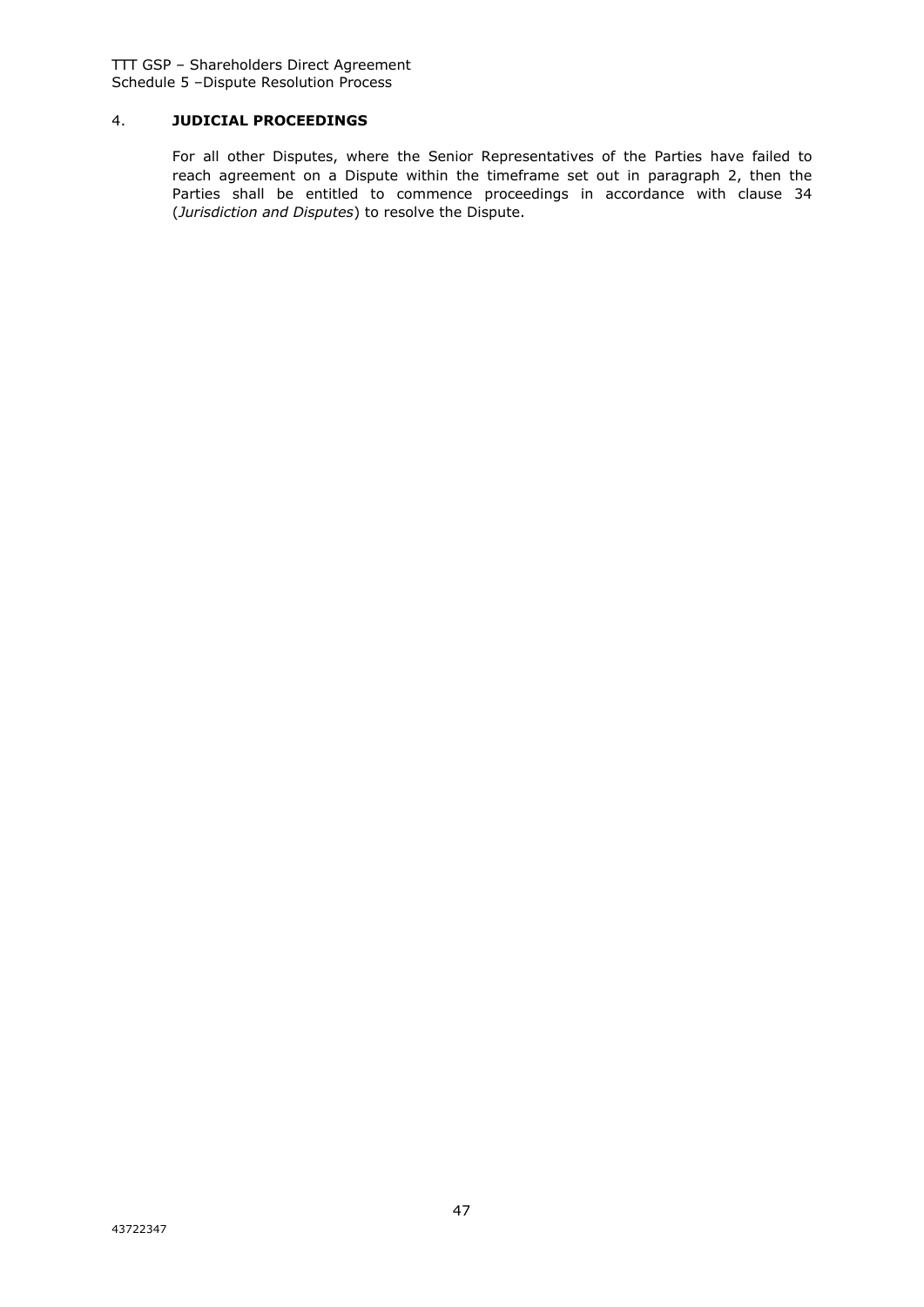#### **SCHEDULE 6**

#### **Form of power of attorney**

**THIS DEED** is made on [*insert date*] by [*insert company name and registration number*] a company registered in [*insert country of registration*] whose [registered] office is at [*insert address*] (the **"Principal"**).

#### **WHEREAS**

The Principal has become a party to a shareholders' direct agreement dated 2015 (the **"Agreement"**) in relation to the Government Support Package for the Thames Tideway Tunnel Project and is obliged, pursuant to clause 19.3 of the Agreement, to deliver to the Secretary of State for Environment, Food and Rural Affairs (the **"Secretary of State"**) a power of attorney in the form of this Deed. Terms defined in the Agreement shall bear the same meanings in this Power of Attorney.

#### **NOW THIS DEED WITNESSES** as follows:

- 1. The Principal irrevocably and unconditionally (and by way of security for the performance of its obligations under the Agreement) appoints any authorised representative of the Secretary of State as its attorney (the **"Attorney"**) to execute and do in its name or otherwise, and on its behalf all documents, acts and things which the Attorney shall in its absolute discretion consider necessary or desirable in order to implement the Principal's obligations under clause 19.2 of the Agreement.
- 2. The Principal undertakes to ratify whatever any authorised representative of the Secretary of State as its Attorney shall lawfully do or cause to be done in accordance with this Power of Attorney and to indemnify and keep such Attorney indemnified from all claims, costs, expenses, damages and losses which the Attorney may suffer as a result of the lawful exercise by him of the powers conferred upon him by this Deed.
- 3. The appointment contained in paragraph 1 of this Deed shall in all circumstances remain in effect and be irrevocable until such time as the Principal ceases to be a party to the Agreement, but shall be of no further effect after that date.
- 4. This Deed shall be governed by and construed in accordance with the laws of England.

This Power of Attorney has been executed as a Deed and is delivered on the date shown above.

Executed as a Deed by the contract of the contract of the contract of the contract of the contract of the contract of the contract of the contract of the contract of the contract of the contract of the contract of the cont

[*insert name of company*] acting by **(Signature of director)**

[*insert name of director*]

in the presence of:

………………………………… **(Name of witness)**

…………………………………

……………………………………… **(Address of witness)**

…………………………………

**(Signature of witness)**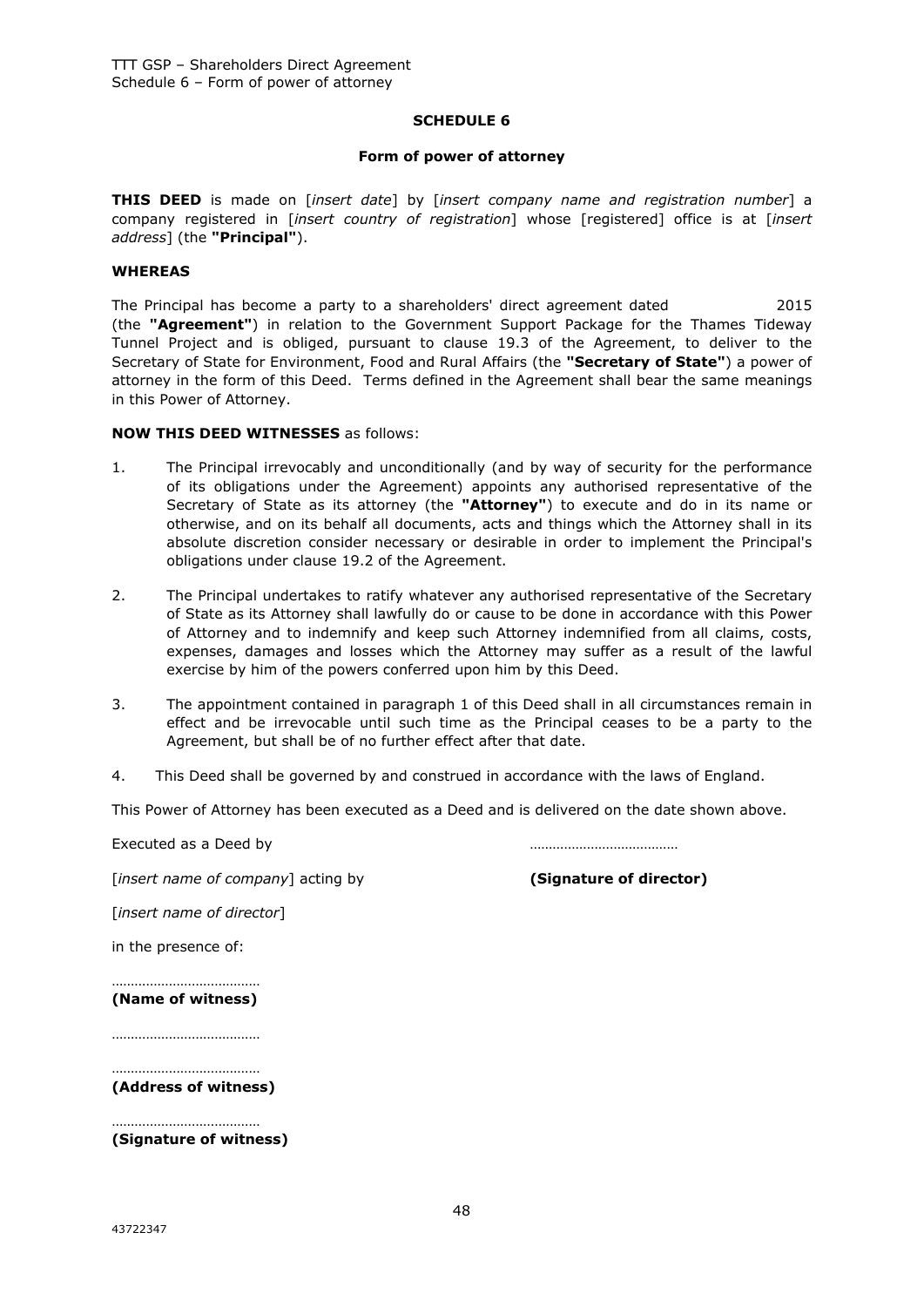**IN WITNESS WHEREOF** this Agreement has been duly executed and delivered as a deed on the date first above written.

| The corporate seal of THE SECRETARY<br>OF STATE FOR ENVIRONMENT,<br><b>AFFAIRS</b><br>FOOD<br><b>AND</b><br><b>RURAL</b><br>is i<br>hereunto affixed and is authenticated<br>by: | <b>SEAL AFFIXED</b><br>⟩<br>)<br>) |
|----------------------------------------------------------------------------------------------------------------------------------------------------------------------------------|------------------------------------|
| John Bourne                                                                                                                                                                      |                                    |
| Authorised Signatory                                                                                                                                                             |                                    |
| <b>JOHN BOURNE</b>                                                                                                                                                               |                                    |
| Print Name                                                                                                                                                                       |                                    |
| Executed and delivered as a<br>deed by <b>ALLIANZ</b><br><b>INFRASTRUCTURE LUXEMBOURG I</b><br>S.À R.L. acting by its attorneys:                                                 | ⟩                                  |
|                                                                                                                                                                                  |                                    |
| Attorney Signatory                                                                                                                                                               | <b>Attorney Signatory</b>          |
|                                                                                                                                                                                  |                                    |
| Print Name                                                                                                                                                                       | Print Name                         |
| In the presence of:                                                                                                                                                              | In the presence of:                |
|                                                                                                                                                                                  |                                    |
| Witness's signature                                                                                                                                                              | <br>Witness's signature            |
|                                                                                                                                                                                  |                                    |
| <b>Print Name</b>                                                                                                                                                                | Print Name                         |
|                                                                                                                                                                                  |                                    |
| Witness's Address                                                                                                                                                                | Witness's Address                  |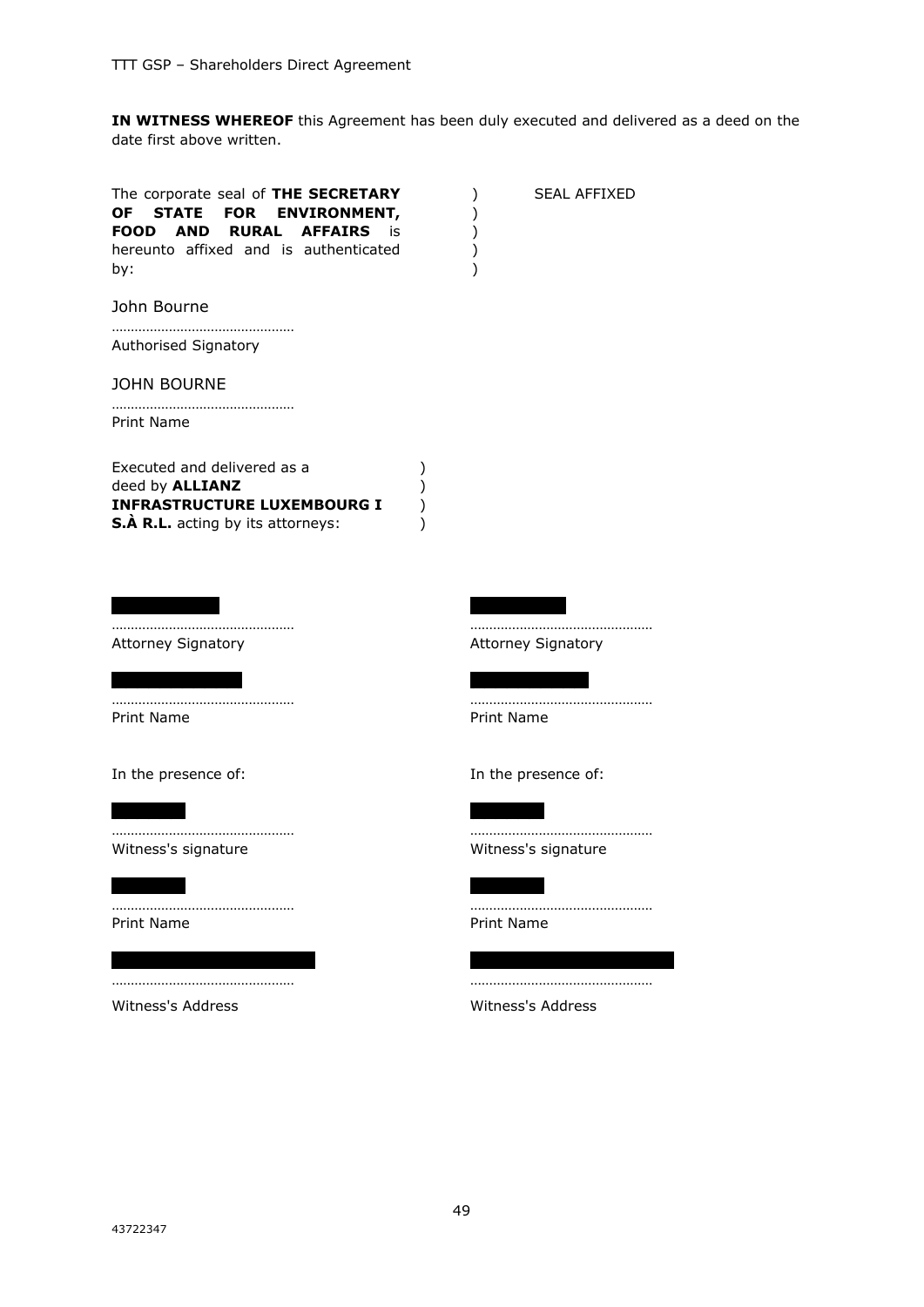| Executed and delivered as a deed by |  |  |                   |  |
|-------------------------------------|--|--|-------------------|--|
| <b>BAZALGETTE</b>                   |  |  | (INVESTMENTS)     |  |
| <b>LIMITED</b> acting               |  |  | by its authorised |  |
| signatory:                          |  |  |                   |  |

Authorised Signatory

…………………………………………

………………………………………… Print Name

In the presence of:

………………………………………… Witness's signature

………………………………………… Print Name

…………………………………………

Witness's Address

Executed and delivered as a deed by **IPP (BAZALGETTE) LIMITED** acting by its authorised signatory:

………………………………………… Authorised Signatory

…………………………………………

| | | | | |

Print Name

In the presence of:

………………………………………… Witness's signature

Print Name

…………………………………………

…………………………………………

Witness's Address

) ) )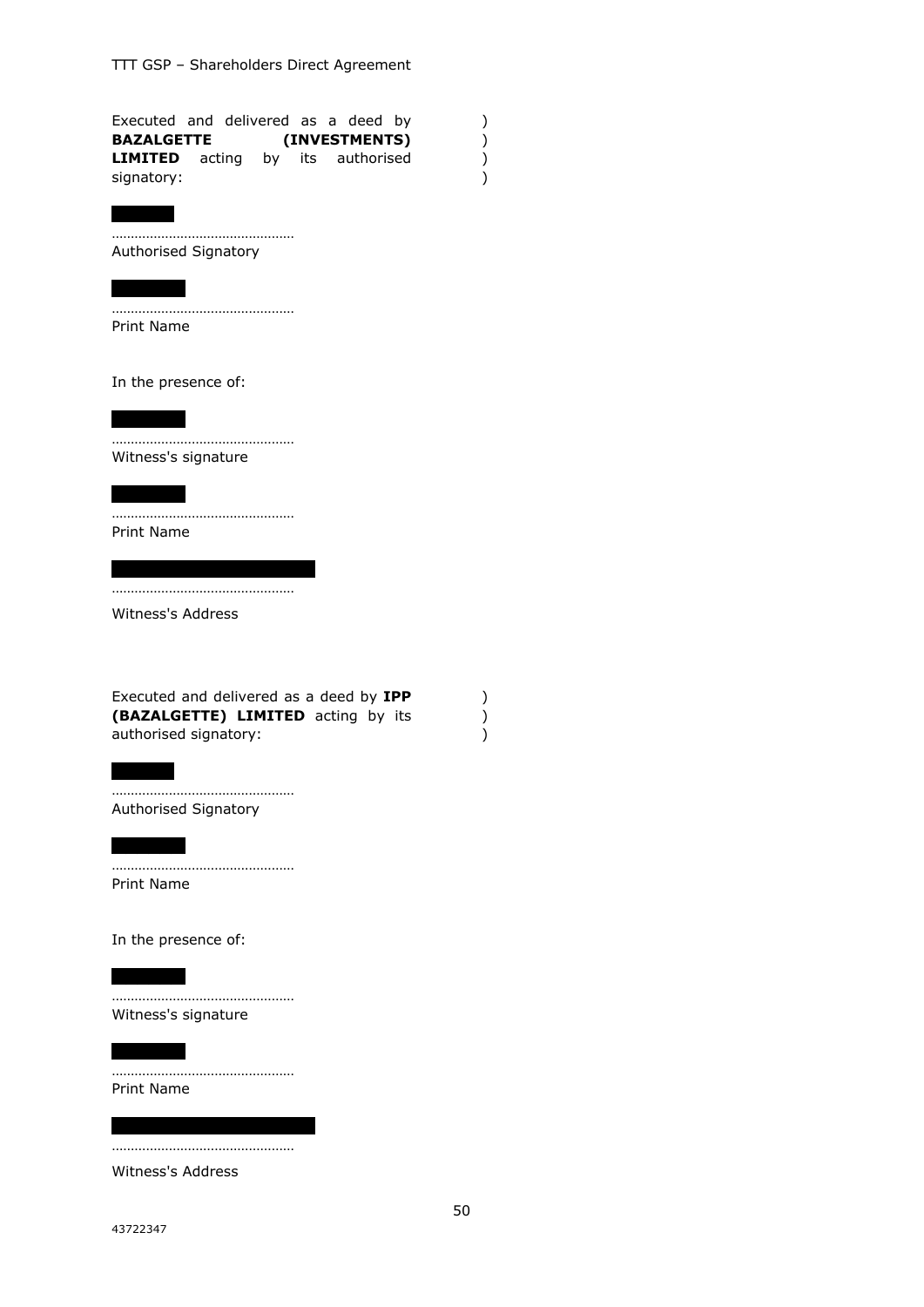Executed and delivered as deed by **DALMORE CAPITAL 14 GP LIMITED**, acting in its capacity as General Partner of **DALMORE INFRASTRUCTURE INVESTMENTS LP**, by its General Partner Dalmore Capital 14 GP Limited acting by its authorised signatory:

) ) ) ) ) )

………………………………………… Authorised Signatory SIGNING UNDER A POWER OF ATTORNEY

………………………………………… Print Name

In the presence of:

………………………………………… Witness's signature

………………………………………… Print Name

…………………………………………

Witness's Address

|            | Executed and delivered as deed by DIF          |  |
|------------|------------------------------------------------|--|
|            | <b>BID CO LIMITED</b> acting by its authorised |  |
| signatory: |                                                |  |

………………………………………… Authorised Signatory

| | | | | | | | | | | |

| | | | | | | | | |

………………………………………… Print Name

In the presence of:

………………………………………… Witness's signature

Print Name

…………………………………………

…………………………………………

Witness's Address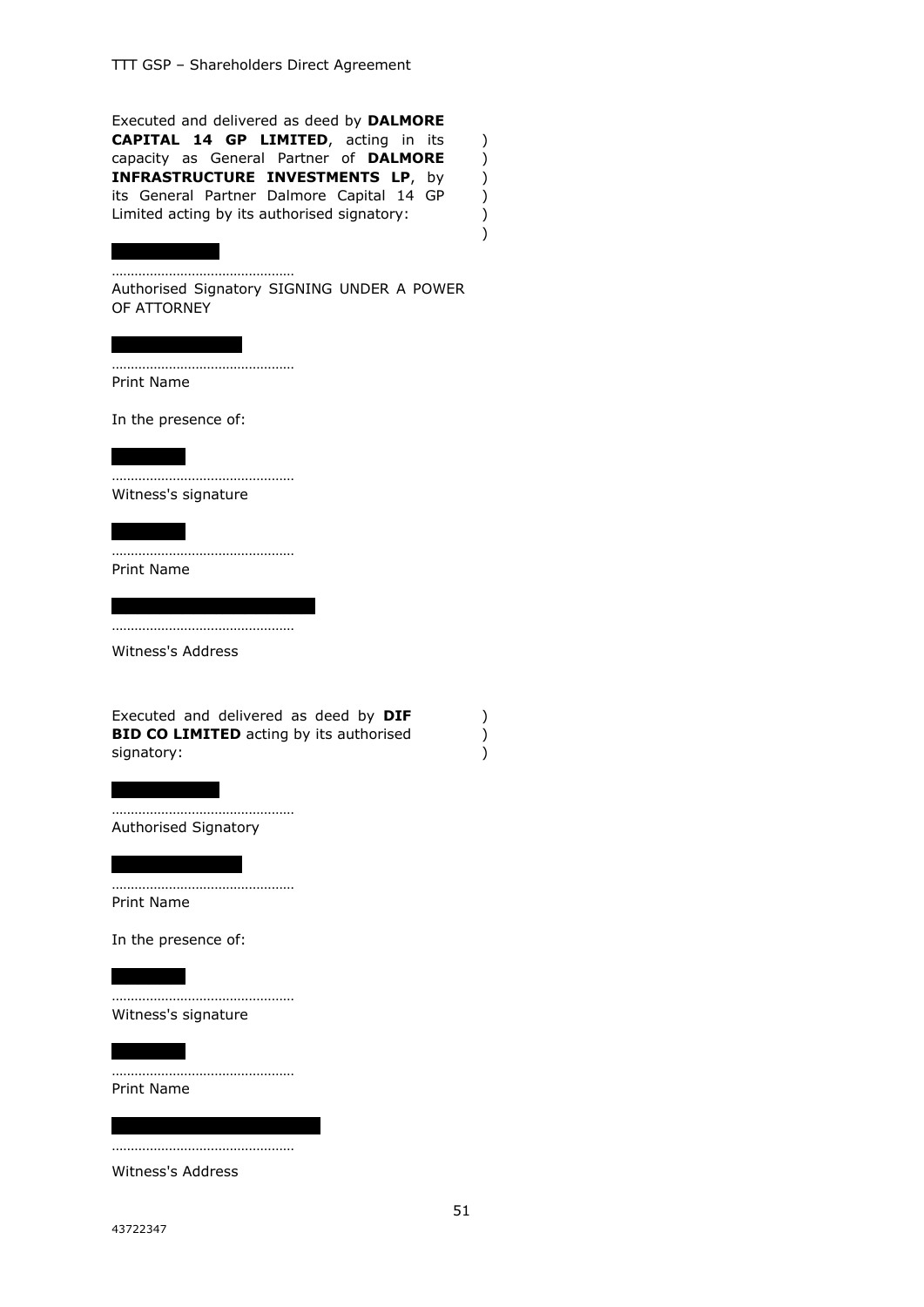| Executed and delivered as a deed by<br><b>BAZALGETTE EQUITY LIMITED acting</b><br>by: | $\mathcal{C}^{\prime}$ |
|---------------------------------------------------------------------------------------|------------------------|
|                                                                                       |                        |
| Director                                                                              |                        |
|                                                                                       |                        |
| Print Name                                                                            |                        |
| In the presence of:                                                                   |                        |
|                                                                                       |                        |
| Witness's signature                                                                   |                        |
|                                                                                       |                        |
| Print Name                                                                            |                        |
|                                                                                       |                        |
| Witness's Address                                                                     |                        |
| Executed and delivered as a deed by<br>BAZALGETTE VENTURES LIMITED<br>acting by:      | )                      |
|                                                                                       |                        |
| Director                                                                              |                        |
|                                                                                       |                        |
| <br>Print Name                                                                        |                        |
| In the presence of:                                                                   |                        |
|                                                                                       |                        |
| .<br>Witness's signature                                                              |                        |
|                                                                                       |                        |
| Print Name                                                                            |                        |
|                                                                                       |                        |
| Witness's Address                                                                     |                        |